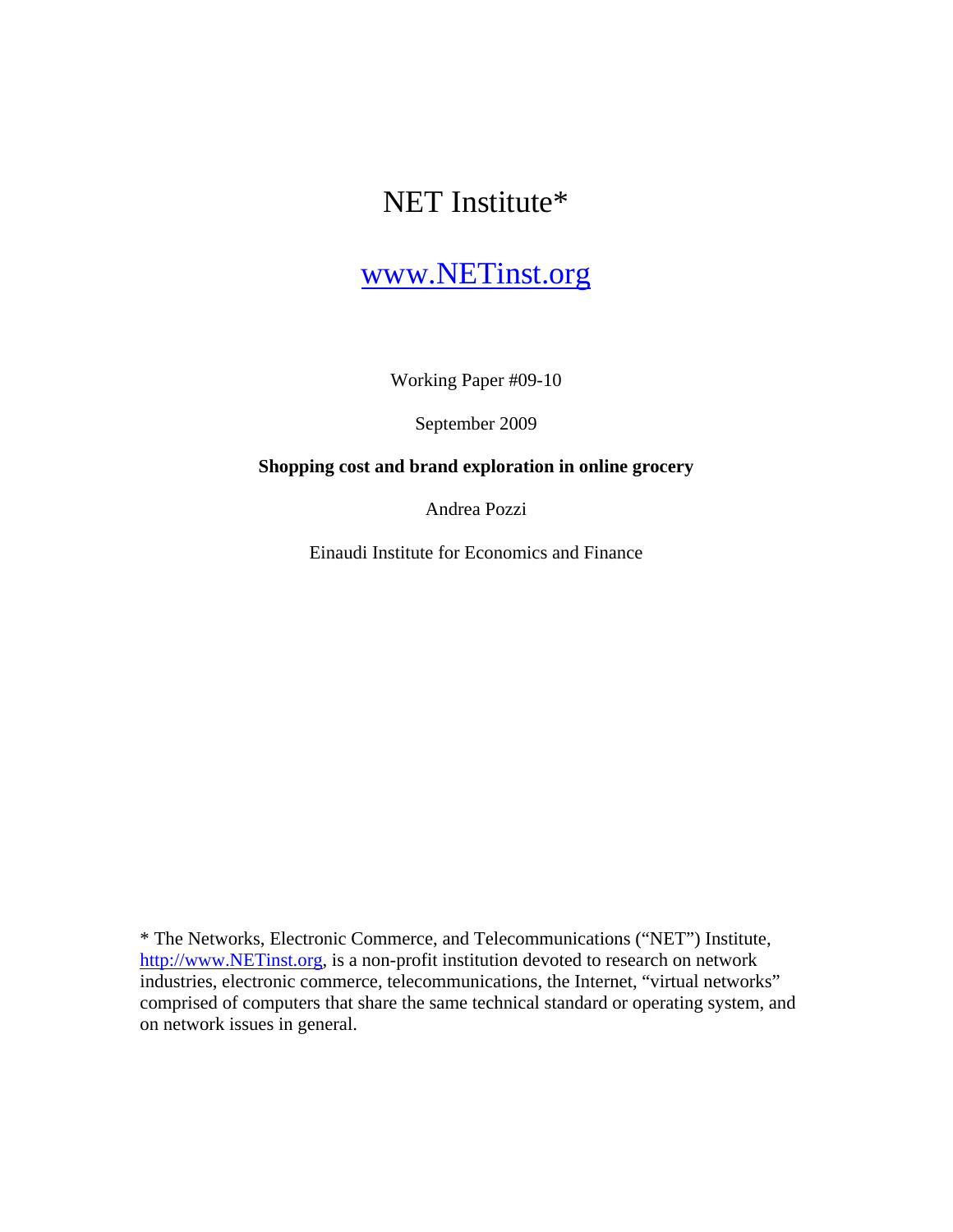# <span id="page-1-0"></span>Shopping cost and brand exploration in online grocery<sup>∗</sup>

Andrea Pozzi†

September 24, 2009

#### Abstract

This paper studies differences in consumers' grocery shopping behavior when they shop online and in a brick-and-mortar store. To do so, I assemble a new scanner dataset that tracks customers' grocery purchases in-store and on the Internet. This allows comparison in behavior of the same households, shopping in the same chain, for identical items and for identical prices, eliminating many possible confounding factors. I document that brand exploration - the purchase of a brand not tried in the past- is systematically more prevalent in-store than online. I propose three possible explanations for this finding: (i) shocks to the instantaneous utility of time correlated with the decision to shop online (ii) possibility to reduce shopping cost; and (iii) difficulty in assessing quality of unknown items while shopping online. I develop a model of consumer behavior that allows me to quantify each effect. I find that all of them contribute to hamper trial of new brands online. The counterfactual shows that altering the design of the website to remove potential obstacles to new trials increases brand exploration by 23%. More generally, in contrast to the conventional wisdom of the Internet reducing entry barriers, my work points to features of the online environment that in certain contexts actually could make entry of new brands more difficult.

∗ I am deeply indebted to Liran Einav, Tim Bresnahan, and Jakub Kastl for their advice and guidance. I also benefited from comments and suggestions by Paul David, Wesley Hartmann, Jon Levin, Sridhar Moorthy, Andres Musalem, Harikesh Nair, Sridhar Narayanan, Frank Wolak and participants in the IIOC 2009, the 7th ZEW Conference on the Economics of ICT, and in seminars at several universities. I thank the managers of the supermarket chain for their help in accessing the data and for sharing with me their knowledge of the industry and of their business practices. I gratefully acknowledge financial support from SIEPR, in the form of the Schultz Graduate Student Fellowship and of the B.F. Haley and E.S. Shaw dissertation fellowship, and from the NET Institute [\(http://www.netinst.org/\)](http://www.netinst.org/). All errors are mine.

†Einaudi Institute for Economics and Finance, andrea.pozzi@eief.it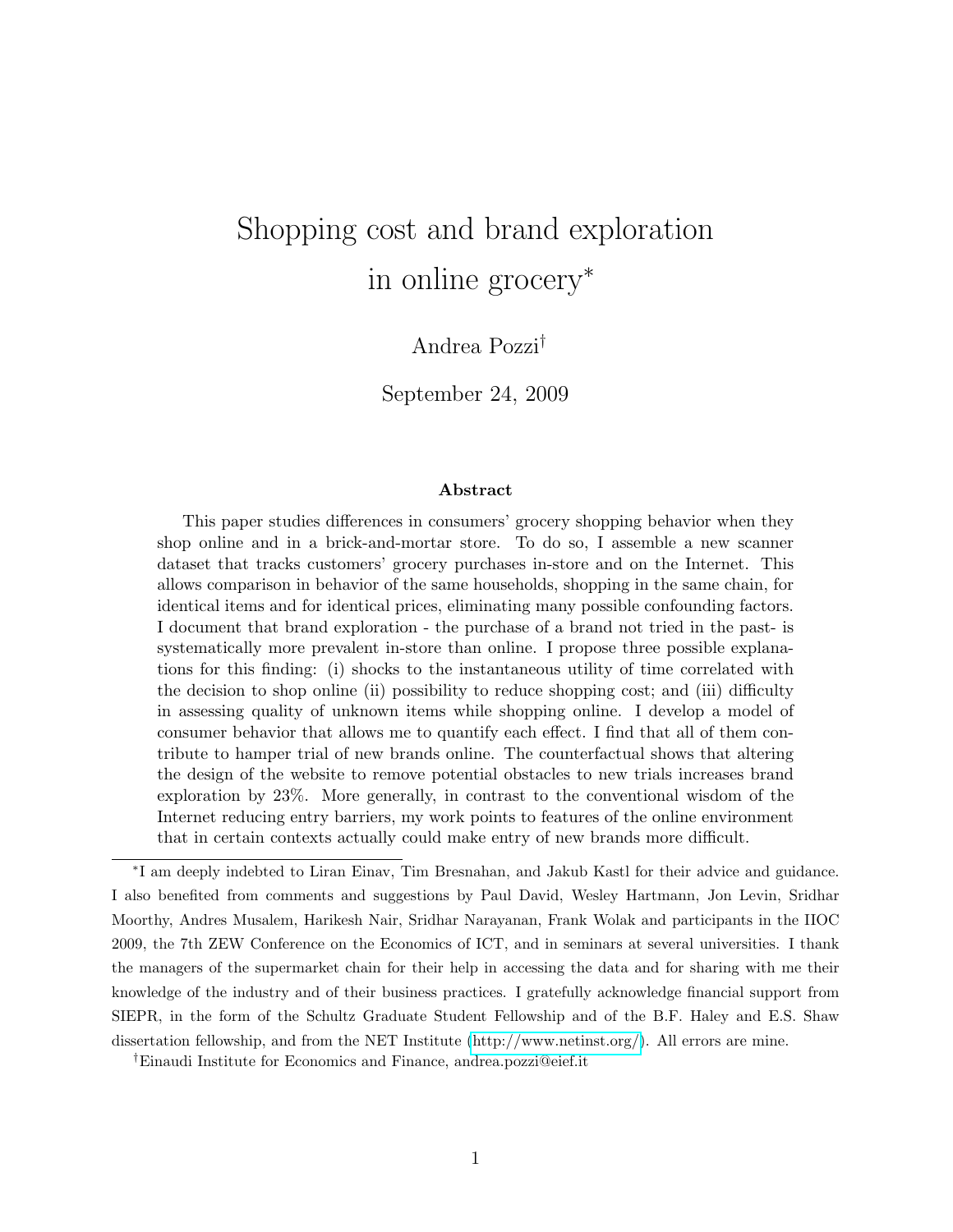### 1 Introduction

Brand trial is an important phenomenon in retail markets. Learning the extent to which it is possible to induce consumers to explore products they have not purchased in the past is key for manufacturers, as it informs their pricing [\(Klemperer, 1995\)](#page-30-0) and marketing strategies [\(Bayus, 1992\)](#page-28-0). It also carries policy implications given that markets where brand exploration is low have higher de facto barriers to entry [\(Schmalensee, 1974\)](#page-31-0). In this paper, I study how the choice of the shopping channel (online or brick-and-mortar store) affects agents' propensity to perform brand exploration. I show that customers tend to explore less when they shop online, and estimate a structural model that identifies and quantifies the importance of the drivers of such result. The implication of my finding is that not only are firms able to exploit more their customer base on the online channel but they also face a considerably lower threat of successful entry from outsiders. This suggests that the role played by the online distribution channel in an industry should be taken into account when formulating both business strategies and policy analysis.

The online shopping experience is quite different from the in-store one, which prompts the question of whether we should expect the characteristics of final demands over the two channels to differ as well, and how. It comes, therefore, as no surprise that comparison of demand behavior between online and offline channel has been a prolific line of research over the last decade. Exemplificative of this stream of literature are studies focused on signing the effect of the Internet on price sensitivity. [Goolsbee](#page-30-1) [\(2001\)](#page-30-1), and [Ellison and Ellison](#page-30-2) [\(2009\)](#page-30-2), among others, provide evidence of higher price elasticity for Internet purchases. At the same time, [Chevalier and Goolsbee](#page-29-0) [\(2003\)](#page-29-0) and [Brynjolfsson, Smith, and Montgomery](#page-28-1) [\(2004\)](#page-28-1) show that consumers do not always select the best deal online and are keen on granting a price premium to well known retailers. With respect to brand exploration, the literature has not reached a definitive conclusion on the role of e-commerce. On one hand, the Internet has been depicted as the optimal place to search, since its technology make this activity cheaper and more efficient [\(Bakos, 1997;](#page-28-2) [Brynjolfsson and Smith, 2000;](#page-28-3) [Brown and Goolsbee, 2002;](#page-28-4) [Clemons, Hann, and Hitt, 2002\)](#page-29-1). This should facilitate exploration. On the other hand, studies of brand loyalty online [\(Andrews and Currim, 2004\)](#page-28-5) find it to be stronger than in the store.

My study explores a growing online shopping market, that of groceries [\(Goettler and](#page-30-3) [Clay, 2006\)](#page-30-3). I assemble new scanner data containing two years of grocery purchases by a panel of some 11,000 households who shop both online and in-store at the same supermarket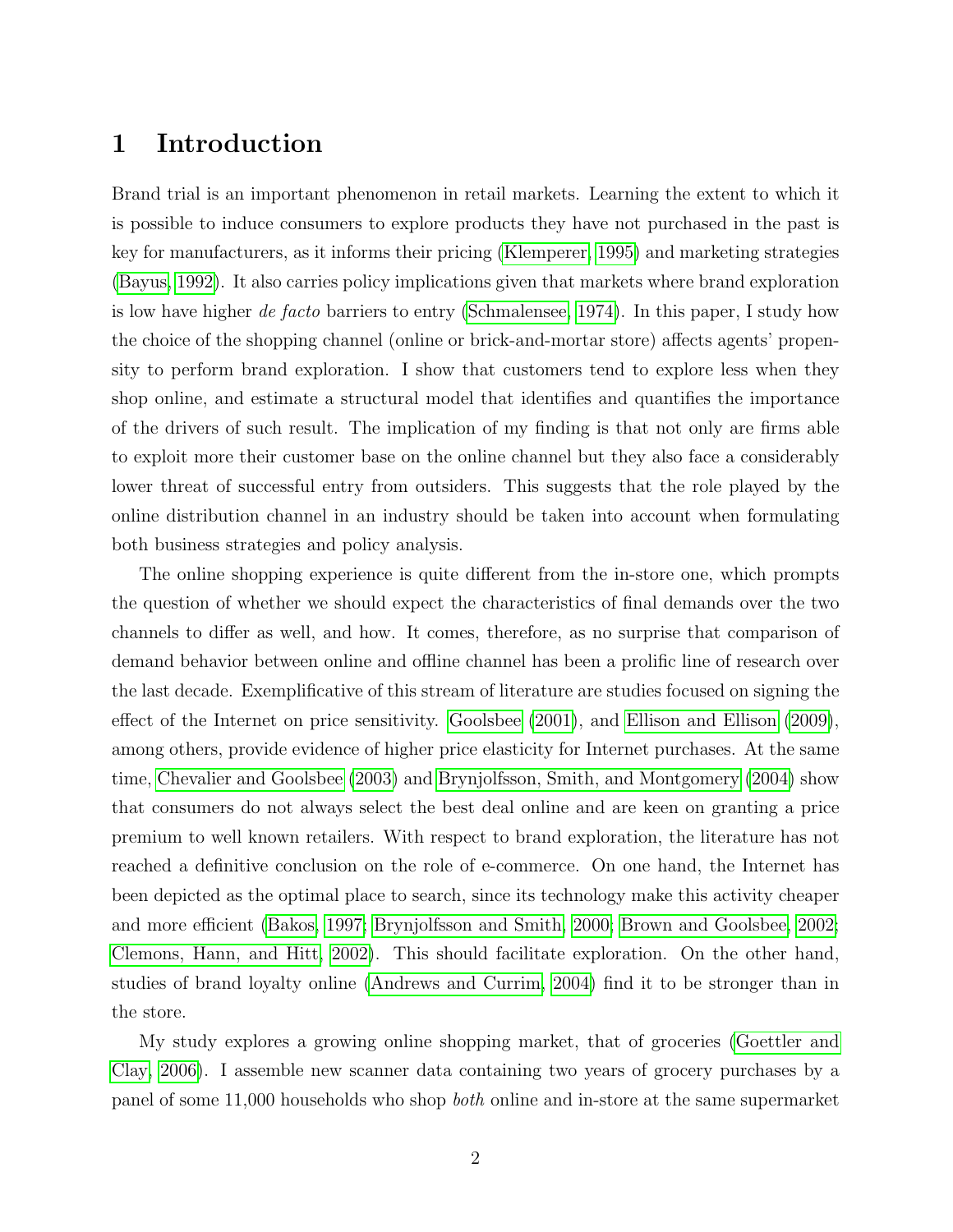chain. In-store purchases are tracked through usage of a loyalty card which is also required when the customer registers for the online service on the grocer's website. This allows me to link in-store and online trips for the same household. My aim is to identify the causal effect of the online channel on brand trial; a number of features of the setting at hand make it a particularly attractive one for such task and allow for an improvement over similar attempts in the literature. First, I observe the same household switching back and forth between the two channels. Most previous studies compared a sample of online shoppers with a different sample of traditional shoppers.<sup>[1](#page-1-0)</sup> In that case, differences in behavior between the two groups could be in part due to self selection (i.e., being an online or traditional shopper) rather than caused by the different medium where the purchase takes place. Moreover, both in-store and online purchases occur at the same supermarket chain. This ensures that the set of brands carried, prices and promotions, and loyalty to the retail chain are all the same in both channels. If I were to compare trips at a traditional grocery store with purchases made at a different online retailer, each of these could have confounded the analysis.

I focus my analysis on the breakfast cereals product category. This category is a classic example of niche filling strategy [\(Scherer, 1979;](#page-31-1) [Schmalensee, 1978\)](#page-31-2); we observe an extremely large number of differentiated brands marketed by each manufacturer. As a consequence, there is large scope for brand exploration which is the economic phenomenon I study in this paper. I start by documenting that households in my sample are almost 10 percentage points more likely to try a cereal brand they did not purchase before when they are shopping in a brick and mortar store than when they are purchasing groceries online. This stylized fact is robust to different specifications and is consistent with previous findings.[2](#page-1-0) My aim in the rest of the paper is then to understand the causal mechanisms behind this descriptive result. I point to three different potential drivers of the pattern seen in the data.

First, the possibility that households sort their transactions has to be taken into account. Even though selection is less of a concern in my study since everybody shops online and offline, the decision of when to shop online or in a store is likely endogenous. Purchasing grocery online is a time efficient way of shopping. This suggests that a customer might be more likely to choose the online channel when she is short of time, a situation in which

<sup>1</sup>Exceptions are [Chu, Chintagunta, and Cebollada](#page-29-2) [\(2008\)](#page-29-2) and [Brynjolfsson, Hu, and Simester](#page-28-6) [\(2006\)](#page-28-6) who also use a panel of cross channel purchases, but with different focus.

<sup>2</sup>[Degeratu, Rangaswamy, and Wu](#page-29-3) [\(2000\)](#page-29-3) use data from Peapod and observe that brand switching is lower in Peapod orders than in brick and mortar stores. [Danaher, Wilson, and Davis](#page-29-4) [\(2003\)](#page-29-4), with data from a grocery chain that offers also online delivery, find that brand loyalty is higher when customers choose to purchase on the Internet.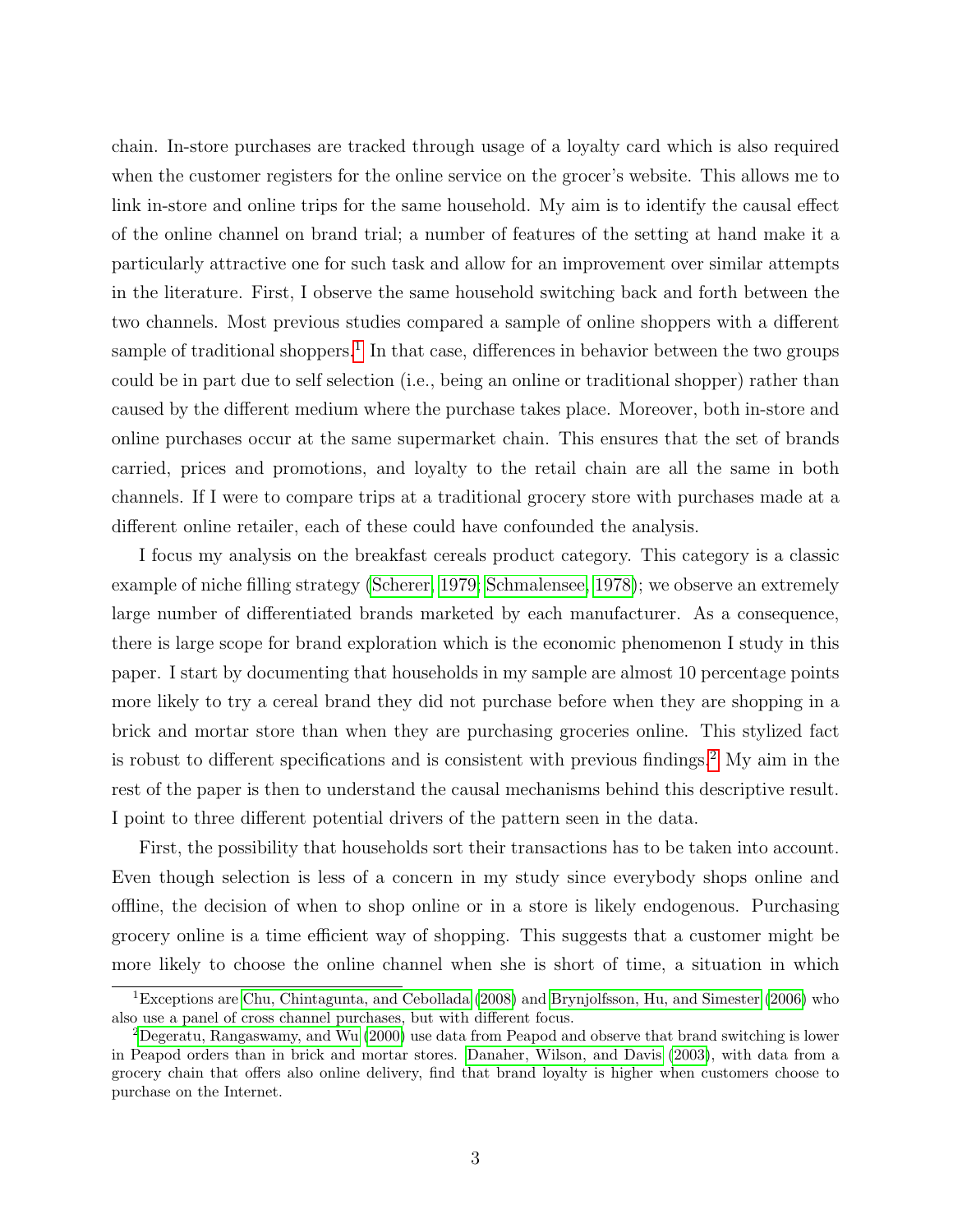she may also be less likely to explore new brands. Therefore, the mere correlation between exogenous shocks to the instantaneous utility of time of the customer and her decision to shop online could explain all or part of the negative attitude towards exploration on the Internet channel. It is worth stressing that, in this story, it is a treatment effect of the Internet channel that makes the agent less keen on exploring a new brand. If we forced the same trip to take place in-store, the consumer choice would be the same. I identify this effect in the context of the model by allowing for correlation between the channel choice and the propensity to explore new brands.

The other two mechanisms I take into consideration are both causal effects of the Internet medium on consumer behavior. The first relates to features of the Internet environment that both reduce the cost of shopping and make the online shopping experience less flexible. Examples of such features are lists of favorites or recommended items. In my application, the grocer's website offers the option to save on the time spent browsing, by choosing to purchase from a "one click" list of items already selected by customers in their past shopping trips. This cost reduction comes at the expenses of their freedom to browse the virtual aisles and -potentially- spot new brands. By construction, this lowers the amount of online exploration. The effect of features similar to this *past shopping history* list has been overlooked by the literature on e-commerce, despite evidence that the cost of browsing a webpage or typing can be substantial [\(Hann and Terwiesch, 2003\)](#page-30-4). For more traditional online goods (e.g. airplane tickets or electronics) which are seldom purchased and expensive, this is unlikely to be a relevant issue. However, in the case of a repeated activity involving relatively cheap items, like grocery goods, the appeal of a reduction in the shopping cost can be much greater.

Finally, quality verification online is harder than it is in-store [\(Bhatnagar, Misra, and](#page-28-7) [Rao, 2000;](#page-28-7) [Jin and Kato, 2007\)](#page-30-5). The information content of online search is poorer than in the in-store setting. Exploration of new brands is the search for items with more desirable attributes than those currently in the consumer basket. If assessing the attributes of potential trials is more difficult online, the probability of exploration being successful is lower for online purchases. As a result, taste for new brands will be lower for the same consumer when she shops on the Internet.

To quantify these effects, I develop and estimate a structural model of consumer behavior. I model consumers first selecting the channel where they want to shop and, conditional on that choice, picking a cereal brand. The choice of the shopping channel is driven by the cost of the home delivery service and the distance from the closest store, which are assumed to be excluded from the demand equation for cereals. In the second stage, the agent chooses which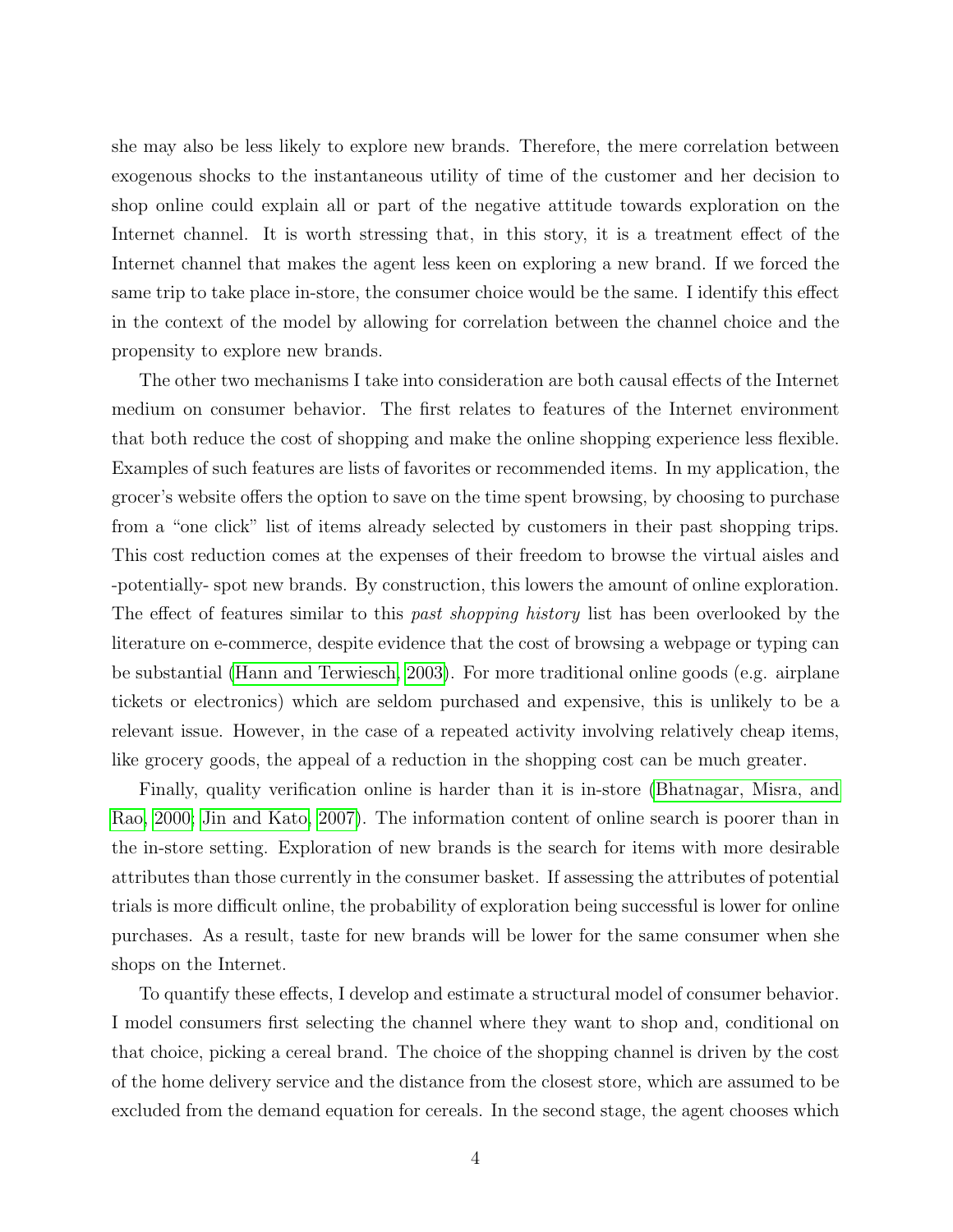cereal to buy taking into consideration price and characteristics of the available choices. I separate the effect of trip sorting behavior from the causal effect of the channel, by including an unobserved, trip-specific shock to the utility derived by all the brands that have not been tried by the customer in the past. In this way I allow for unobserved shocks to the decision of shopping online to have an impact on the incentive to purchase a new cereal brand. Moreover, the mean of this shock can be different between online and in-store trips potentially capturing lower taste for new items online due to higher uncertainty on their quality. The importance of the reduction in shopping cost is measured by modeling the past shopping history list. The agent's utility from a certain brand depends on whether or not she purchased it in the past, as items in the list can be purchased exercising lower effort.

Results indicate that the sorting element plays a role. Residuals from the channel selection equation and unobserved shocks to the taste for unknown brands are negatively correlated. This means that specific circumstances that make it more likely for an agent to go online (e.g. lack of time) make her less likely to try new brands as well. Search for shopping cost reduction through the *past shopping history* list turns out to be a very important factor in explaining why consumers avoid exploring on the Internet. The estimates imply that the benefit of not having to browse the website -by resorting to the *past shopping* history list- is worth about \$4 to the consumer.

The counterfactual exercises provide additional insights on the economic significance of my results. Altering the design of the website to remove the *past shopping history list* boosts brand exploration by 23% on the Internet channel. I furthermore show that a new entrant's penetration is slower online. While the brand achieves 60% of its potential in-store market share within 18 months, it only reaches 40% of its target online market share. This finding gives a measure of the additional entry barriers that the online technology creates in the environment I study. At the same time, when I simulate the introduction of features that could push exploration of new brands online (like context ads or recommendations), I find that the entrant penetrates the market much more quickly on the Internet.

My results provide insights on the impact of the online shopping technology on a particular dimension of consumer demand behavior. The Internet can provide the chance to lower the cost of repeated purchase, making exploration of new brands relatively more costly online. This generates an advantage for brands already popular and an entry barrier for outsiders. Conventional wisdom views Internet markets as free from traditional sources of switching cost and monopoly power (e.g. location advantage), making competition fiercer and lowering barrier to entry. I show that it may be possible for the Internet to have an op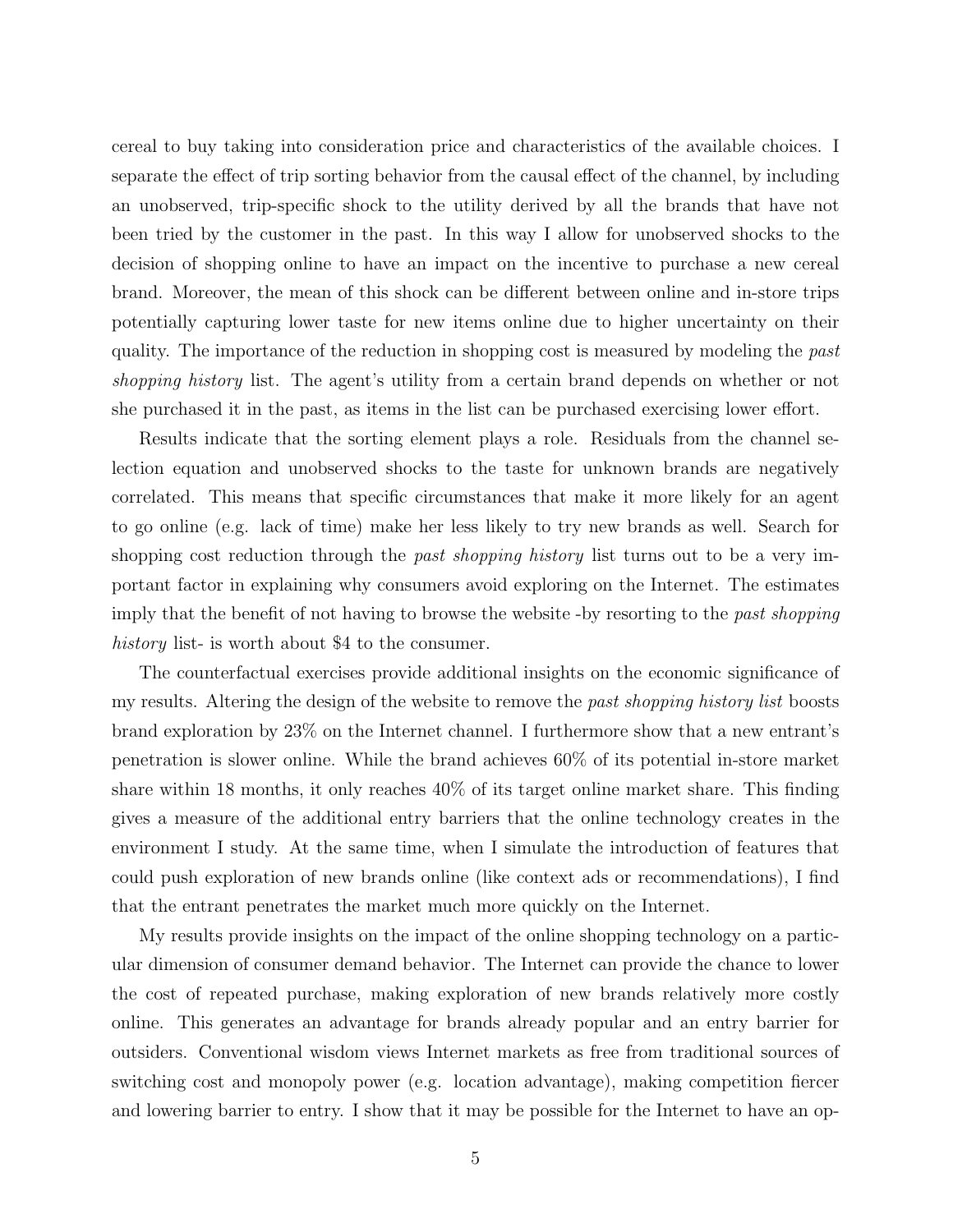posite effect, introducing new barriers of its own. However, I also provide evidence that the online environment may generate chances for newcomers to boost their penetration, taking advantage of tools such as context ads or recommendations.

The rest of the paper is organized as follows. Section [2](#page-6-0) presents the data and gives some background on the characteristics of the shopping experience in my application. In Section [3,](#page-9-0) I discuss descriptive results about the cross channel rate of trial of new brands. Section [4](#page-14-0) develops the structural model of channel choice and demand for brands. The estimation strategy is explained in Section [5.](#page-18-0) Section [6](#page-20-0) reports the results, and Section [7](#page-23-0) presents the counterfactuals. Section [8](#page-26-0) concludes.

### <span id="page-6-0"></span>2 Data and institutional background

Data for the analysis come from a large, national supermarket chain, which operates more than 1,500 store in the US. It also offers the option of shopping for groceries online, through the company website, and receive them delivered at home. I observe scanner level data for each purchase made by the 11,640 households who shopped at least once in a supermarket store and at least once through the online service between June 2004 and June 2006. For each one of those 1,829,254 shopping trips I observe the date, the list of all the items purchased (as identified by their bar code or UPC), price, and quantity purchased. Most importantly, I have information on whether the purchase took place in a brick-and-mortar store or if it was an online order. Customers are identified through their loyalty card number;<sup>[3](#page-1-0)</sup> the chain is able to match cards belonging to different members of the same household under the same identifier.

Whereas I only observe trips at a single grocery chain, representativeness is insured by its large size. I use a separate sample of Homescan data, that track purchases at every grocery chain for a group of households, for 2004 to get an idea of the prominence of the retail chain that provided my data. The chain is among the top three retailers both for market share

<sup>3</sup>Purchases made by households not owning a loyalty card are not part of my data. This is not a big concern since the chain pushes usage of the loyalty card (that entitles to discounts and special offers on many items) and estimates that more than 85% of the customers hold one.

As for usage of the loyalty card, the figures are also very high. [Einav, Leibtag, and Nevo](#page-29-5) [\(2008\)](#page-29-5) analyzes shopping trips reported by Homescan households for a particular retailer that tracks customers through loyalty cards. Less than 20% of the shopping trips recorded by a household in Homescan do not find a match in the retailer's data. This is an upper bound since the difference can be explained by trips where the card was not used but also by mistakes made by the household while recording the trip. For example, she can erroneously report the identifier of the visited store, or the date of the trip.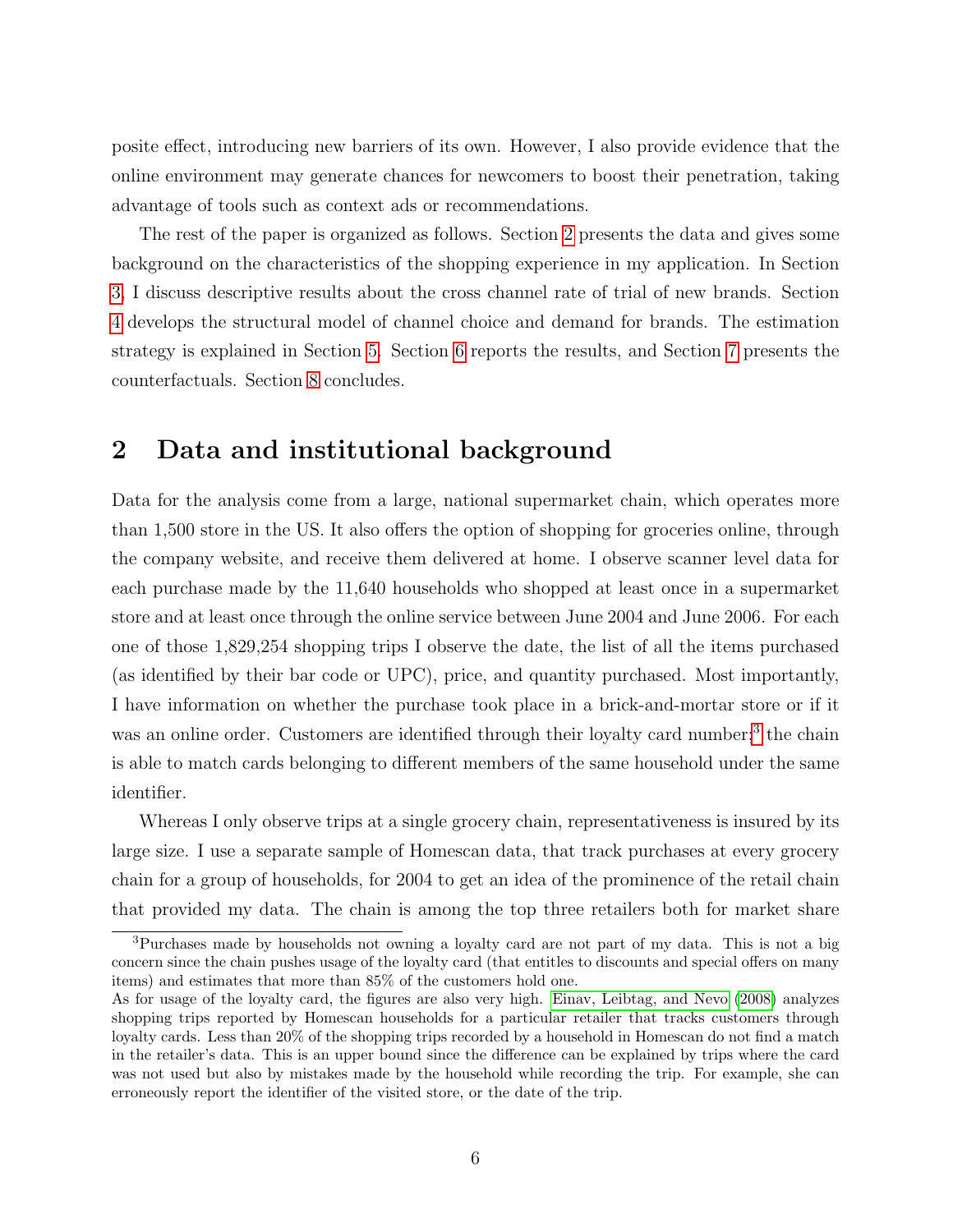and number of trips in the breakfast cereal category in the US. If we restrict the analysis to markets where the chain is actually operating, it becomes by far the largest retailer in the product category. Similarly, it holds a very strong position among online grocer retailers, facing little competition in the markets where it operates.

The online service was first offered in 1999 but it was substantially re-organized in 2002. The option of buying online is available only in a limited number of metropolitan areas. Nevertheless, in areas reached by the service, the online distribution channel plays a non negligible role. In my sample, Internet trips account for 9% of the total number of trips and generate about 25% of the revenues.

In order to have access to the online service, customers have to register by providing their address and phone number. Registration also requires to enter the loyalty card number; this allows me to link online transactions of a customer with her in-store ones in the data. The registration process is very quick and easy and provides customers with a username and a password. The service runs seven days a week, with delivery slots between 10 am and 9 pm, conditional on availability. The standard delivery fee in my sample period is \$9.95. A minimum order of \$50 is required to qualify for the online service and Internet orders worth more than \$150 are entitled to a discounted fee of \$4.95 or to a free delivery altogether. The retailer periodically issues coupons, through e-mail or regular mail, entitling selected customers to reduced delivery fee or free delivery. Usage of coupons is also recorded in the data, allowing me to infer the actual delivery fee paid by the customer. Moreover, the grocer does not handpick the customers to which coupons are offered. Instead, those are shipped to all the customers in a given zipcode. As a result, I can infer whether a customer had a coupon even if he did not use it.

Online, the customer can choose how to perform her shopping (Figure [1\)](#page-46-0). As a first option, she can browse the online store, where aisles are represented as a series of nested links (Figure [2\)](#page-46-1), and items can be displayed in alphabetical order or ordered by price. The alternative is to shop from the list of items bought during the last visit or in all her shopping history. Description of the items listed include characteristics, price and eventual presence of discounts, a picture of the item, and information on nutrition factors. A key feature of my data is that the retailer is committed to offer the goods at the same price online and in-store. Therefore, customers face identical prices in the two environments.<sup>[4](#page-1-0)</sup> Moreover, the online

<sup>4</sup>Note that this does not imply that prices are the same in all the stores. The retailer's price strategy is based on price areas, and the online customer is offered prices matching those of the price area of her IP address.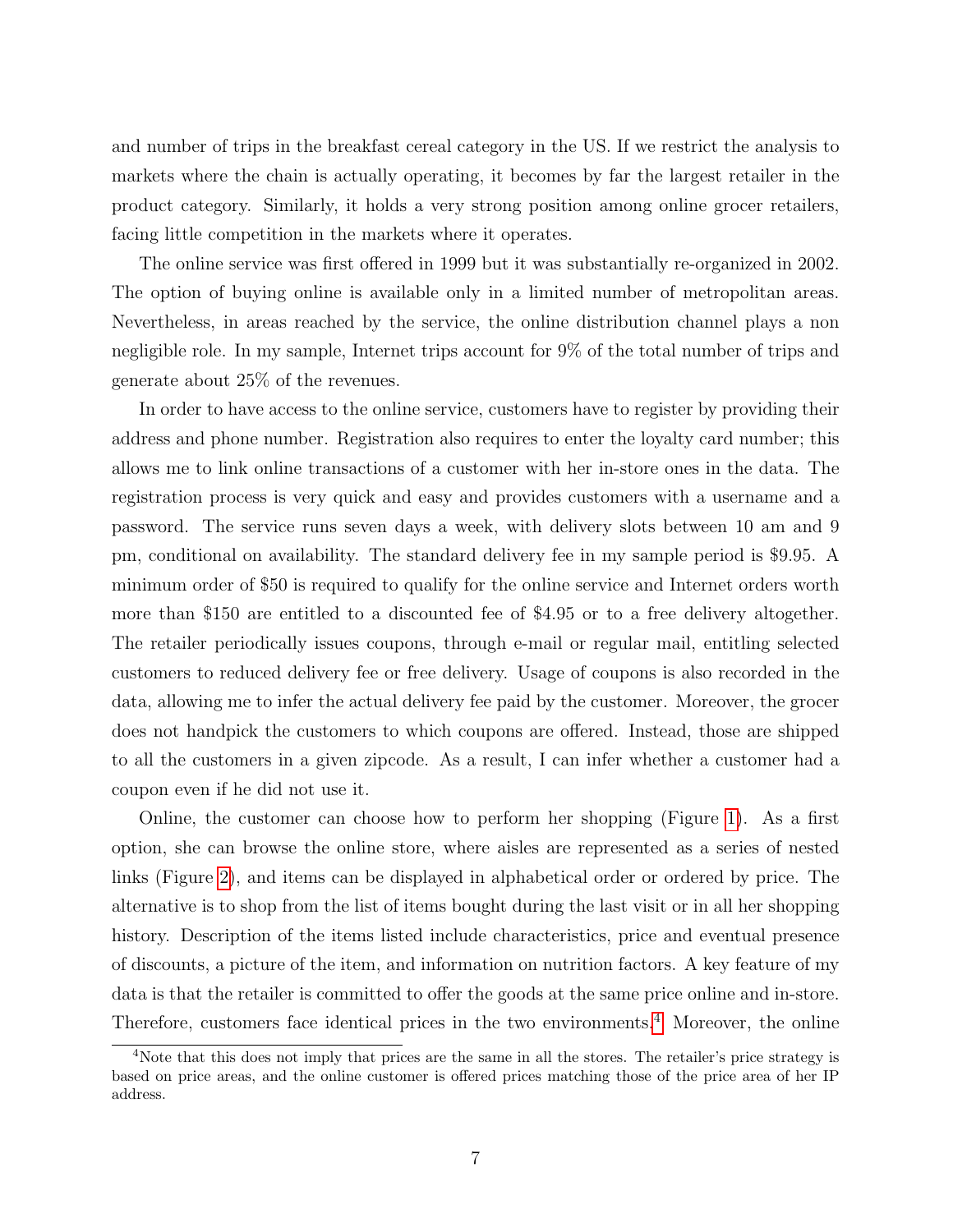service has no separate warehouses, but orders are fulfilled using stocks available in stores for each area covered by the service. For this reason, I do not expect the stockout process to have any systematic impact on differences between the two channels. Online customers are offered the possibility to specify instructions to be followed in case one item in their shopping list was not available. The three options offered are: "no substitution", "same size, different brand", and "same brand, different size".

Table [1](#page-36-0) compares trip characteristics across channels. Online transactions are remarkably larger in total expenditure, size of the basket, and number of unique items purchased. This is driven by two factors. The first is the minimum \$50 order rule to qualify for home delivery, that forces online orders to be worth at least that much. Moreover, customers tend to exploit the home delivery service by placing larger orders online and ordering systematically more heavy and bulky items [\(Chintagunta, Chu, and Cebollada, 2009;](#page-29-6) [Pozzi, 2009\)](#page-31-3). To make online and in-store orders more comparable, I condition on "large" trips in the right panel of the table. Large online trips are still bigger than large in store trips (and significantly so) but the magnitude of the difference is not as economically significant. Finally, online and in-store trips seem to be comparable in terms of the most popular product categories purchased in each channel. Table [2](#page-37-0) shows that 9 out of the top 10 categories purchased overlap in the two channels.

For the purpose of the present study, I focus on purchases of breakfast cereals. Breakfast cereals represent an excellent product category to analyze product choice and brand switching decisions by the households due to the large number of existing brands (more than 100 different brands with positive sales). Furthermore, it is a popular and frequently purchased category, featuring prominently both in online and in in-store sales (more than 140,000 trips). In the analysis, my economic object of interest is the brand, while a UPC code is the level of observation in my data. Figure [3](#page-47-0) explains the difference between the two. Each of the cereal manufacturers in my data distributes a number of different cereal brands; for example, Kellogg's produces Rice Krispies as well as Special K. Most cereal brands come in different varieties; for example it is possible to choose between Frosted Rice Krispies and Berries Rice Krispies. Finally, varieties are available in different box sizes. When I refer to a brand, I bundle together different box sizes and varieties: the small box of Frosted Rice Krispies, and the large box of Berries Rice Krispies to the purpose of this study are the same brand. Table [3](#page-38-0) reports some relevant descriptive statistics for trips to the supermarket involving a cereal purchase by distribution channels. The average size of the basket and the net expenditure are higher online, both reflecting the \$50 minimum order constraint to access the online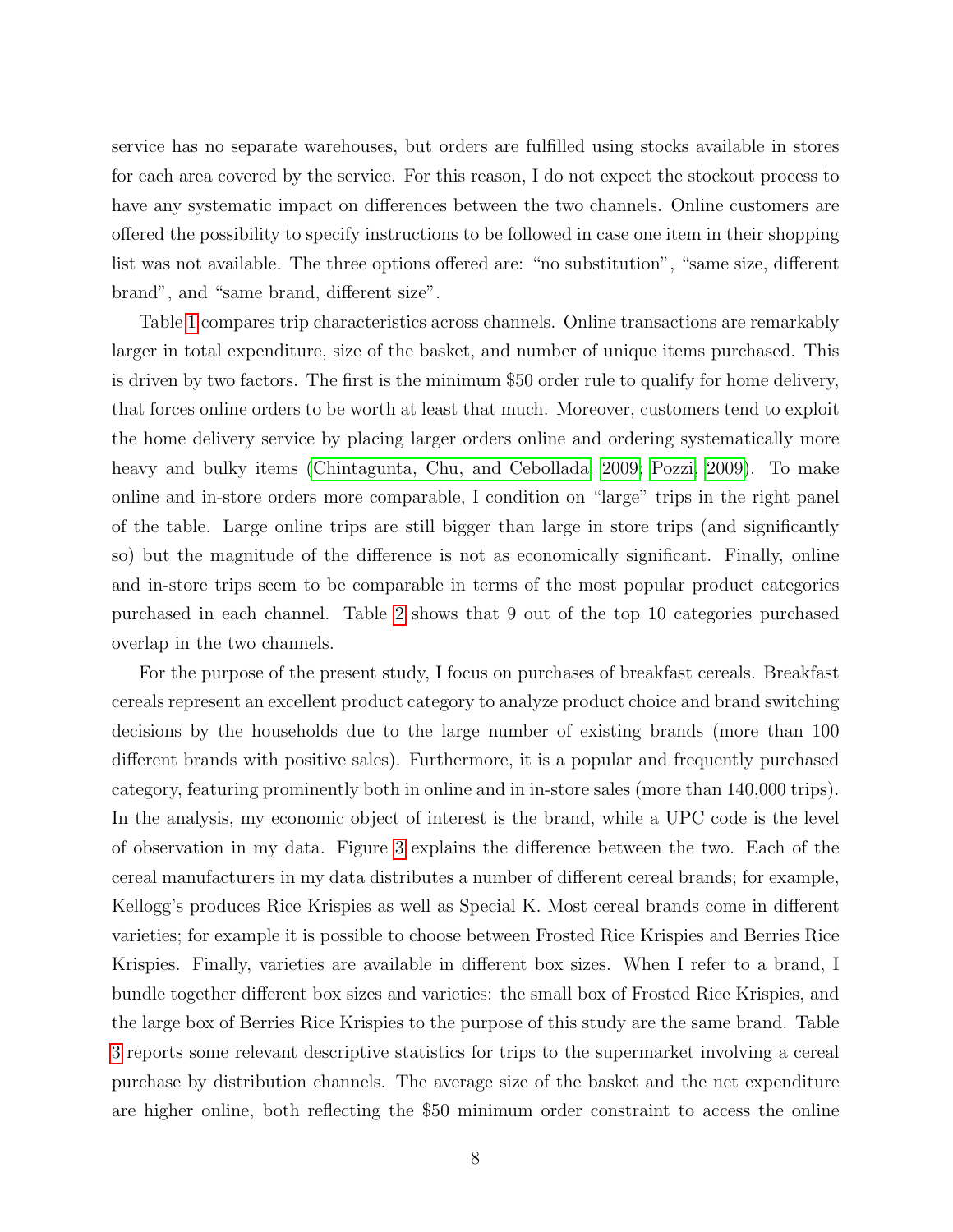service and the incentive to stock-up in online orders, once the cost of the home delivery fee is sunk. However, once we focus on cereal purchasing behavior, the differences are less marked. The number of cereal boxes purchased per trip is just larger when the customer orders online; the gap between the number of different cereal brands purchased in an online vs. offline trip is even smaller.

For a random subsample of households in my data, the grocer provided information on the address, edited to prevent identification of the household. This information is available for 6,155 of the households who purchase breakfast cereals at least once. I match those households with demographic data from the Census 2000 at the block group level, based on knowledge of their 9-digits zipcode. The demographic data contain information on the share of black and hispanic people in the block, the share of families, fraction of population with college degree, fraction of people employed and income per capita. Finally, I have the share of heads of the household aged between 18 and 35, 35 and 54, 54 and 65, and older than 65. Matching at the block group level, rather than at the usual 5-digit zipcode level, has two main advantages. Block groups are smaller, their boundaries of block groups never cross county or state limits (as opposed to census tract boundaries), and are designed to include relatively homogeneous population. Hence, not only am I averaging demographic characteristics over a smaller set of people, but also over a set of people that is more likely to be similar. Table [4](#page-39-0) provides an overview of the demographics for the households in my sample, as given by the blocks they live in.

### <span id="page-9-0"></span>3 Descriptive results

In this section I document the relationship between the choice of the shopping channel for the grocery purchase and brand exploration. I define brand exploration as the purchase of a cereal brand that the household has not bought in the previous three months. Counting new trials starting at the very beginning of the sample period would generate spurious experimentation, due to the fact that I do not observe the shopping history of the agents before the beginning of my data. Therefore, the first three months in the sample are used to generate an initial shopping history for each customer. The implicit assumption is that three months is a period of time long enough to observe the customer purchase of all the brands she is already familiar with. Note that, under this definition, a new brand is intended as new to the buyer rather than only to the market. A cereal brand can have been around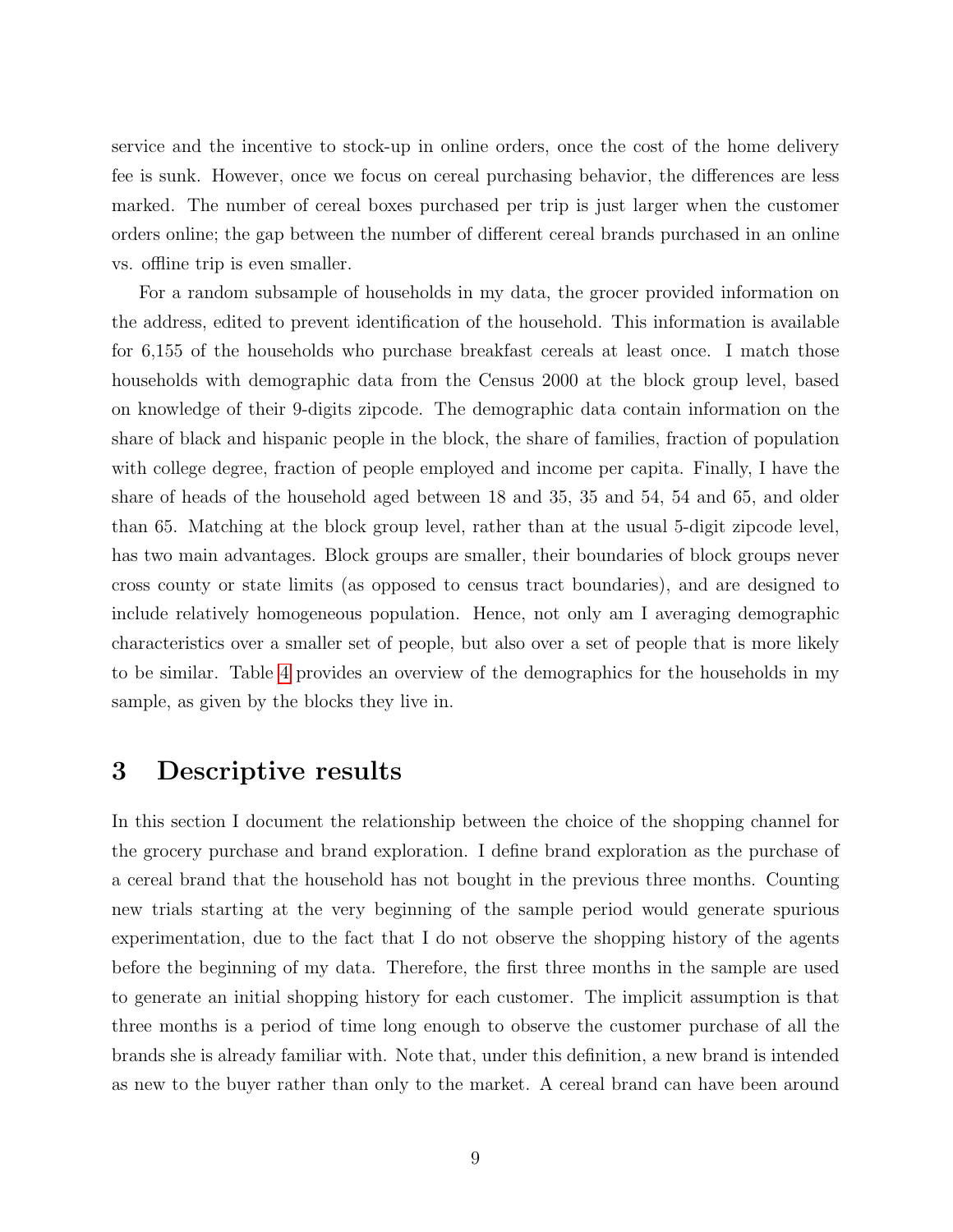for a long time and still be a new brand to a household who never tried it.

I count 142,025 supermarket trips involving purchase of breakfast cereals, performed by 9,175 different households. In 52,461 trips the customer buys a cereal brand she never tried in her previous observed shopping history. In 42,957 transactions, more than a single brand of cereals is bought, allowing for multiple brand explorations in the same transaction. Considering multiple cereal purchases in the same shopping trip separately, I obtain 61,216 trials of new brands in  $184,982$  purchases.<sup>[5](#page-1-0)</sup> A look at the raw data (Table [5\)](#page-40-0) suggests that the average amount of brand exploration in store is significantly higher than the same figure for online trips. The difference persists even when I consider only "large" trips, making online and offline trips more comparable. To assess whether the result is robust to the inclusion of controls, I estimate the following probit model of trials:

<span id="page-10-0"></span>
$$
Trial_{it} = \alpha + \beta Online_{it} + X_i \gamma + \varepsilon_{it}
$$
\n<sup>(1)</sup>

where  $Trial_{it}$  is a dummy variable that equals one if consumer i performs brand exploration in shopping trip t.  $Online_{it}$  is also a dummy variable that denotes that the trip occurred online, X is a vector of consumer characteristics.

Results are reported in Table [6.](#page-41-0) Consumers are almost 9 percentage points less likely to try a new brand of cereals when they are shopping online. The choice of a 3-months window to recover the set of brands already known to the household is somewhat arbitrary, but the main descriptive finding is robust to the way the initial shopping history is constructed. Figure [4](#page-48-0) depicts the coefficient on the *Online* dummy in equation [1](#page-10-0) normalized by the mean of the dependent variable when different lengths are used to recover the initial shopping history. The coefficient is always negative and significant and point estimates are fairly close.

<sup>5</sup>This implies a 33% probability of exploration for each trip. While the figure may seem high, it is in the range of other such estimates derived by scan data. [Dube, Hitsch, and Rossi](#page-29-7) [\(2009a\)](#page-29-7) use 6 products (distinguishing between different size within a brand) of frozen orange juice and 4 brands of margarine and observe that probability of repeated purchase for a given brand oscillate between 77% and 90%. [Shin, Misra,](#page-31-4) [and Horsky](#page-31-4) [\(2007\)](#page-31-4) restrict their analysis to 7 toothpaste brands (accounting for 86% of the market) whose probability of repeated purchase ranges between 46% and 57%. [Shum](#page-31-5) [\(2004\)](#page-31-5) adopts an approach very similar to the one of this study both in defining the brand as level of observation, and in considering a large number of them in the analysis (the top 50, with a cumulated market share of 75%). Moreover, his measure of brand loyalty is such that a brand switching event for a household in his sample is perfectly comparable to an exploration trip by one of my households. He finds that the probability of switching is around 50%.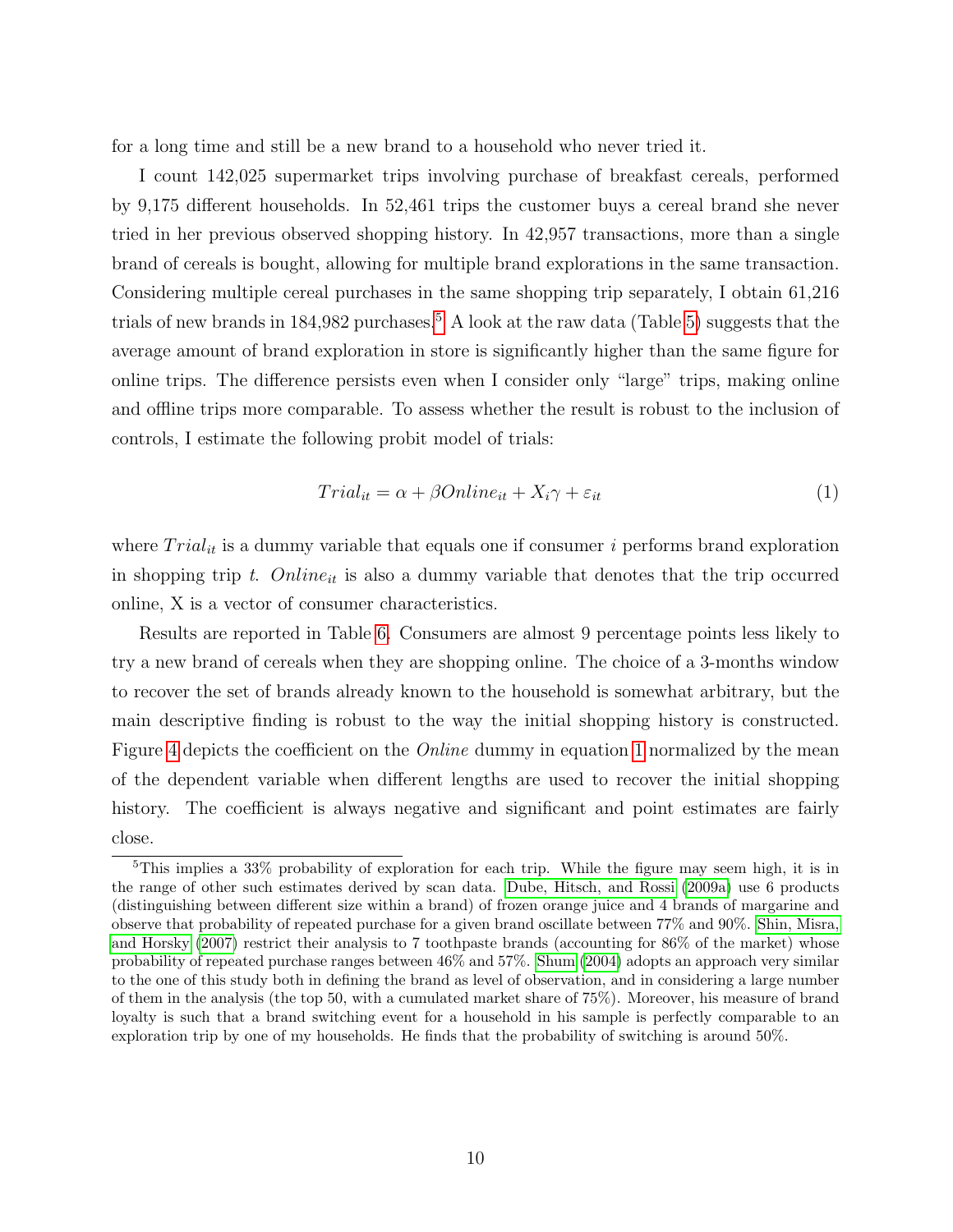### 3.1 Potential explanations for lower brand exploration online

The special features of my setting allow to rule out sample selection, differences in price or quality, and reputation of the retailer as causes of the wedge between online and in-store behavior. Below I present other potential explanations.

Sorting of trips. The choice of ordering grocery on the Internet is endogenous and can be determined by factors that are also correlated with the probability of exploring a new brand. For example, if the customer views online shopping as a time saving technology, she will be more likely to order online when she feels under time pressure. Enlightening in this sense is the quote from a user of the online service collected by the grocer in a recent customer survey:

#### "I can't do without this service. It is a necessity for busy families."

Being short of time is also a condition that does not favor experimentation. As a result, we would observe little brand switching on Internet trips, but for reasons unrelated to the characteristics of the online environment. Figures [5](#page-49-0) and [6](#page-49-1) provide evidence consistent with this story. The first panel shows the fraction of in-store (online orders are excluded to avoid composition effects) trips in which the customer chose to perform exploration, relative to the total number of cereal purchases, for each day of the week. The second plot displays the share of online orders relative to the total number of shopping events, for each day of the week. The two series are negatively correlated. The amount of new brand trial spikes during weekends, when people are also likely to have more time to do their grocery shopping. At the same time, weekends feature the lowest share of online orders. This is consistent with the existence of an unobserved shock to the utility of shopping online correlated with an unobserved shock to the utility derived from switching to a new brand (taste for exploration). However, the main descriptive result in Table [6](#page-41-0) is robust to inclusion of day-of-the-week fixed effects, implying that not all of the negative coefficient on the online dummy can be explained by the existence of this correlation.

Uncertainty over quality. Exploring a new brand carries a cost in terms of uncertainty about the quality of the good. While the consumer knows the utility she derives from consumption of a brand already tried, she can only have expectations about the quality of new brands. Uncertainty can lead the consumer to discount the utility she would derive from a switch. The reason for this cost lies in the nature of experimentation and the cost is not specific to the online environment. However, there is a gap in the possibility to inspect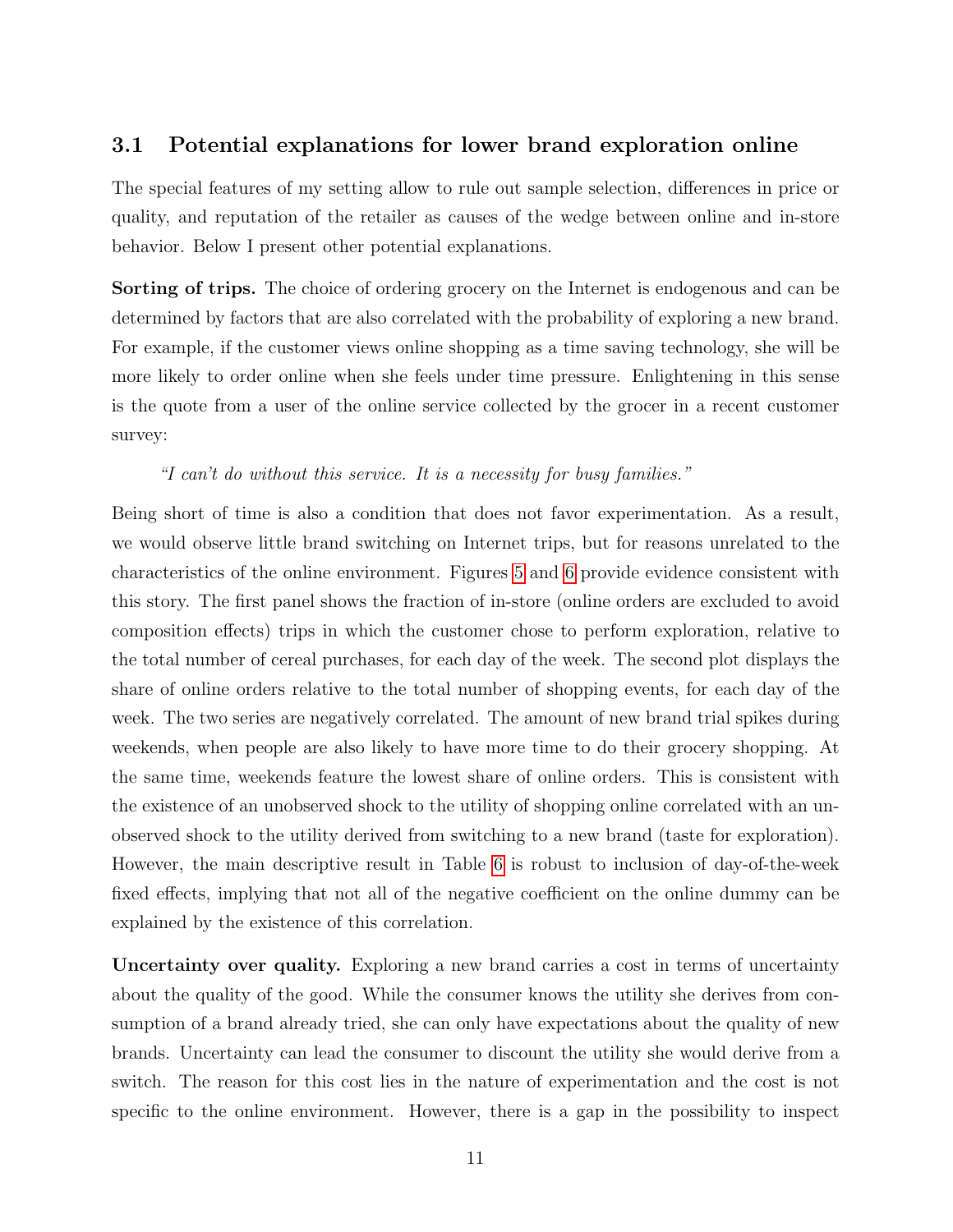the product between the two channels. The store experience is richer, whereas online the customer can only read the nutritional information and look at a picture of the box. As a consequence, the consumer may be more worried about her judgement on the quality of new brands. This results in the cost of experimentation being higher online and could therefore explain the negative correlation between online shopping and brand exploration.<sup>[6](#page-1-0)</sup>

Design of the website and shopping cost. Characteristics of the website design (structure of links, screen graphic, etc.) are also known to affect consumers' behavior [\(Burke,](#page-29-8) [Harlam, Kahn, and Lodish, 1992\)](#page-29-8). In my application, the grocer website offers the option to shop from the list of items (UPCs) already bought in the past. This spares the customer the need to browse the website in search of the items she needs. The customer trades her option value from a new trial for a reduction in the cost of shopping. It is important to notice that this explanation can be separately identified from the previous one. While both predict that the shopper will tend to purchase known brands online, the shopping history list story has an additional implication. Since the list operates at the UPC level, it should lead the customer not only to stick to previously purchased brand, but also to the specific variety or size of the box, within a brand. In other words, if a customer purchased a small box of chocolate Rice Krispies in the past, the uncertainty effect would suggest that she will purchase Rice Krispies again, when shopping online. On the other hand, if it is the past shopping history list that drives the result, the prediction can be much more narrow: she will purchase again the small box of chocolate Rice Krispies.

In Table [7,](#page-42-0) I condition on instances in which the household decided to purchase a brand already bought in the past and look whether persistence in purchase of the same UPC is different across channels. Indeed, the share of those who chose to purchase the same brand with exactly the same features (same box size, same variety) is much higher for online purchases. Table [8](#page-43-0) reinforces the point by showing the results of a probit model of the probability of purchasing a box of cereals outside the past shopping history list, conditional on having bought in the past a box of cereals of the same brand. The results indicate that online shoppers are 3.5 percentage points less likely to try new varieties or box sizes of a known brand. I interpret this result as evidence that online shopping decisions are affected by the convenience provided by the *past shopping history* list. This explanation is consistent with the literature that measure the monetary cost of online search [\(Brynjolfsson, Dick,](#page-28-8)

 $6$ [However, Mazar, Herrmann, and Johnson \(2007\) provide experimental evidence that i\) customers evalu](#page-28-8)[ate fruit cereals based on non sensory attributes ii\) they seem to be more accurate in matching their declared](#page-28-8) [preferences when they shop for cereals online.](#page-28-8)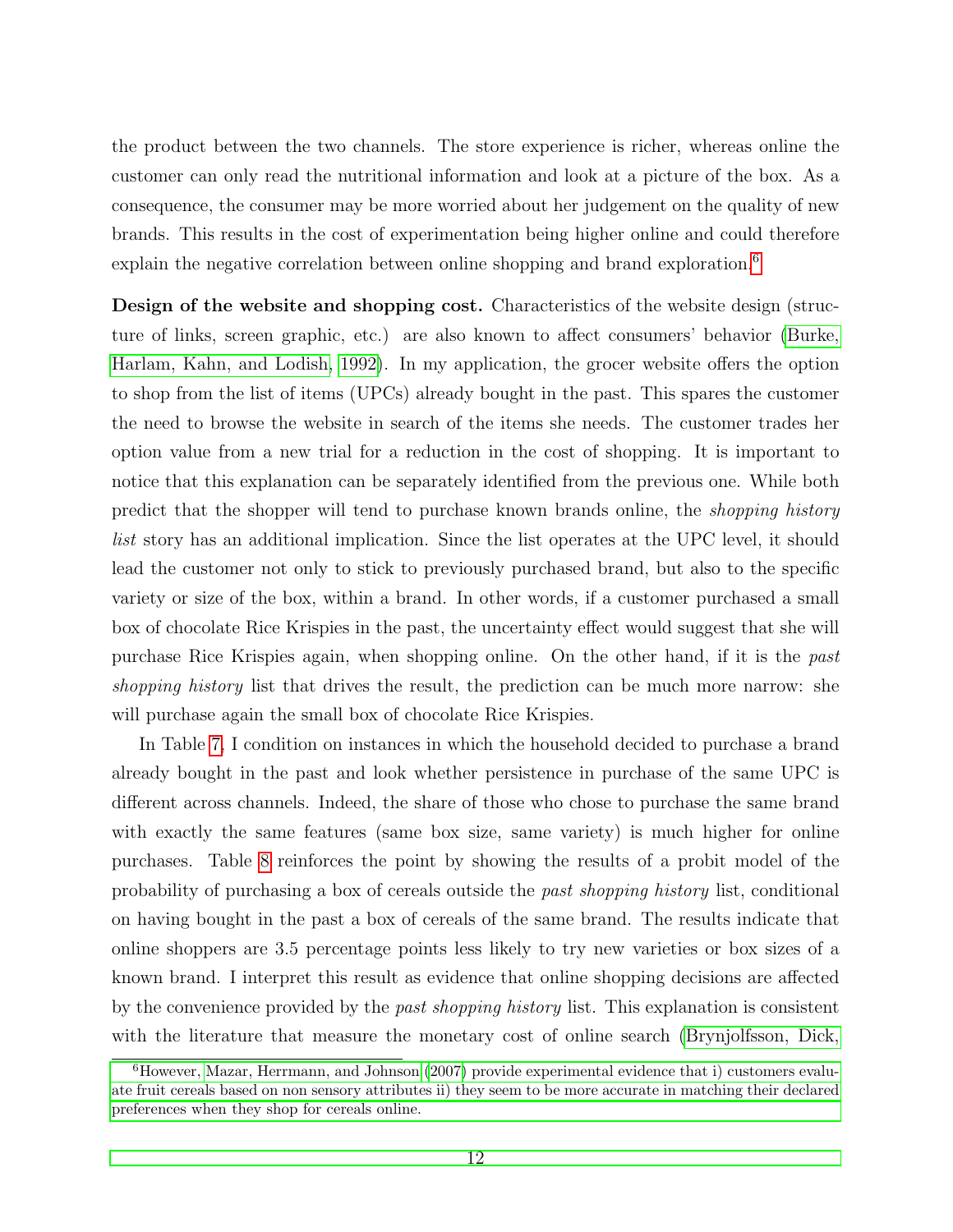[and Smith, 2009;](#page-28-8) [Hong and Shum, 2006\)](#page-30-7), reporting quite large numbers. It also squares with evidence that consumers with longer experience in Internet shopping tend to develop routines and cut on the length of their transactions [\(Johnson, Bellman, and Lohse, 2003\)](#page-30-8). The logic of these arguments is reinforced if we put it in the context of a frequent activity, as grocery shopping.

### 3.2 Additional explanations

Other dimensions of the difference between online and in-store shopping can contribute to explain the main result in Table [6.](#page-41-0) For example, cereals are traditionally a heavily couponed category [\(Nevo and Wolfram, 2002\)](#page-31-6) and coupons are a very effective way to induce trials of new brands. Since it is not possible to redeem paper coupons online, this could boost the share of new trials in a store. However, coupons do not play a major role in the supermarket chain under analysis: less than 2% of the transactions involve usage of paper coupons. The chain tries to foster usage of the loyalty card linking discounts to the membership card.[7](#page-1-0) Moreover, usage of paper coupons is stronger among the elderly [\(Aguiar and Hurst, 2007\)](#page-28-9) which represent only a small fraction of my sample (as we would expect, given that it only includes people who have tried the online shopping channel).

An alternative theory revolves around the role played by kids. Kids are potential triggers of brand exploration in cereals, as they follow fashion and peers' example. If we assume that children accompany parents, and influence them, in the store but do not assist to Internet order, this could explain the difference in the rate of brand exploration across the two channels. However, brand exploration is not limited to kids' cereal. The rate of new trial is .36 for kids cereal, only slightly above the overall figure of .34. Moreover, the gap between online and in-store rates of exploration is not dramatically more pronounced for kids' cereals than it is for other types of cereals. Online exploration in kids cereals is .28, while in-store is .39, an 11 percentage points gap. The gap for the sample without kids' cereals is 9 percentage points (.25 online vs. .34 in-store). I perform two robustness checks of the main descriptive exercise. The first (see column 5 in Table [6\)](#page-41-0) involves running the same specification as in column 4 but excluding from the sample all the trips where kids' cereals

<sup>7</sup>Prior to the beginning of my sample, issuing of coupon books had even been discontinued by the grocer and all the promotions were linked to usage of the loyalty card. Coupons books were later reintroduced but do not play a major role. To get an idea, I collected weekly booklets for a single price area between April and October 2008. Those booklets are mailed as general advertising and list price promotion for the week. They also contain paper coupons that can be cut and used by the customer. Out of the 27 weekly booklets in my sample, only three offered a coupon for a breakfast cereal brand.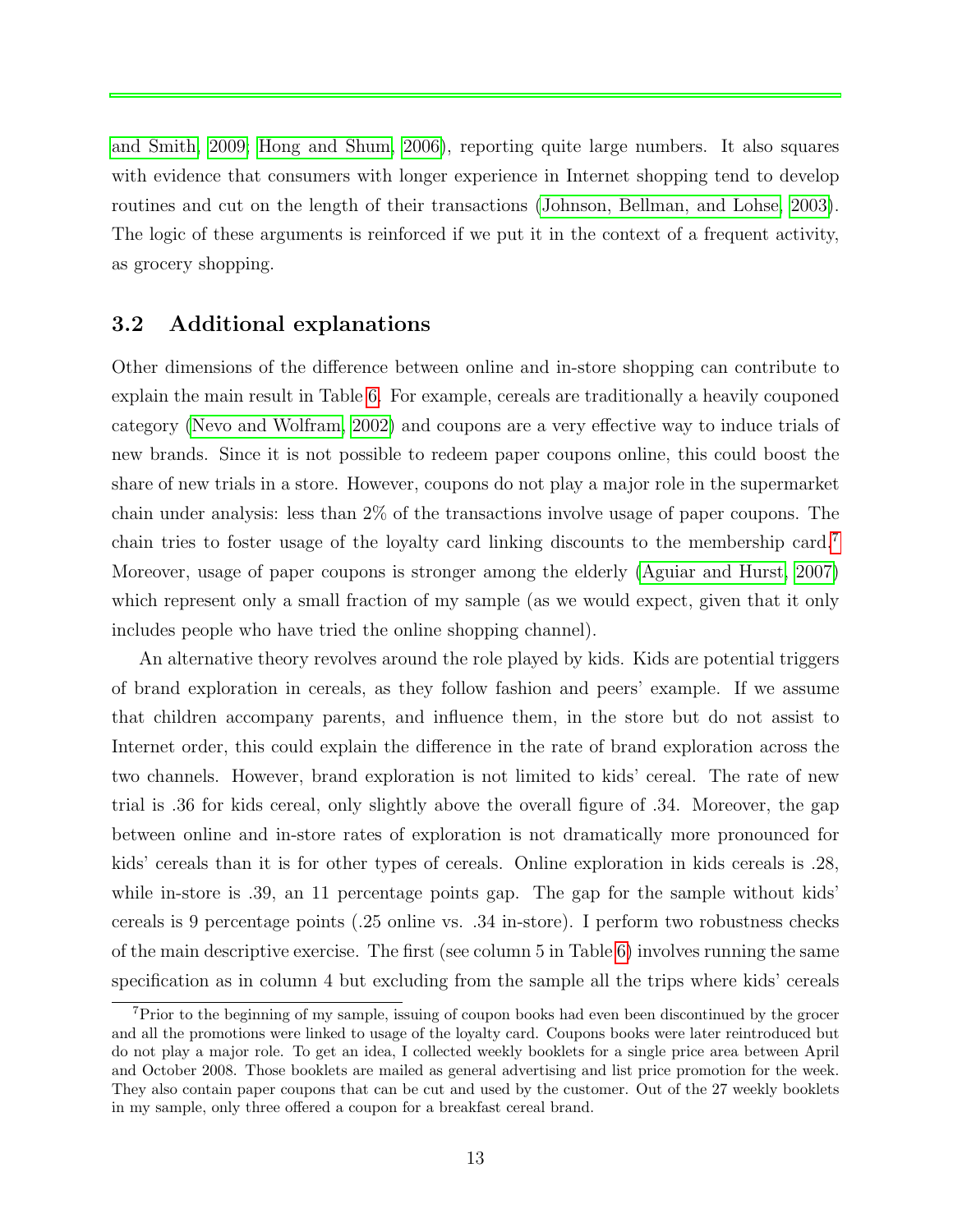were purchased. The point estimate goes down a bit, the impact of the online channel is to reduce the probability of getting a new brand by 3 percentage points (a 9% reduction), while the comparable specification the effect was for 4 percentage points (a 12% reduction). In the second check (column 6) I interact the online dummy with the census variable "family": this should give a measure of how much of the effect is truly driven by families showing up at different rates online and in-store. The interaction dummy is not significantly different from zero.

Brand discovery is another possible driver of the difference between the two channels. Even when planning to stay loyal to a brand, shoppers in a brick and mortar store are exposed to information about brands slotted close to it. That may result in an unplanned new trial. The lack of systematic information on slotting disposition for brands in my sample prevents me from measuring the importance of this mechanism. However, I have full knowledge of how items are displayed on the Internet channel: I know what are the different nests (corn cereals, diet cereals, etc) and that, within each nest, items are listed in alphabetical order. I can therefore assess whether online consumers tend to explore brands that are "closer" in the virtual shelves to those they are already familiar with. Figure [7](#page-50-0) shows that online customers are much more likely to experiment with goods listed in the proximity of an item they already tried. Indirectly, this suggests that some amount of brand discovery is also occurring on the Internet.

Finally, one has to consider the possibility of in-store promotion activities. It is natural to think that these marketing practices would induce some amount of brand trial in the population visiting the store. While I do not have direct information on in-store promotion activities (free samples, special display, etc.), it is in principle possible to infer something about it by looking for unanticipated spikes in demand for a specific brand followed in a given store.

### <span id="page-14-0"></span>4 Model

The goal of disentangling the impact of trip-sorting behavior from the causal impact of the online channel motivates my decision to develop a model of consumer behavior. In the model, households face two sequential decisions. First, they have to select the channel where they want to shop. Each trip can take either of the two forms: a visit to a brick-and-mortar supermarket or an online order through the chain's website. Conditional on the choice of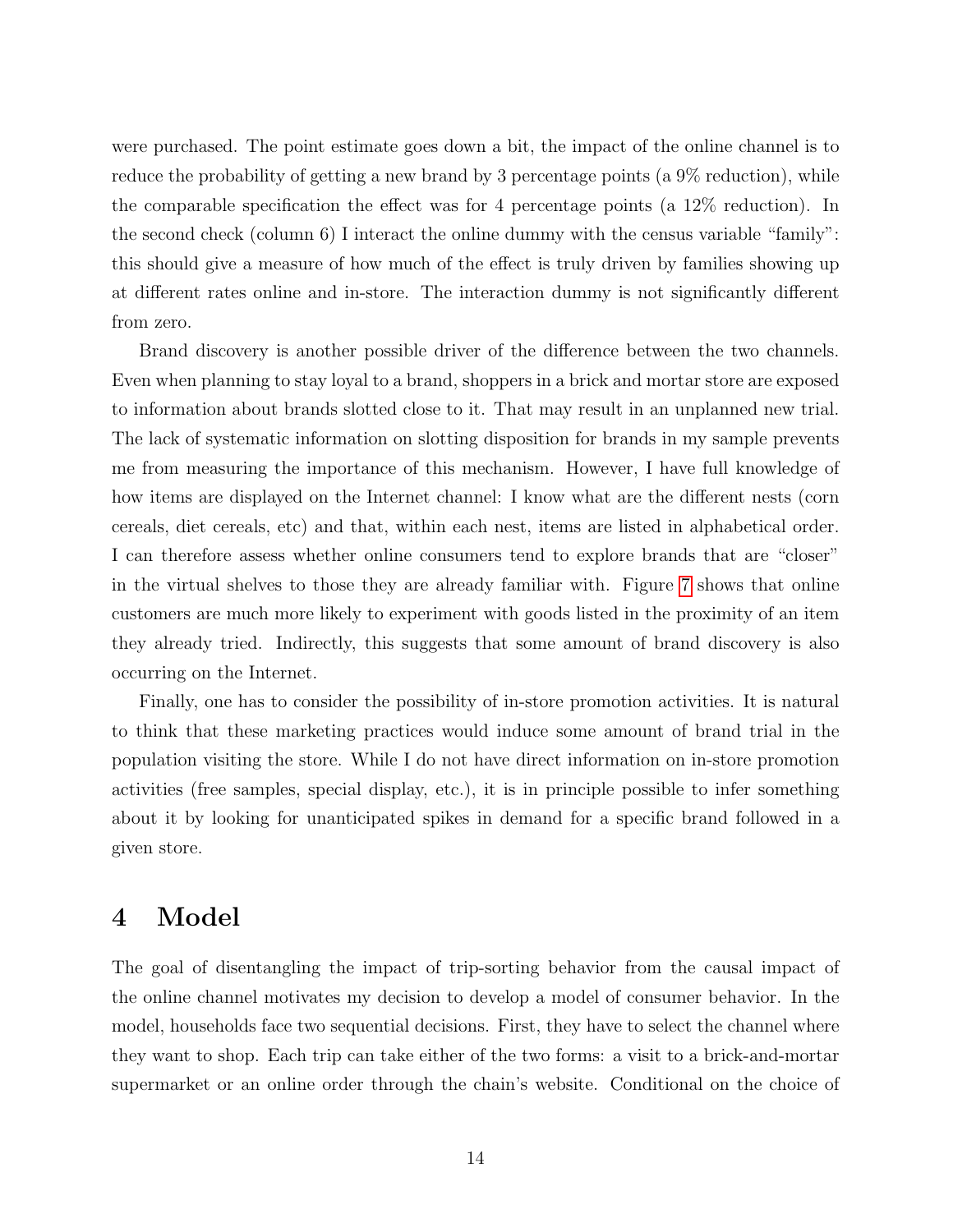the channel, consumers select a brand of cereal.

I index each of the N consumers with i, each of the J UPCs with j, and each of the  $T_i$ trips made by customer i with t. With the notation  $\Omega_{it}$  I refer to the set of cereal brands purchased in the past by consumer i, as of trip t. Finally,  $h_{it}$  indicates the set of items (UPCs) purchased by consumer i prior to trip  $t$ .

### 4.1 Choice of the Shopping Channel

The utility from making trip  $t$  online for consumer  $i$  is

<span id="page-15-0"></span>
$$
z_{it}^* = \gamma_0 + \gamma_1 * Distance_i + \gamma_2 * Free_t + X_i\gamma_3 + \gamma_4 * Weekend_t + \mu_i + \theta_{it}
$$
 (2)

The regressors include variables relevant for the decision between shopping online and instore. Distance measures the distance in miles between the house of the customer and the closest grocery store of the chain. Fee is the amount in dollars paid for home delivery in online orders: it ranges from 0 (free delivery) to \$9.99. I observe the delivery fee paid by a customers when she orders online, but I have to impute the delivery fee for trips the agent decided to make in-store. This turns out not to be an issue since the grocer goes "blanket" when it comes to issuing coupons. Therefore, if I observe a household in a particular zipcode having a coupon for discount on delivery in a certain week, I can assume that every other customer living in the same zipcode will have one too. The matrix  $X_i$  contains demographic information on the household such as education, employment status and age of the head of the household. Weekend is a dummy variable whose purpose is to capture the fact that time pressure is likely to be lower in non working days.  $\mu_i$  is a random effect that picking up unobservable taste for online trips by agent i. The random effect is distributed as follows

$$
\mu_i \sim N(0, \sigma_\mu) \tag{3}
$$

Moreover, it is independent from the i.i.d. shock  $\theta_{it}$  which is a normally distributed disturbance whose variance is normalized to 1. I observe the choice of the shopping channel (where, with  $c=1$ , I refer to an online order) which follows the rule

$$
c = \begin{cases} 1 & \text{if } z_{it}^* \ge 0 \\ 0 & \text{if } z_{it}^* < 0 \end{cases}
$$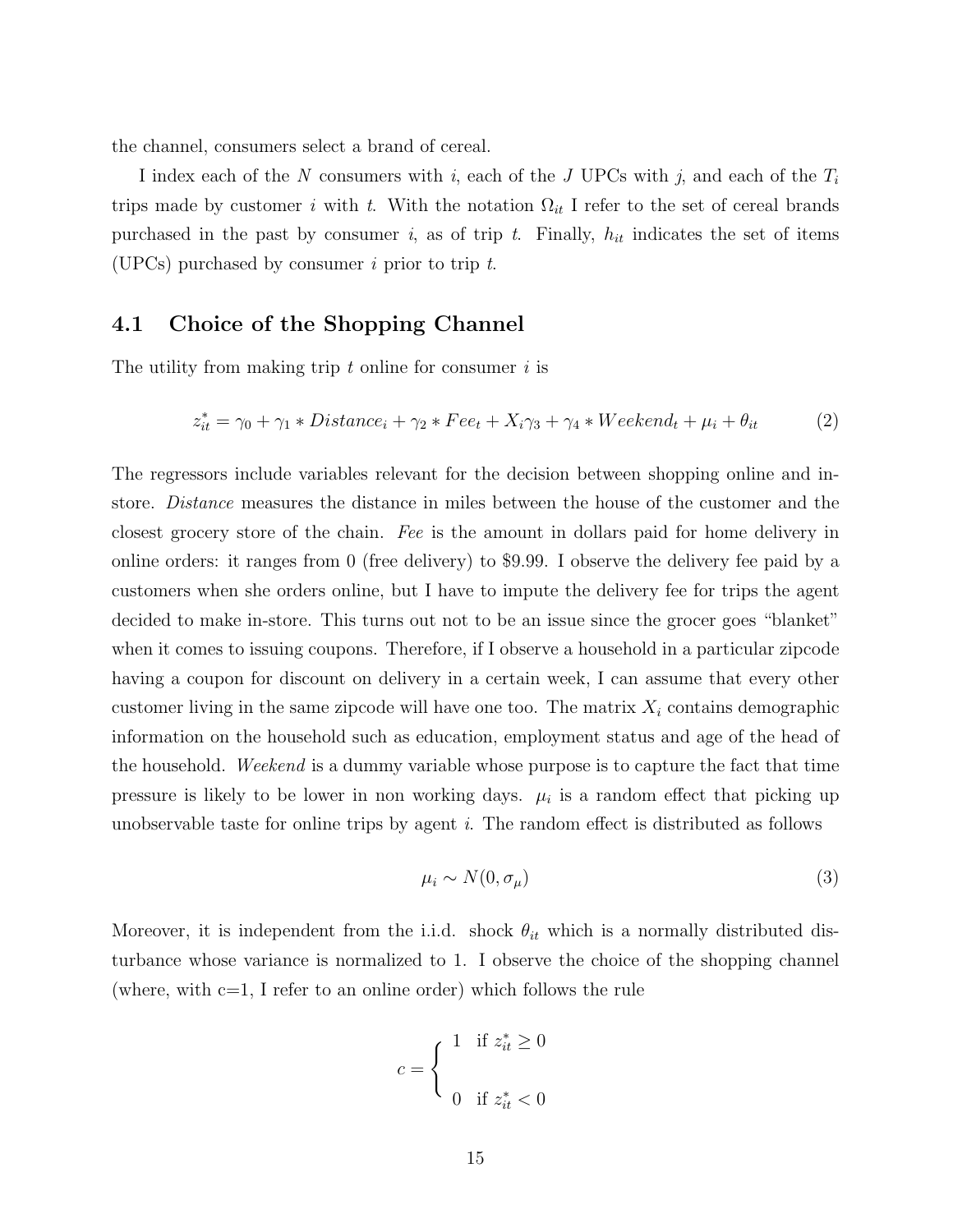### 4.2 Demand for Cereals

The utility consumer i derives from purchasing UPC  $j$  in trip t on channel  $c$  is modeled as follows for in store purchases:

<span id="page-16-2"></span>
$$
U_{ijt} = \beta_0 + \beta_1 Price_{jt} + \beta_2^{store} * \mathbb{1}\{j \notin h_{it}\} + M_j^{store} + (\delta + \xi_{it}) * \mathbb{1}\{j \notin \Omega_{it}\} + v_{ijt} \quad (4)
$$

Similarly, for an online trip:

<span id="page-16-3"></span>
$$
U_{ijt} = \beta_0 + \beta_1 Price_{jt} + \beta_2^{online} * \mathbb{1}\{j \notin h_{it}\} + M_j^{online} + (\delta + \xi_{it}) * \mathbb{1}\{j \notin \Omega_{it}\} + v_{ijt} \quad (5)
$$

*Price* is the price per ounce paid by the household, net of discounts. The indicator  $\mathbb{1}\{j \notin h_{it}\}\$ singles out UPCs consumer i never bought in the past. Therefore,  $\beta_2$  is the impact on utility from purchasing a box of cereals whose UPC did not belong to the shopping history of the household. I allow this effect to be different according to whether the consumer shops online or in a store.  $M_i$  are UPC fixed effects, that are also interacted with the channel dummy and pick up the "quality" of a brand. The unobserved shock  $\xi_{it}$  only hits brands not experienced by the customer before  $(\mathbb{1}{j \notin \Omega_{it}})$ , representing an instantaneous taste for variety.

The link between the two parts of the model is given by the generating process of the unobserved shock  $\xi_{it}$ . I assume that the  $\xi_{it}$  and the  $\theta_{it}$ , the disturbances in equation [\(2\)](#page-15-0), are jointly distributed according to a bivariate normal

<span id="page-16-0"></span>
$$
\begin{pmatrix} \theta \\ \xi \end{pmatrix} \sim BN \begin{bmatrix} 0 \\ 0 \end{bmatrix}, \Sigma \end{bmatrix} \quad \Sigma = \begin{bmatrix} 1 & \rho \sigma_{\xi} \\ \rho \sigma_{\xi} & \sigma_{\xi}^{2} \end{bmatrix}
$$
 (6)

The parameter  $\delta$  can be interpreted as the mean of the  $\xi_{it}$  shock. In some specifications, I will parameterize it as follows

<span id="page-16-1"></span>
$$
\delta = \alpha_0 + \alpha_1 Internet + \alpha_2 Weekend \tag{7}
$$

This allows the mean taste for new goods to fluctuate according to the channel selected and the time of the week (weekend vs. weekday).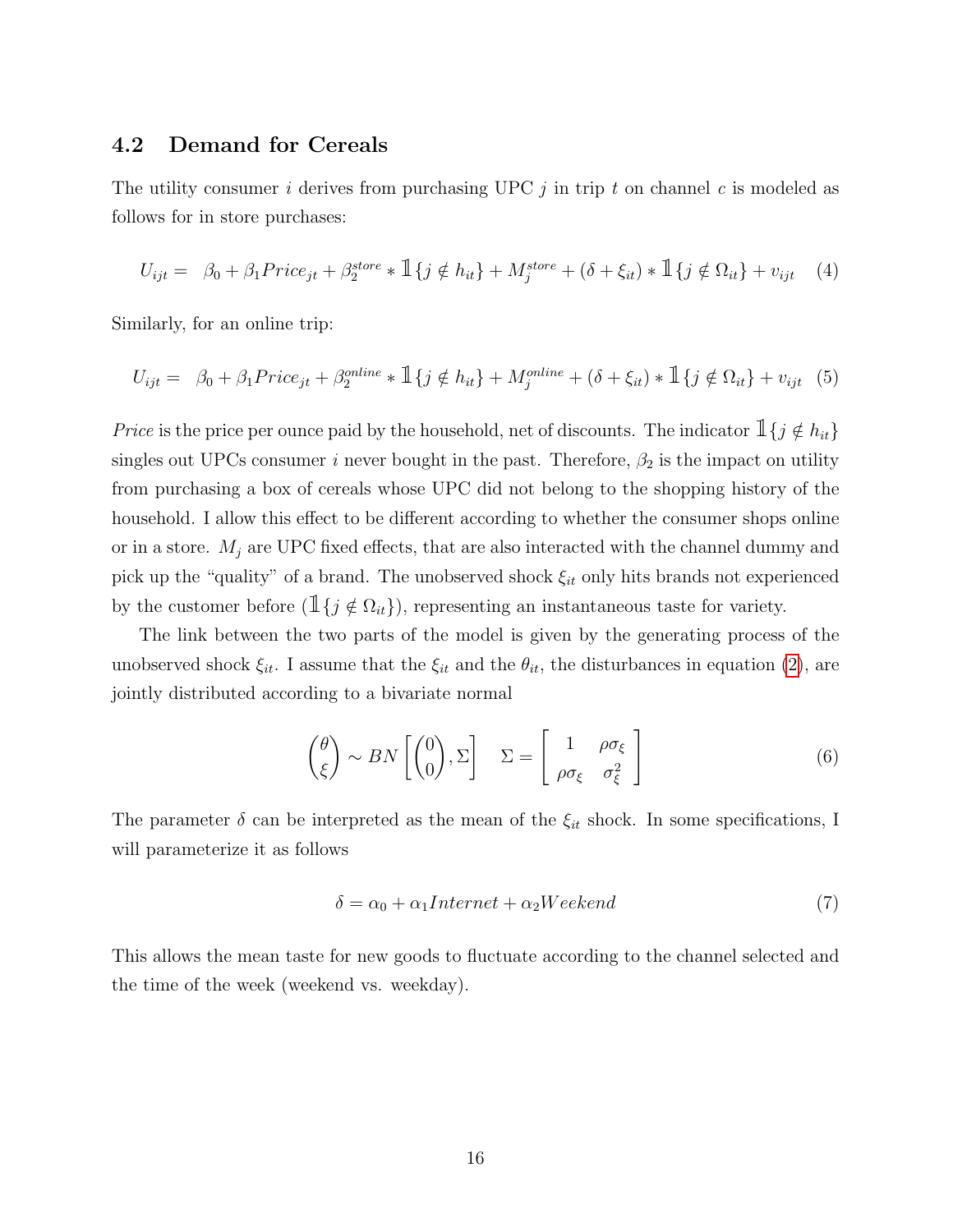### 4.3 Discussion

The model aims at capturing the relevant features presented in the descriptive section of the paper. The potential bias deriving from sorting of trips across channels is addressed by allowing  $\theta_{it}$  and  $\xi_{it}$  to be correlated. This acknowledges the fact that unobserved determinants of the choice of shopping online (e.g., lack of time) can, at the same time, also affect the attitude towards brand experimentation.

Furthermore, I allow the impact on utility derived from purchase of a particular UPC never bought in the past  $(\beta_2)$  to be different for online and in-store trips. It is reasonable to imagine that inertia in the choice of the UPC operates both online and in-store. Customers tend to purchase the same box size or variety of their brand of choice. For this reason both  $\beta_2^{online}$  and  $\beta_2^{store}$  should be negative. If distaste for UPCs never purchased before is only driven by habits or unobservable characteristics, it should be equal for online and in-store purchases. I attribute the additional stickiness in the choice of the UPC online (that is, the difference between  $\beta_2^{online}$  and  $\beta_2^{store}$  to the effect of shopping on the online channel.

Finally, exploration may be perceived as more risky online because means of assessing quality of an unknown item are limited. Allowing  $\delta$ , the mean of the  $\xi_{it}$  shock, to vary according to the channel, I capture structural differences in the taste for new brand for in-store and Internet orders. This difference can be interpreted as representative of higher uncertainty that makes exploration less attractive online.

In making utility derived from consumption of a brand a function of whether or not the agent has bought it before, I am introducing a form of state dependence. It is well known [\(Heckman, 1981;](#page-30-9) [Dube, Hitsch, and Rossi, 2009b\)](#page-29-9) that unobserved heterogeneity can be confounded with state dependence; I argue that this does not represent a problem for my estimates. The identification problem arises from the fact that an agent can be sticking with a particular brand either because her unobserved, idiosyncratic taste for it is really strong or because there is some form of state dependence. However, I interpret as effect of the past shopping history list only the *difference* between the level state dependence online and the level of state dependence in-store. This magnitude is immune to the identification problem mentioned above, unless we allow consumers to have different preferences for brands on the two distribution channels (i.e. liking more Rice Krispies online than Rice Krispies in-store). Nevertheless, as a robustness check, I will introduce and estimate a version of the model that includes heterogeneity in the parameters, turning the  $\beta_2$  into  $\beta_2^i$ .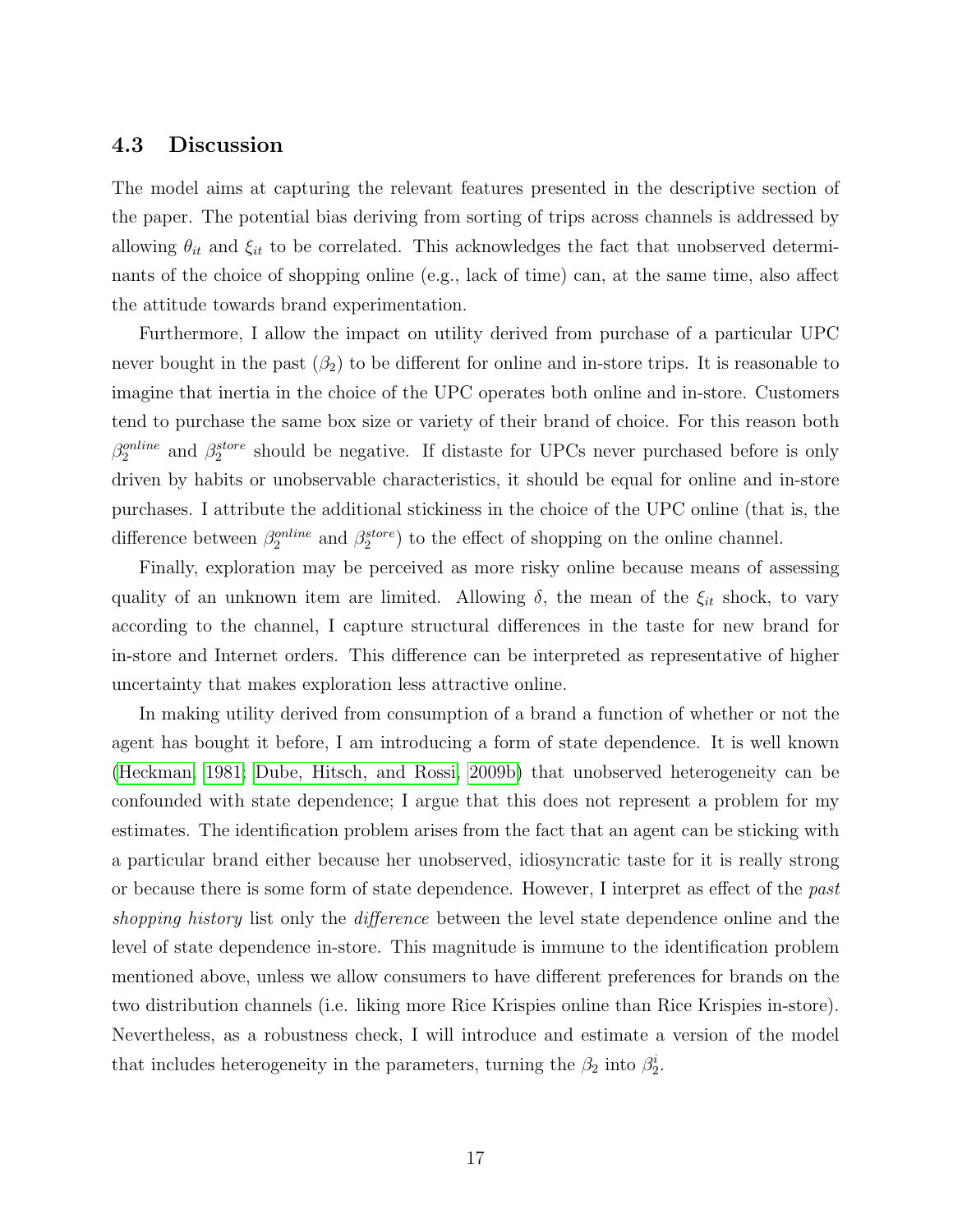### <span id="page-18-0"></span>5 Estimation

Below I describe the estimation procedure for the two components of the model: the selection of the shopping channel (where we are estimating the vector of structural parameters  $\gamma$ ), and demand for cereals (whose parameters of interest are included in the vector  $\beta$ ). The large amount of observations at hand, and the importance of unobserved effects in the model make it particularly appropriate to estimate it using Bayesian techniques. In a Gibbs sampling approach, unobserved random effects are drawn from the appropriate distribution rather than integrated out of the likelihood. This allows for significant gains in the estimation time [\(Train, 2003\)](#page-31-7). I introduce below the model including random coefficients; the Gibbs sampler for the model without unobserved heterogeneity is just a simplified version of it. The following paragraphs describe the main steps of the procedure; details are left to the appendix.

### 5.1 Channel selection: priors and sampling scheme

In order to estimate the channel selection probit in equation [\(2\)](#page-15-0), I need to specify prior distributions for the parameters of the model: the vector of coefficients  $\gamma$ , and the vector of random effects  $\mu_i$ . The last parameter of the model is variance of the distribution of the random effects,  $\sigma_{\mu}$ .

$$
\sigma_{\mu} \sim IG(a_1, a_2) \tag{8}
$$

$$
\mu \sim N(0, \sigma^0_\mu) \tag{9}
$$

$$
\gamma \sim N(\gamma_0, V_0) \tag{10}
$$

 $a_1, a_2$  are known hyperparameters. In particular, the prior on the inverse gamma is chosen to be highly uninformative by setting  $a_1 = 1 + 10^{-10}$ ,  $a_2 = 1 + 10^{-5}$ .

Sampling from the joint posterior of these parameters directly is challenging. Instead, I apply the Gibbs sampling approach and make draws from the distribution of each parameter at a time, conditioning on the values of the others. This turns out to be much simpler and, after a sufficient number of iterations, the draws from the sequence of the conditional distribution can be assumed to be draws from the joint posterior.

Given initial values for the parameters, the sampling scheme for each iteration is as follows

1. Apply data augmentation [\(Albert and Chib, 1993\)](#page-28-10) to draw the  $z_{it}^*$  from a normal truncated distribution.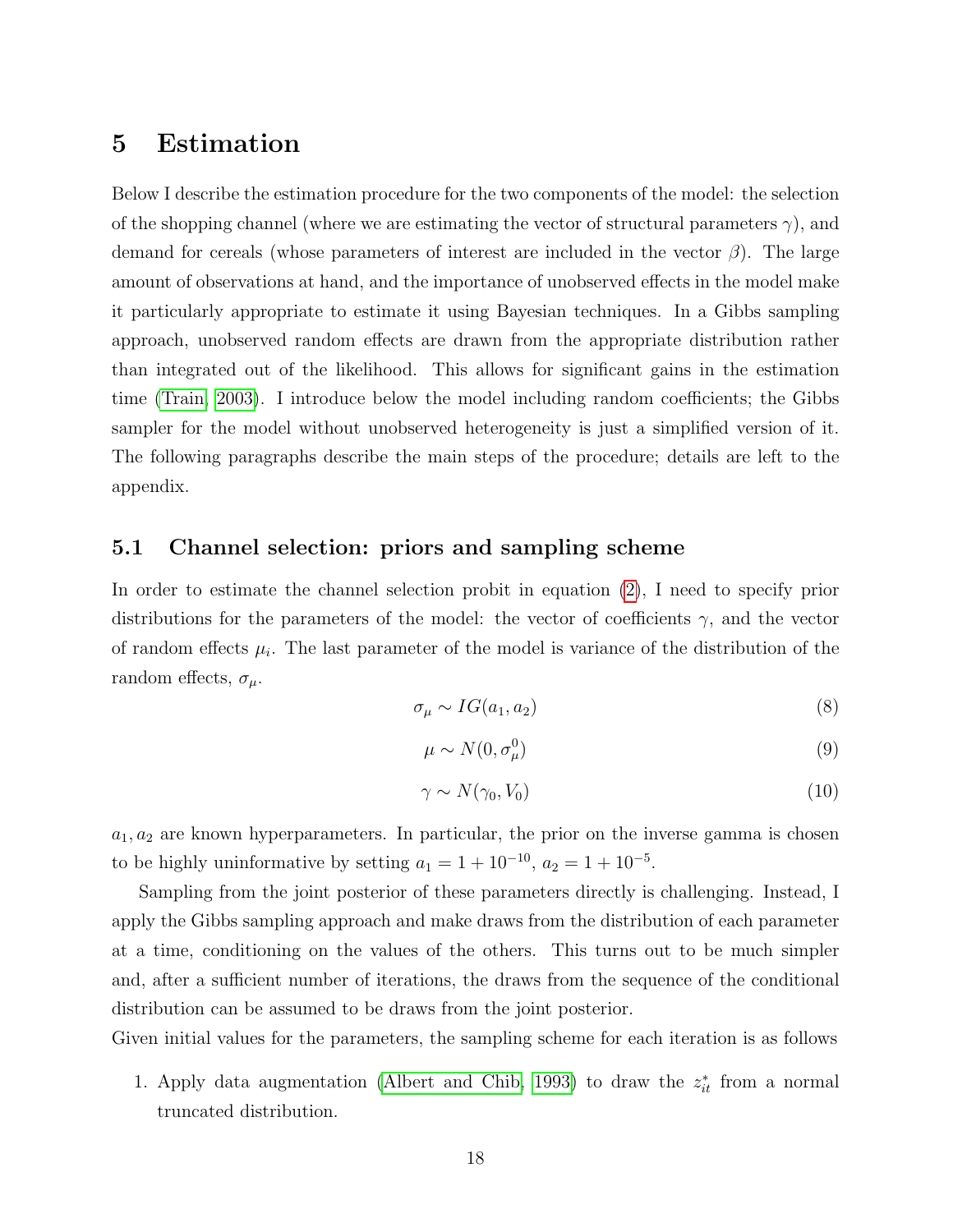- 2. Draw  $\gamma$  from its full conditional distribution, a multivariate normal with mean  $\bar{\gamma}$  and covariance matrix V .
- 3. Draw  $\mu$  from its full conditional distribution, a normal with mean zero and variance  $\sigma_{\mu}$ .
- 4. Draw  $\sigma_{\mu}$  from its full conditional distribution, which is an inverse gamma.

#### 5.2 Demand estimation: priors and sampling scheme

For the demand system, I partition the K-dimensional vector of coefficients into random  $(\beta^i)$ and fixed  $(\beta')$  ones. In the application the number of random coefficients is 2; therefore, the dimension of  $\beta'$  is K-2. A random prior is assumed over the distribution of the random coefficients and a prior is imposed over mean and variance of this normal distribution. These priors are, respectively normal and inverse Wishart.

$$
\beta^i \sim N(b, W) \tag{11}
$$

$$
b \sim N(m, v) \tag{12}
$$

$$
W \sim IW(p_1, p_2) \tag{13}
$$

The  $\xi_{it}$  unobserved shocks are also parameters of the demand model. They are drawn from a bivariate normal jointly with the errors of the channel selection equation as in equation [\(6\)](#page-16-0). Therefore, the final priors to be specified refer to the mean of the random effect and to the variance covariance matrix of the bivariate normal.

$$
\Sigma \sim IW(2, I) \tag{14}
$$

where I is the identity matrix.

The last parameter is  $\delta$ , the mean of the  $\xi_{it}$  shocks. In alternative specifications, instead of recovering  $\delta$ , we will be interested in the coefficients of its parametrization in equation [7,](#page-16-1)  $\alpha_0$ ,  $\alpha_1$ , and  $\alpha_2$ . Once again, I simulate draws from the joint posterior of the parameters by sampling from their conditional distributions. Each iteration  $t$  of the sampler unfolds as follows

1. Draw b from a Normal.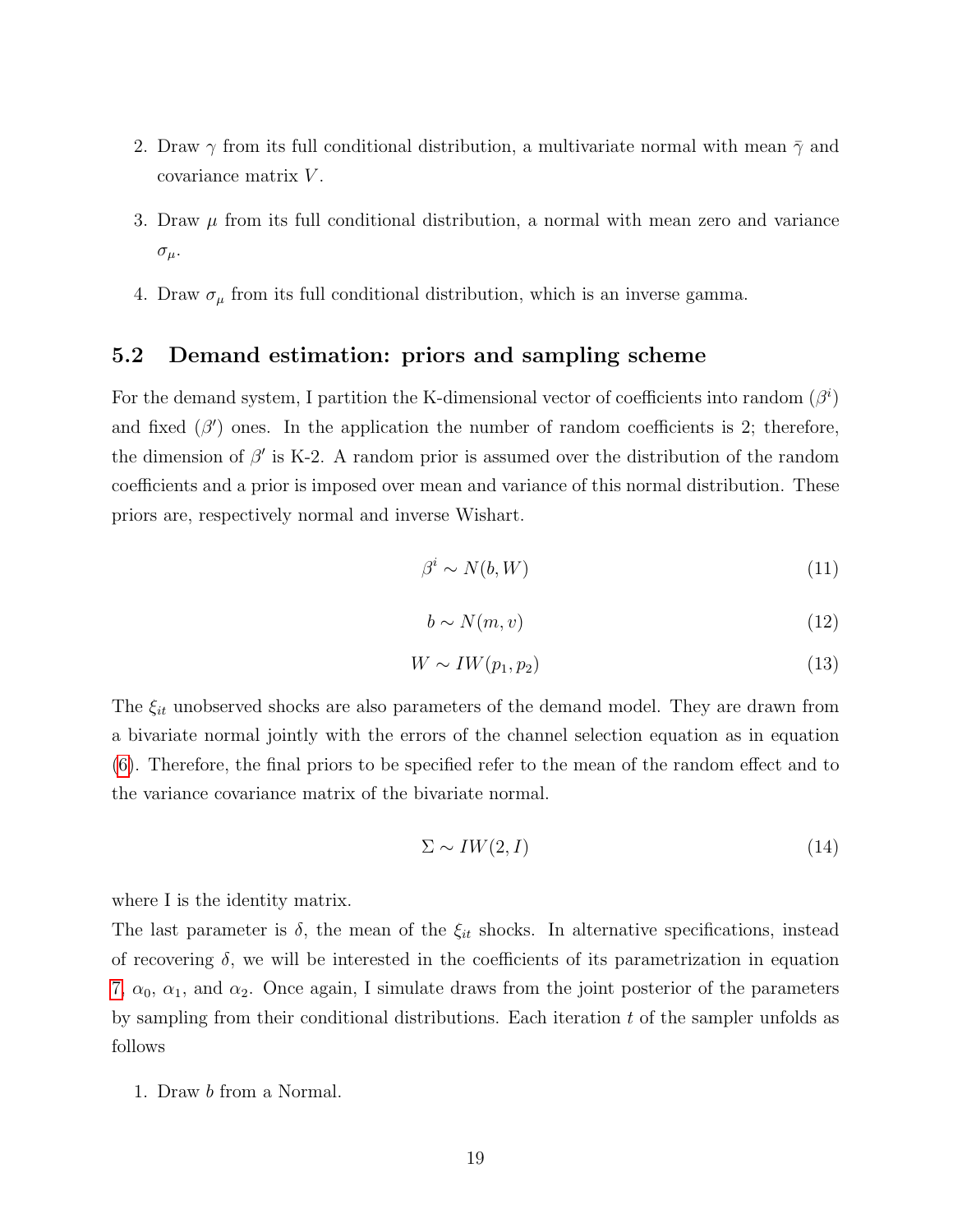- 2. Draw W from an inverse Wishart.
- 3. Draw  $\beta^i$  from its conditional distribution

$$
\pi(\beta^i|y_{it}, \xi_{it}) \propto L(y|\beta, \xi_{it})\phi(\beta^i|b, W)
$$

4. Draw  $\beta'$  from

$$
\pi(\beta'|y_{it}, \xi_{it}) \propto L(y_{it}|\beta, \xi_{it})
$$

- 5. Draw  $\xi_{it}$  jointly with  $\theta_{it}$  from the distribution specified in equation [\(6\)](#page-16-0).
- 6. Draw  $\Sigma$  from an inverse Wishart.
- 7. Obtain  $\delta$  or  $\alpha$ 's by Bayesian regression.

### <span id="page-20-0"></span>6 Results

The model is estimated using a random subsample of  $500$  households<sup>[8](#page-1-0)</sup>, for a total of  $2,778$ trips, 783 of which are online orders. Results are displayed in Table [9](#page-44-0) and Table [10](#page-45-0) for channel selection and demand respectively.

As we would expect, the higher the fee charged for home delivery the less appealing it is to shop on the Internet. The coefficient on the weekend dummy is negative and very large (the implied elasticity is 57%). It reflects the low incentive to shop online during weekends, when agents have more free time to do their shopping. This reinforces the idea that shocks to the utility of time play a role in affecting the selection of the shopping channel. A similar interpretation can be given to the positive impact of income on the probability of shopping online. Customers also tend to prefer the online channel when they live further away from the closest grocery store of the chain, consistently with findings in the literature [\(Chiou,](#page-29-10) [2009\)](#page-29-10). The variables related to age enter with negative coefficient, which is expected as the excluded group age is 18 to 35 years, that is the youngest and most likely to be at ease with technology.

The demand step is estimated under different specifications. In columns 1 and 2 in Table [10](#page-45-0) I impose  $\delta$ , the mean of the shock to the taste for new brands  $\xi$ , to be the same for

<sup>&</sup>lt;sup>8</sup>This is aimed at saving computation time. Given the large number of brands included in my analysis, each shopping situation implies listing of covariates for more than 100 brands. This requires to limit the number of trips taken into consideration to avoid the matrix of regressors from growing too large and slowing down the estimation routine.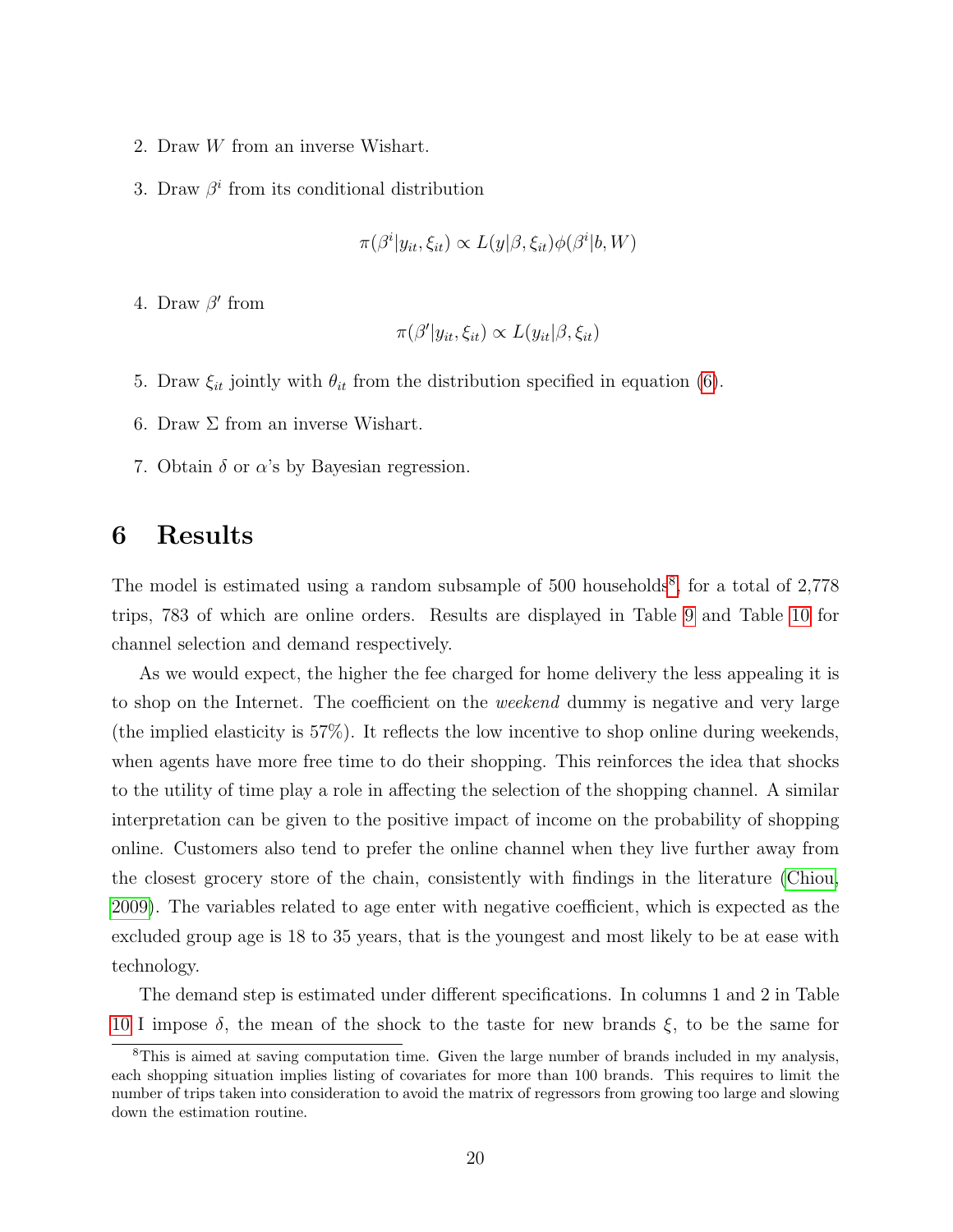each trip. I relax this assumption in the estimates presented in columns from 3-5, where  $\delta$ is parameterized as in equation [\(7\)](#page-16-1). The coefficient on price is negative and similar in all the specifications. In some specifications (columns 2 and 4) I include an interaction between the price variable and the channel to assess the existence of different prince sensitivity for online purchase. This interaction enters with positive sign<sup>[9](#page-1-0)</sup> implying that customers are less price sensitive when shopping online. While some of the literature has found the opposite [\(Brynjolfsson and Smith, 2000;](#page-28-3) [Ellison and Ellison, 2009\)](#page-30-2), my result is in line with other studies of the grocery sector [\(Chu, Chintagunta, and Cebollada, 2008;](#page-29-2) [Andrews and Currim,](#page-28-5) [2004\)](#page-28-5).

The difference in the estimates of the disutility from purchasing a new UPC online and in-store (that is, the difference between  $\beta_2^{online}$  and  $\beta_2^{store}$  in equations [\(4\)](#page-16-2) and [\(5\)](#page-16-3)) ranges between -.85 and -.91 across all specifications. Figure [8](#page-51-0) shows the distribution of draws from the Gibbs sampling for this difference for the model estimated under the specification in column 1. No retained draw was positive and the difference can be as negative as -1.3. The 1% symmetric Bayesian confidence interval for the difference is [−1.26; −.55].

Recall that I impute any cross channel difference in the taste for shopping for new UPC's to the presence of the shopping history list. In fact, on top of any effect on utility due to purchase of a new UPC (which I assume should be the same across channels), the selection of a new UPC online carries the objective discomfort of having to browse for it on the website. The negative sign implies that consumers dislike to browse for items on the website, and therefore derive utility from using the *shopping history list*. The estimate of the coefficient on price allows to quantify the value of the *shopping history list* in monetary terms, by taking the ratio of the effect of the price shopping history list and the price coefficient as follows.

<span id="page-21-0"></span>Dollar value of the list = 
$$
\frac{\beta_2^{online} - \beta_2^{store}}{\beta_1}
$$
 (15)

The dollar value resulting from the expression in equation [\(15\)](#page-21-0) is about 4 dollars. This number may seem large, considering that the average box of cereal in my sample costs \$3.55. It would imply that for a cereal brand outside the *shopping history list* to compete with a brand included in it, it should offer a very large discount (even larger than the price). However, there are two reasons to rationalize the result. First, while I focus on cereal purchases, a shopping trip includes purchases of many other categories; for each of them usage of the list grants the benefit of not having to browse the respective virtual aisle.

<sup>9</sup>However, on average only about 70% of the draws are positive.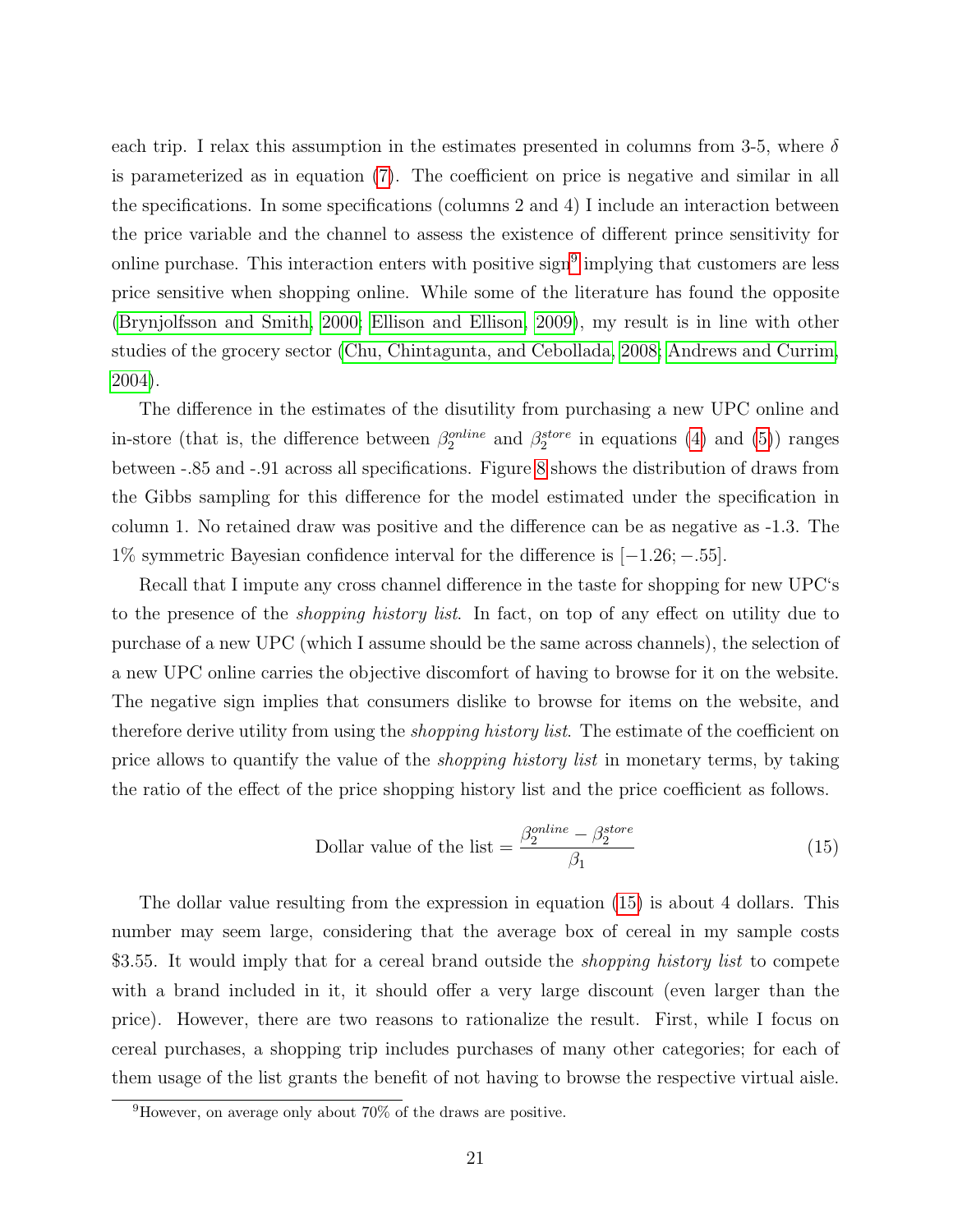Therefore, it is hard to think that a discount offered on cereals would be enough to reverse the decision of whether or not to use the list. Second, conditional on the customer using the shopping list, she would not even get to find out about promotions on brands that are not included in her list. This shows clearly that a \$4 discount should, ceteris paribus, do nothing to persuade the customer not to use the list.

The parameter  $\delta$  represents the mean of the unobserved shock to taste for new brands. In columns 1 and 2, the mean is positive, which is not totally surprising since the brand proliferation in the industry is consistent with consumers having taste for variety. However, the level of  $\delta$  is tiny, compared with the level of state dependence implied by the *shopping* history list. In column 3 and 4, I allow the mean of the shock to vary according to the channel chosen for the trip and whether the trip occurred on the weekend or on a weekday. The mean taste for variety is lower on the Internet, possibly capturing the higher uncertainty over quality faced in online exploration. The parameter  $\alpha_2$  is positive, implying that customers are more likely to value new brands on weekends. This would be the case if, for example, parents are more likely to shop with children during weekends. Finally  $\rho$ , the correlation between the unobserved shock to new brands  $\xi_{it}$  and the residual from the shopping channel selection, is negative. Large shocks to the instantaneous utility of time (which drive the agent to shop online) are associated with negative shocks to the taste for new brands. This is consistent with the view that online trips are more likely to be made in instances when utility of time is higher, which are occasions where there is little time to think of exploring new brands.

Column 5 reports results for the specification including random coefficients for  $\beta_2^{online}$  and  $\beta_2^{store}$ . As expected, the level of the state dependence changes with respect of the baseline model but the gap between state dependence online and in-store is almost unchanged.

To assess the fit of my model, I compare the Lorenz curve obtained with simulation from my estimates with the one resulting from actual data.[10](#page-1-0) Figure [9](#page-52-0) and [10](#page-53-0) shows the fit for brands and for cereal manufacturers, respectively. At the brand level, the model slightly overpredicts concentration on both channels. Still a main stylized fact of the original data is preserved: bigger manufacturers and most popular brands display higher market share for purchases made online. As we would have expected, at the greater level of aggregation the fit improves: at the manufacturer level Lorenz curves from actual and fitted data almost

<sup>&</sup>lt;sup>10</sup>[Brynjolfsson, Hu, and Simester](#page-28-6) [\(2006\)](#page-28-6) use the Lorenz curve to describe the level of concentration of an industry. In my case, I use the degree at which my simulated Lorenz curve matches the actual one as a synthetic measure of predictive power of the model.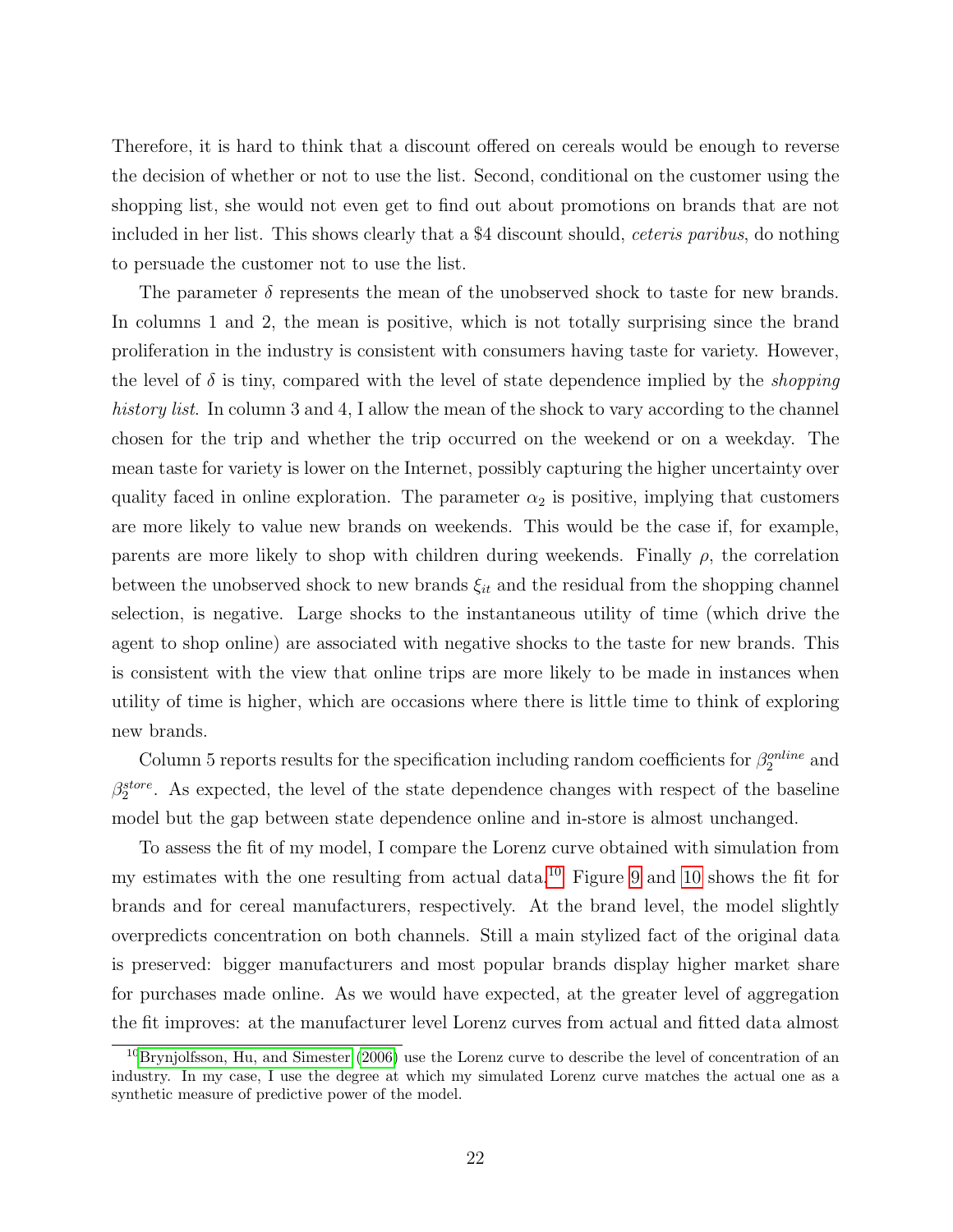perfectly overlap.

### <span id="page-23-0"></span>7 Counterfactual exercises

In this section, I run some counterfactual experiments in order to understand the practical implications of the estimates of the structural model. In each counterfactual, the initial shopping history of each agent is based on their purchases in the first three months of data (which are therefore not used for the simulation, just as they were not for the estimation). Then, after each trip, the shopping list of the customer is updated to include any eventual new brand she could have picked. The parameters used for the simulations are the ones resulting from the specification 3 in Table [10.](#page-45-0) The results I present are averages over 1,000 simulations.

### 7.1 Shopping cost and the level of brand exploration

My focus in the counterfactuals is on the impact of the past shopping history list. Of all the features I included in the model, the effect of the list has certainly the highest practical relevance both to the players in the industry and to the policy makers. In fact, its existence depends on a choice about the design of the website which is completely under the control of the retailer. Much unlike those of instantaneous shocks to the utility of time and of the gap in the ability to assess new items, the effect of the *past shopping history list* can be removed or reshaped by modifying the layout of the website. $^{11}$  $^{11}$  $^{11}$ 

The *shopping history list* reduces the cost of shopping, by lowering the effort needed for a repeated purchase. This makes brand exploration less attractive in the online environment; I am interested in a quantification of this effect. How much extra brand exploration would take place on the online channel if the *past shopping history list* feature were not available? Recall that I interpret the difference in the estimate of  $\beta_2^{online}$  and  $\beta_2^{store}$  as the effect of the list. Therefore, simulating a world where the list does not exist implies running the model setting  $\beta_2^{online}$  at the same level as  $\beta_2^{store}$ . This results in the total number of brand trials in online purchases over the two years increasing by 23%. However, in levels, the amount of brand exploration online is still lower than in the store.

 $11$ [Lewis](#page-30-10) [\(2007\)](#page-30-10) argues that extensive use of text and pictures, as measured by megabytes allocated to the description of an item, can reduce information asymmetries in the case of a buyer unable to personally inspect a car. In this spirit, some design changes could also have the effect of reducing the gap in the uncertainty over new brands.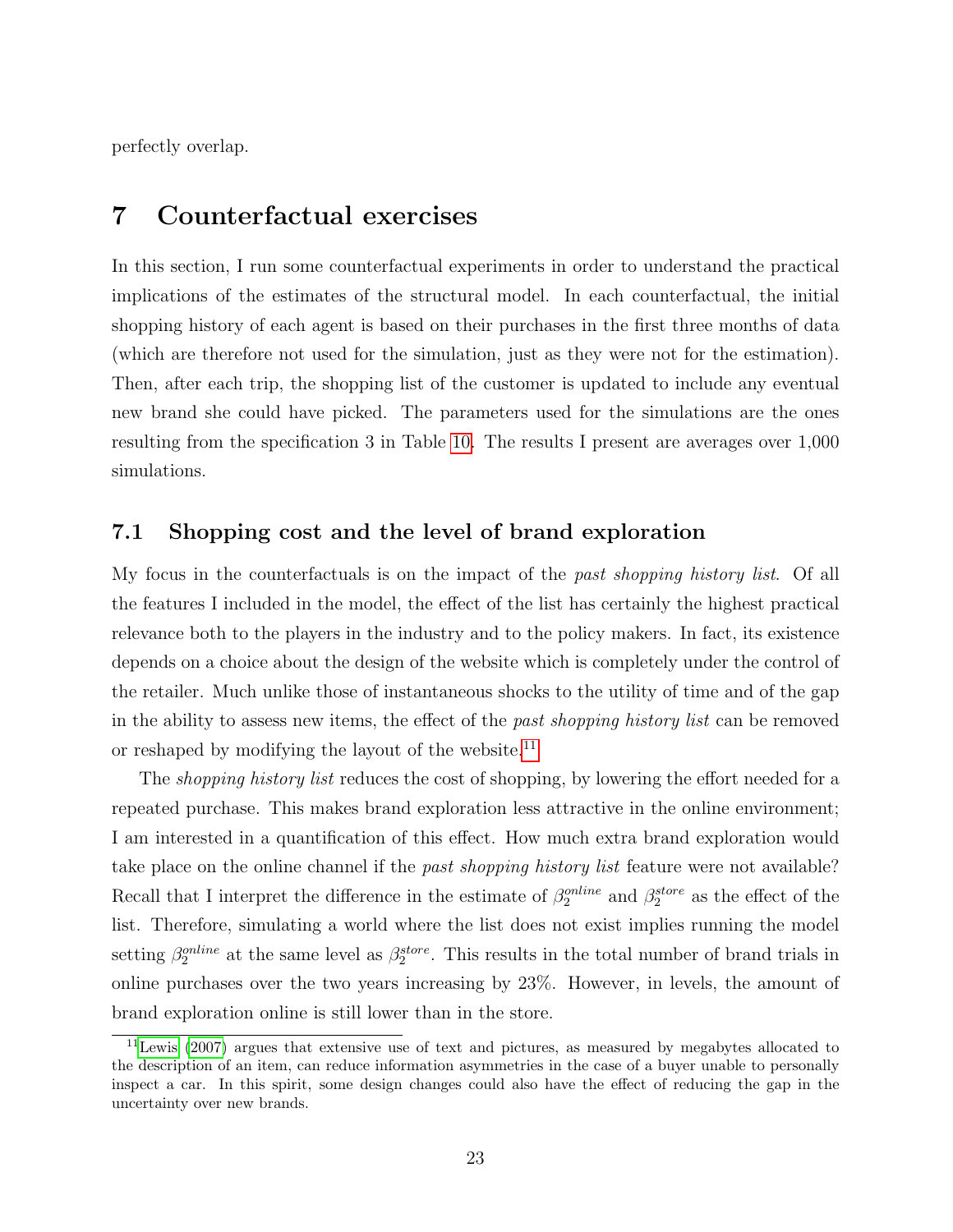### 7.2 Barriers to entry

While evaluating the change in the amount of exploration after removing the list is informative about the magnitude of its effect, it is not a sharp enough exercise to understand its importance. By definition, the most popular brands will already be in the initial shopping history for a large number of my consumers. As a result, most of the exploration is towards brands in the fringe of the market. It is interesting to ask to what extent being forced out of the list would affect the success of an otherwise popular brand.

To simulate this scenario, I selected General Mills' Cinnamon Toast Crunch, a brand with large in-store sales and even more popular online. I modified the initial shopping histories of all consumers so that Cinnamon Toast Crunch is in nobody's past shopping history list. It can be noticed that this exercise amounts to simulating the entry of a new brand looking exactly as Cinnamon Toast Crunch (same price and characteristics) but lacking any installed base.[12](#page-1-0) Therefore, results from this counterfactual can also be interpreted as an evaluation of the difference in entry barriers online and in-store faced by a new entrant. In this context, Cinnamon Toast Crunch starts without any loyal customer: it is reasonable that its market share will be lower than the one held by the same brand in the baseline model on both channels. As time goes by, market shares should catch up with the baseline. However, purchase of the "unknown" brand is less appealing online because of the extra cost attributable to browsing. Therefore, it could be the case that the catch up between the counterfactual and baseline market shares for Cinnamon Toast Crunch is slower on the Internet channel. The difference in the rate of catch-up is informative on the magnitude of entry barriers generated by the design of the website.

Figure [11](#page-54-0) compares Cinnamon Toast Crunch's market shares under the baseline model and the counterfactual on both distribution channels. At first, the counterfactual market share is lower than in the baseline, both online and in-store. The figures tend then to converge over time; however this catch-up is faster in-store. Figure [12](#page-55-0) compares the percentage of the target market share reached in the counterfactual brand over time on the two channels. While the catch-up is homogeneous in the first semester, eventually the counterfactual brand reaches more than 60% of its "target" market share in store but never exceeds 40% of it online. The only difference between the two environments is that a new brand, on top of any entry barrier it faces in-store (quantified by the level of  $\beta_2^{store}$  in my estimates) faces the

 $12$ To be precise, the exercise simulates the entry of such a brand in a world where Cinnamon Toast Crunch did not exist.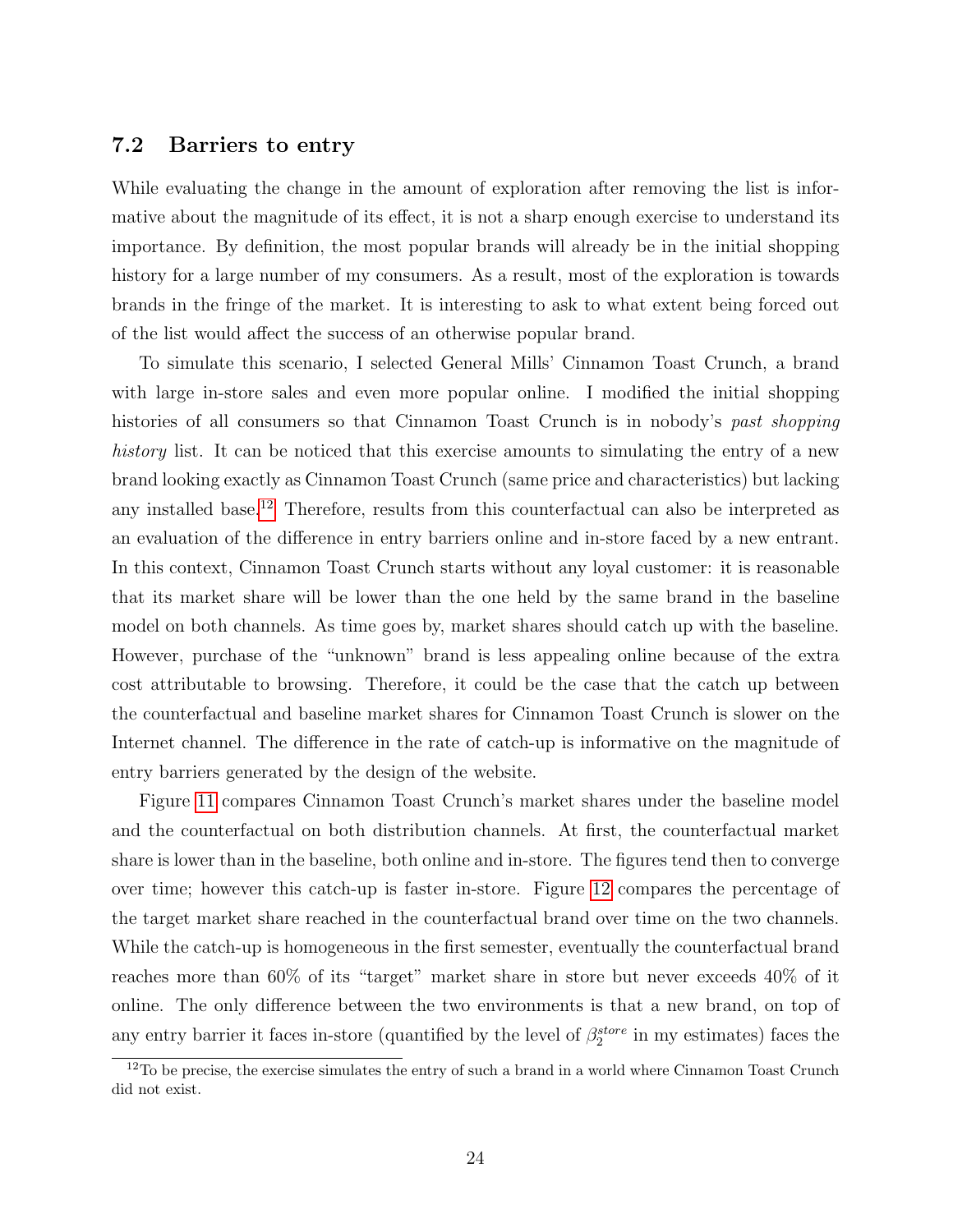additional effect of the list (the difference between  $\beta_2^{online}$  and  $\beta_2^{store}$ ) on the Internet channel. The result is even more striking since the wedge caused by the list manages to slow down adoption of a brand that was fairly well liked by consumers to begin with.

#### 7.3 Contextual advertising/Recommendations

Contextual advertising and customer recommendations are popular form of advertising and customer loyalty enhancing for online businesses. Context ads are individually targeted promotion based on the content of the page the consumer is browsing. For example, they are regularly displayed along with results from a search on a search engine. Somewhat similarly, recommendation systems are suggestions that the firm offers to a customer based on her previous shopping history. The firm uses purchases by other customers with similar shopping history to forecast goods or offers that may be of interest to her. This system has been made popular by Amazon.com and Netflix.

I can simulate the effect of the introduction of a particular form of context ads in the website of the grocery chain I am studying. I assume that, while looking at their *shopping* history list, consumers will be given a recommendation for a cereal brand that is not part of it. In my exercise, the advertising message will promote the same brand to all the consumers and will be displayed as a popup or a direct link both in the main page of the website and in the shopping history list. Figure [13](#page-55-1) shows what the customer would see on her screen if a context ad were to be added to the shopping history list. In the same screen with the list of already purchased brand, the customer can observe (on the right) a recommendation of another brand she has not purchased before. The advantage of brands belonging to the list was to be "just one click away" for the consumer. Thanks to the recommendation, now even an unknown brand can be just as easy to purchase.

The implementation of this counterfactual consists in a variation of the one presented in the previous section. Once again, I remove Cinnamon Toast Crunch from the brand history of every household (making it look like a new entrant). However, I simulate the effect of a recommendation box advertising Cinnamon Toast Crunch to each customer when she shops online. In practice, I remove the effect of the list by setting  $\beta_2^{online}$  at the same level as  $\beta_2^{store}$  but only for the Cinnamon Toast Crunch brand. This means that the effort required to a household in order to purchase Cinnamon Toast Crunch, is the same as the one needed to purchase another brand already part of the household's shopping history list. Figure [14](#page-56-0) shows the ratio between market share in the counterfactual and in the baseline simulation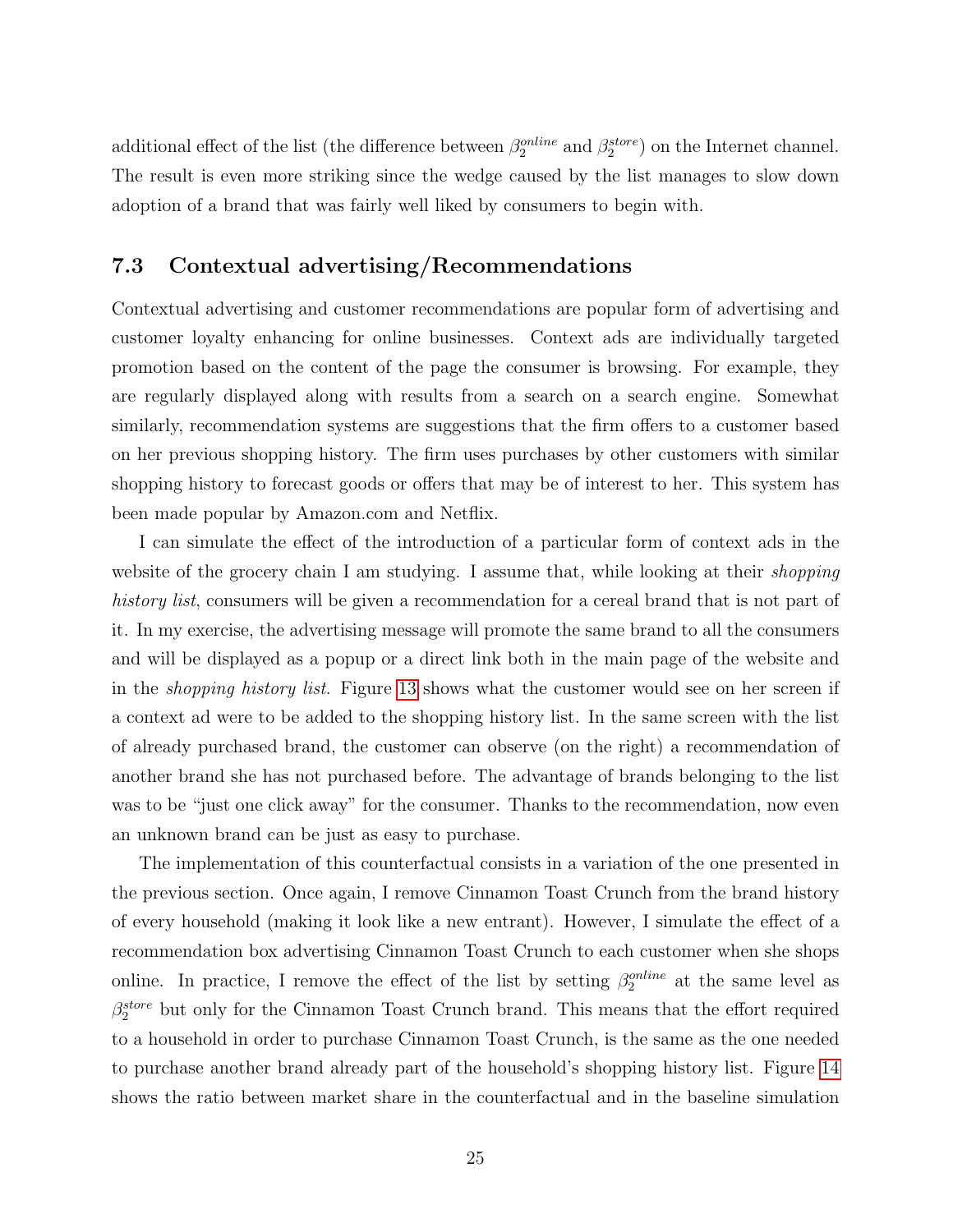over time for the two channels. The convergence to the benchmark market share evolves pretty much like in the previous experiment for in-store sales; there is a marked difference for the results on the online channel. Online market share for the new introduced brand reaches the same level (actually it exceeds it) as in the baseline model in the first semester. Therefore, with the help of a recommendation system, it would take less than six months for Cinnamon Toast Crunch to make up for the disadvantage of being stripped of its initial share of loyal customers online. Moreover, the online market share in the counterfactual stabilizes at a level 50% higher than the one held in the baseline on the same channel. This suggests that not only the context ad helps the brand to regain its customer base but also attracts new customers.

### <span id="page-26-0"></span>8 Conclusions

In this paper, I focus on how the choice of the shopping channel affects households' propensity to try brands they have not purchased in the past. After documenting that brand exploration is more prominent in-store than online, I investigate the role of three different mechanisms that can explain this result. I do so by developing and estimating a structural model of consumer behavior that allows me to quantify their importance. My estimates suggest that cost of browsing plays a relevant role in explaining while shoppers are more averse to brand exploration when they transact online and can be quantified in about \$4. Some of the lower attitude towards exploration for online trips is also explained by the correlation between the taste for exploration and specific circumstances that drive the decision of shopping for grocery online. It is important to identify this component because, unlike the other mechanisms I am interested in, it is not due to a causal effect of the Internet channel on behavior. In my counterfactuals, I simulate the effect of eliminating the cost of browsing. This results in a 23% increase in the level of brand exploration online. Also, I assess the degree to which the implied lock-in represents a barrier to entry online by simulating the introduction of a new cereal brand. I compare its performance to a case where the entry barriers it faces are lower due to the existence of an installed base of customers. Convergence of the new brand to its "natural" market share is 20% lower online than it is in store. Finally, I find that adoption of features such as context ads and recommendations on the grocer 's website would have the potential of reversing this effect, making it easier for the "outsiders" to become popular online.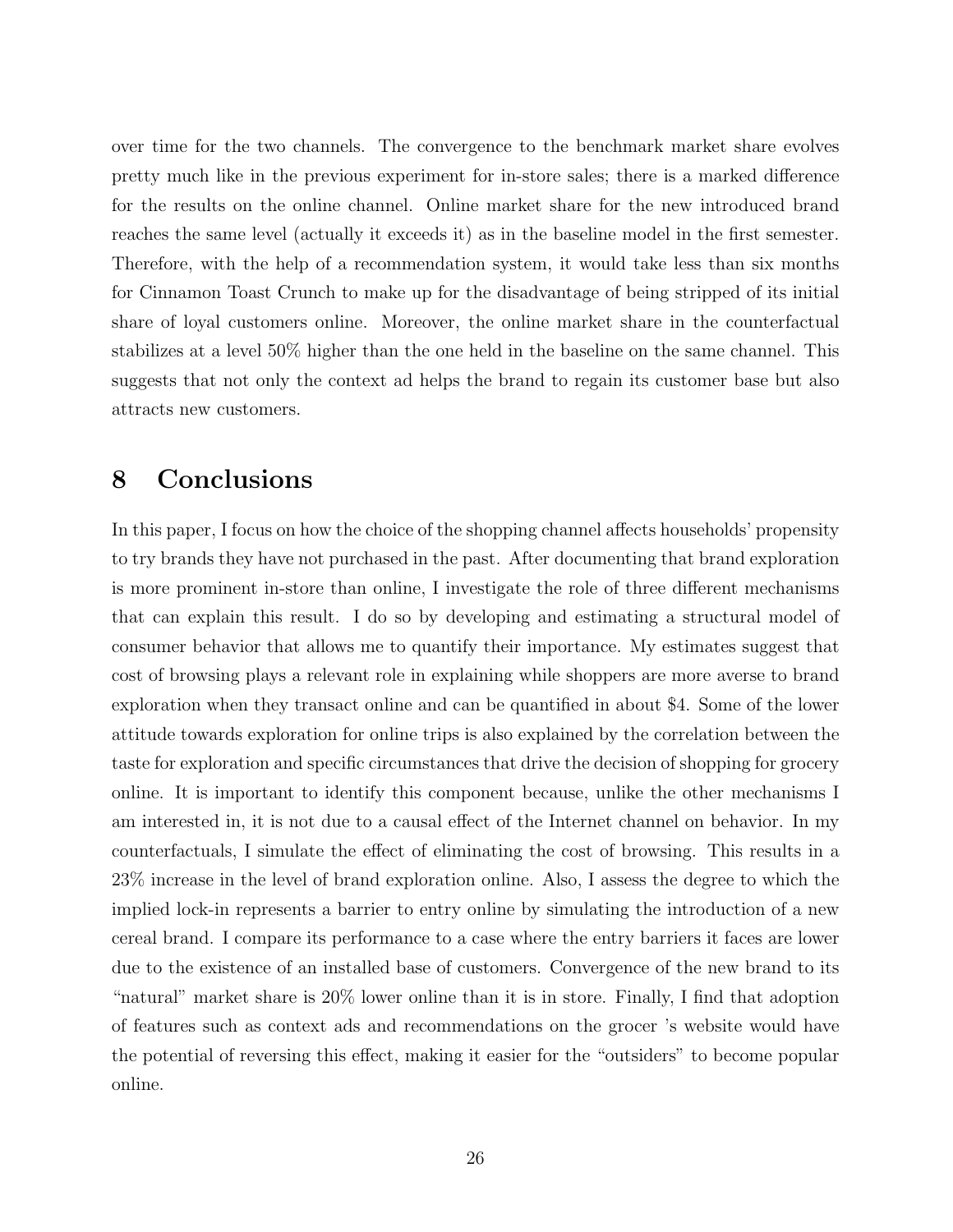My analysis suggests that brands that are unpopular in-store may find it even harder to gain ground online. In fact, online customers seem to be willing to give up consumption of very well liked brands, if they were to drop out of their *shopping history list*. My last counterfactual suggests that a potentially successful strategies for manufacturers of new brands include trying to overcome the disadvantage in terms of the extra cost of browsing needed to reach them (e.g. getting pop-up ads or link on the main page after login). Alternatively, it may be advisable to try and "win the battle in the store". For example obtaining visible slots on the shelves, couponing, or organizing in-store trials.

The main policy implication of my results relates to entry barriers. Conventional wisdom has it that the Internet removes traditional sources of switching cost and monopoly power (i.e. location advantage), making competition fiercer and lowering barriers to entry. However, I show an application where e-commerce have the opposite effect, introducing new barriers of its own. For non established brands, it is actually harder to receive attention from customers online than in the store. In this sense, the Internet does not look at all as a threat to the dominant position of the incumbents. This by no means implies that the paradigm of the "frictionless commerce" has to be rejected. My findings stress the necessity of thinking about the impact of online shopping taking into account not only the characteristics of each industry, but also the specific fashion in which the service is provided to the customers. These details can have a significant impact and ultimately affect consumer behavior in ways that would appear counterintuitive at a more superficial level of analysis.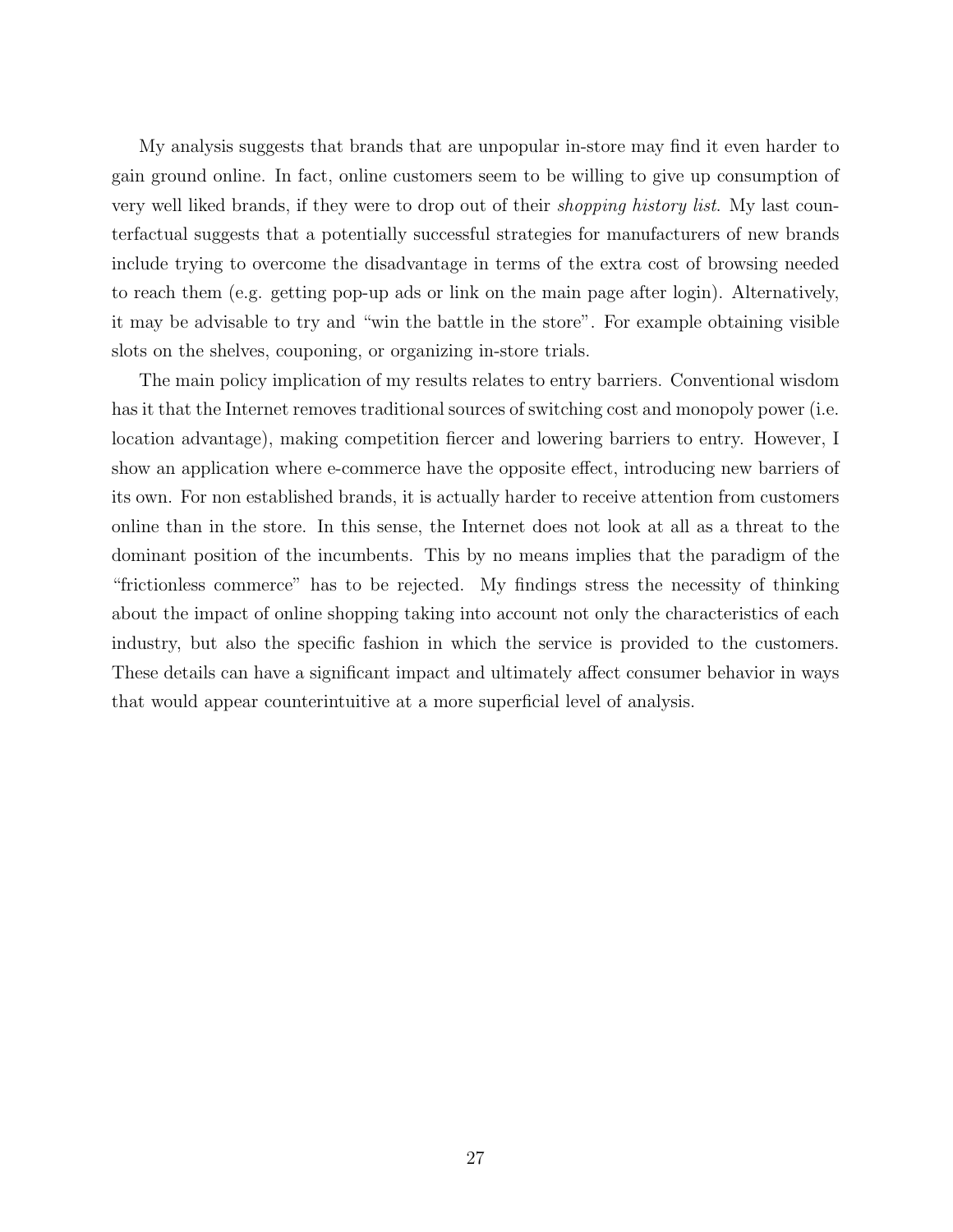### References

- <span id="page-28-9"></span>AGUIAR, M., AND E. HURST (2007): "Life-Cycle Prices and Production," American Economic Review, 97(5), 1533–1559.
- <span id="page-28-10"></span>Albert, J. H., and S. Chib (1993): "Bayesian analysis of binary and polychotomous response data.," Journal of the American Statistical Association, 88(422), 669–679.
- <span id="page-28-5"></span>ANDREWS, R. L., AND I. S. CURRIM (2004): "Behavioral Differences between Consumers Attracted to Shopping Online vs. Traditional Supermarkets: Implications for Enterprise Design and Strategy," International Journal of Marketing and Advertising, 1(1), 38–61.
- <span id="page-28-2"></span>Bakos, J. Y. (1997): "Reducing Buyer Search Costs: Implications for Electronic Marketplaces," Management Science, 43(12), 1676–1692.
- <span id="page-28-0"></span>Bayus, B. L. (1992): "Brand loyalty and marketing Strategy: An application to home appliances," Marketing Science, 11, 21–38.
- <span id="page-28-7"></span>Bhatnagar, A., S. Misra, and H. R. Rao (2000): "On Risk, Convenience, and Internet Shopping Behavior.," *Communications of the ACM*, 43(11), 98–105.
- <span id="page-28-4"></span>Brown, J. R., and A. Goolsbee (2002): "Does the Internet Make Markets More Competitive? Evidence from the Life Insurance Industry," The Journal of Political Economy, 110(3), 481–507.
- <span id="page-28-8"></span>Brynjolfsson, E., A. A. Dick, and M. D. Smith (2009): "A Nearly Perfect Market?," forthcoming in Quantitative Marketing and Economics.
- <span id="page-28-6"></span>Brynjolfsson, E., Y. J. Hu, and D. Simester (2006): "Goodbye Pareto Principle, Hello Long Tail: The Effect of Search Costs on Concentration of Product Sales," MIT Center for Digital Business Working Paper.
- <span id="page-28-3"></span>Brynjolfsson, E., and M. D. Smith (2000): "Frictionless Commerce? A Comparison of Internet and Conventional Retailers.," Management Science, 46(4), 563–585.
- <span id="page-28-1"></span>BRYNJOLFSSON, E., M. D. SMITH, AND A. MONTGOMERY (2004): "The Great Equalizer? An Empirical Study of Consumer Choice at a Shopbot," MIT Sloan School mimeo.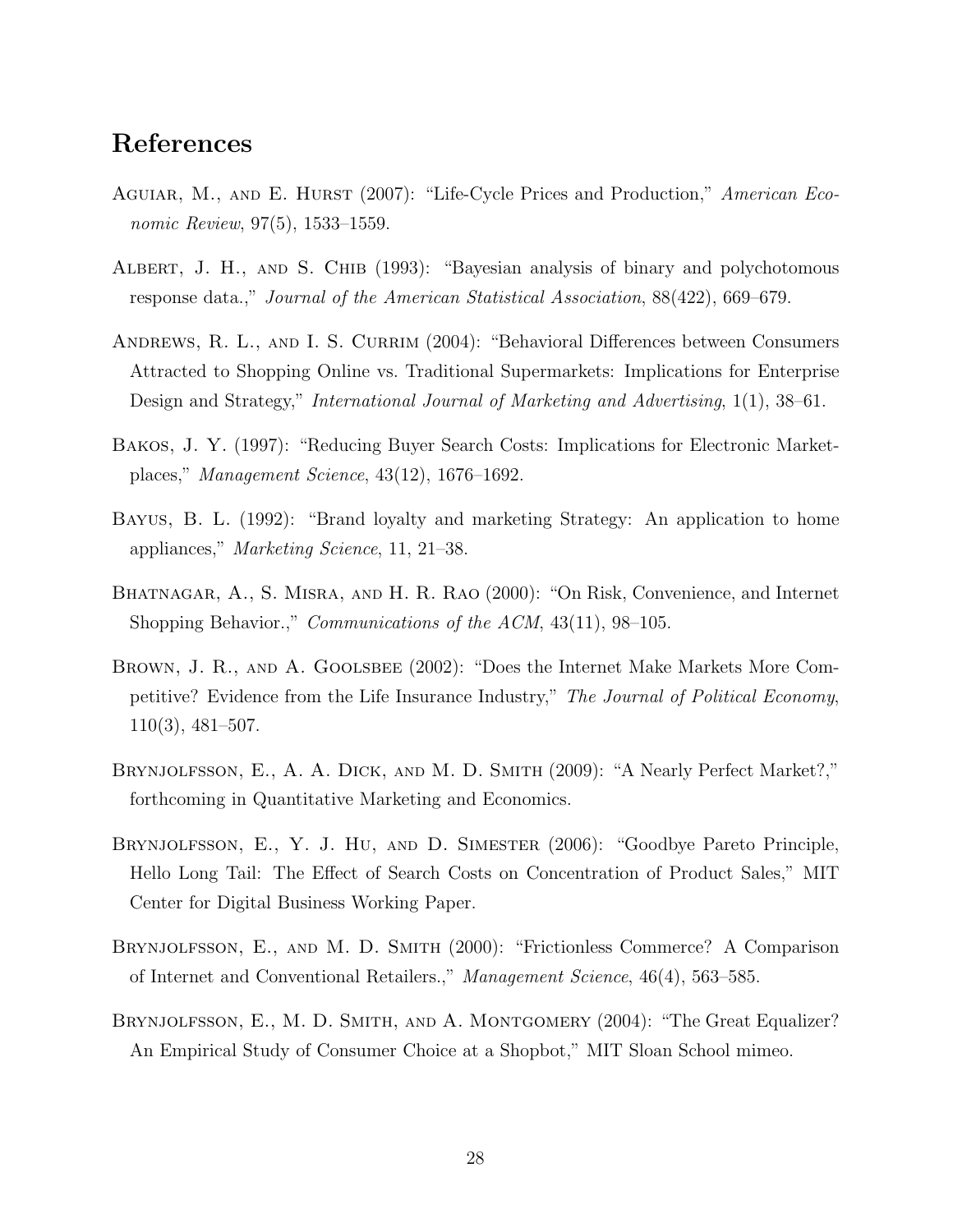- <span id="page-29-8"></span>BURKE, R. R., B. A. HARLAM, B. E. KAHN, AND L. M. LODISH (1992): "Comparing Dynamic Consumer Choice in Real and Computer-simulated Environments.," Journal of Consumer Research, 19(1), 71–82.
- <span id="page-29-0"></span>Chevalier, J., and A. Goolsbee (2003): "Measuring Price and Price Competition Online: Amazon and Barnes and Noble," Quantitative Marketing and Economics, 1(2), 203– 222.
- <span id="page-29-6"></span>Chintagunta, P., J. Chu, and J. Cebollada (2009): "What Drives Channel Choice in Grocery Shopping?," working paper.
- <span id="page-29-10"></span>Chiou, L. (2009): "Empirical Analysis of Competition between Wal-Mart and Other Retail Channels," Journal of Economics and Management Strategy, 18, 285–322.
- <span id="page-29-2"></span>Chu, J., P. Chintagunta, and J. Cebollada (2008): "A Comparison of Within-Household Price Sensitivity across Online and Offline Channels," Marketing Science, 27, 283–299.
- <span id="page-29-1"></span>Clemons, E. K., I.-H. Hann, and L. M. Hitt (2002): "Price Dispersion and Differentiation in Online Travel: An Empirical Investigation.," *Management Science*, 48(4), 534–549.
- <span id="page-29-4"></span>DANAHER, P. J., I. W. WILSON, AND R. A. DAVIS (2003): "A Comparison of Online and Offline Consumer Brand Loyalty.," Marketing Science, 22(4), 461–476.
- <span id="page-29-3"></span>Degeratu, A. M., A. Rangaswamy, and J. Wu (2000): "Consumer choice behavior in online and traditional supermarkets: The effects of brand name, price, and other search attributes.," International Journal of Research in Marketing, 17(1), 55–78.
- <span id="page-29-7"></span>Dube, J. P., G. Hitsch, and P. Rossi (2009a): "Do Switching Costs Make Markets Less Competitive?," Journal of Marketing Research, 46.
- <span id="page-29-9"></span>(2009b): "State Dependence and Alternative Explanations for Consumer Inertia," working paper.
- <span id="page-29-5"></span>EINAV, L., E. LEIBTAG, AND A. NEVO (2008): "Recording Discrepancies in Nielsen Homescan Data: Are They Present and Do They Matter?," forthcoming in Quantitative Marketing and Economics.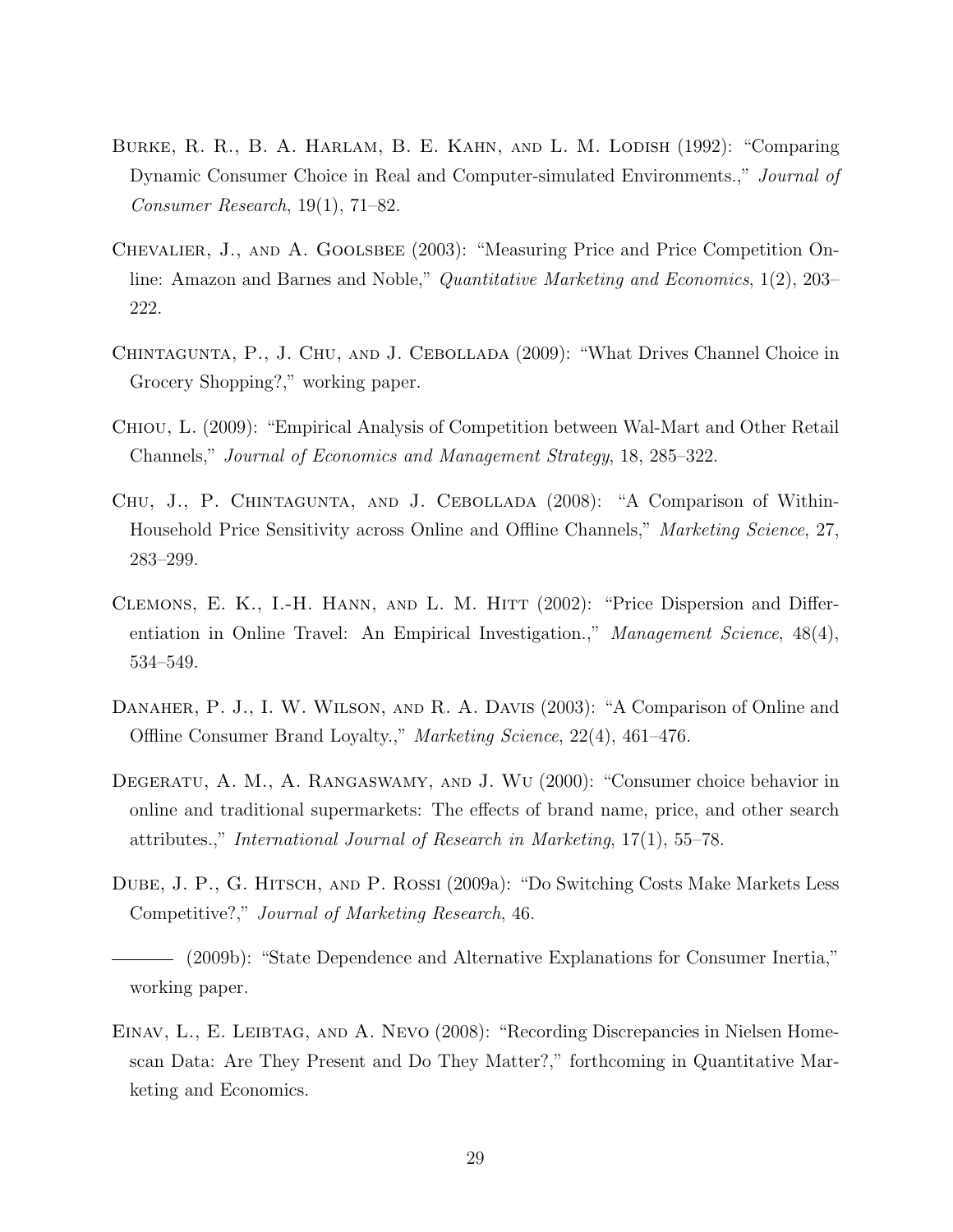- <span id="page-30-2"></span>Ellison, G., and S. Ellison (2009): "Search, Obfuscation, and Price Elasticities on the Internet," Econometrica, 77, 427–452.
- <span id="page-30-3"></span>GOETTLER, R. L., AND K. CLAY (2006): "Tariff Choice with Consumer Learning: Sorting-Induced Biases and Illusive Surplus," working paper.
- <span id="page-30-1"></span>GOOLSBEE, A. (2001): "Competition in the Computer Industry: Online versus Retail," The Journal of Industrial Economics, 49(4), 487–499.
- <span id="page-30-4"></span>Hann, I.-H., and C. Terwiesch (2003): "Measuring the Frictional Costs of Online Transactions: The Case of a Name-Your-Own-Price Channel.," Management Science, 49(11), 1563–1579.
- <span id="page-30-9"></span>Heckman, J. (1981): The Incidental Parameter Problem and the Problem of Initial Conditions in Estimating a Discrete Time-Discrete Data Stochastic Process and Some Monte Carlo Evidencepp. 179–195. in "Structural Analysis of Discrete Data with Econometric Applications", Manski, C. and McFadden, D. (eds), MIT Press.
- <span id="page-30-7"></span>Hong, H., and M. Shum (2006): "Using price distributions to estimate search costs," RAND Journal of Economics, 37, 257–275.
- <span id="page-30-5"></span>JIN, G., AND E. KATO (2007): "Dividing Online and Offline: A Case Study," Review of Economics Studies, 74, 981–1004.
- <span id="page-30-8"></span>Johnson, E. J., S. Bellman, and G. Lohse (2003): "Cognitive Lock-In and the Power Law of Practice," *Journal of Marketing*, 67, 62–75.
- <span id="page-30-0"></span>Klemperer, P. (1995): "Competition when Consumers have Switching Costs: An Overview with Applications to Industrial Organization, Macroeconomics, and International Trade," Review of Economics Studies, 62, 515–539.
- <span id="page-30-10"></span>Lewis, G. (2007): "Asymmetric Information, Adverse Selection and Seller Disclosure: The Case of eBay Motors," working paper.
- <span id="page-30-6"></span>Mazar, N., A. Herrmann, and E. J. Johnson (2007): "Preferences and choice behavior online: A cognitive cost approach to understanding product class differences," working paper.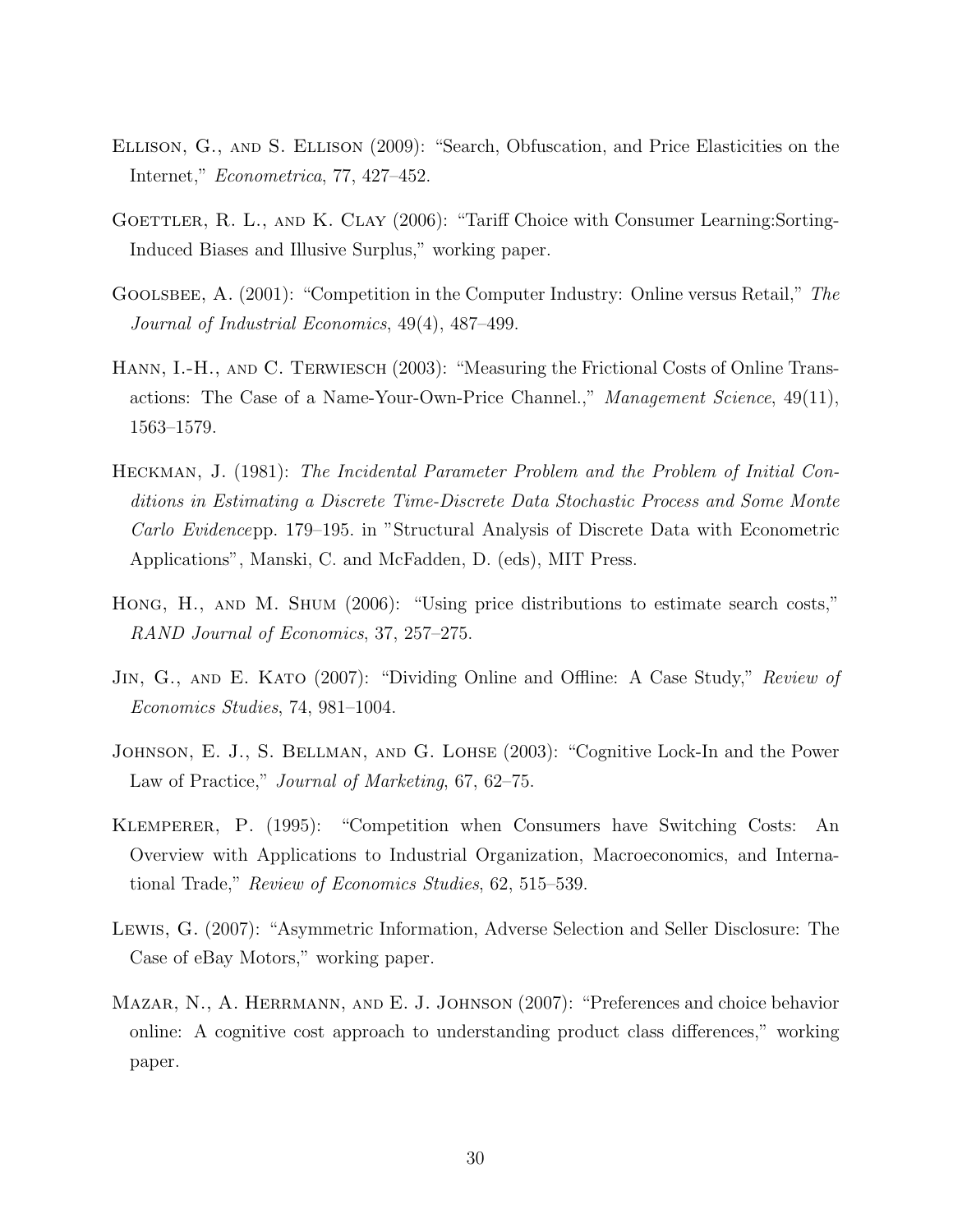- <span id="page-31-6"></span>Nevo, A., and C. Wolfram (2002): "Why Do Manufacturers Issue Coupons? An Empirical Analysis of Breakfast Cereals," RAND Journal of Economics, 33(2), 319–339.
- <span id="page-31-3"></span>Pozzi, A. (2009): "Right to your Door: Home Delivery Service and Customers Price Sensitivity for Heavy Items," working paper.
- <span id="page-31-1"></span>Scherer, F. M. (1979): "The Welfare Economics of Product Variety: An Application to the ready-to-eat Cereals Industry.," Journal of Industrial Economics, 28(2), 113–134.
- <span id="page-31-0"></span>SCHMALENSEE, R. (1974): "Brand Loyalty and Barriers to Entry," Southern Economics Journal, 40, 579–588.
- <span id="page-31-2"></span>(1978): "Entry deterrence in the ready-to-eat breakfast cereal industry.," Bell Journal of Economics, 9(2), 305–327.
- <span id="page-31-4"></span>Shin, S., S. Misra, and D. Horsky (2007): "Disentangling Preferences, Inertia and Learning in Brand Choice Models," working paper.
- <span id="page-31-5"></span>Shum, M. (2004): "Does Advertising Overcome Brand Loyalty? Evidence from the Breakfast-Cereal Market," Journal of Economics and Management Strategy, 13(2), 241– 272.
- <span id="page-31-7"></span>TRAIN, K. (2003): *Discrete Choice Methods with Simulation*. Cambridge University Press.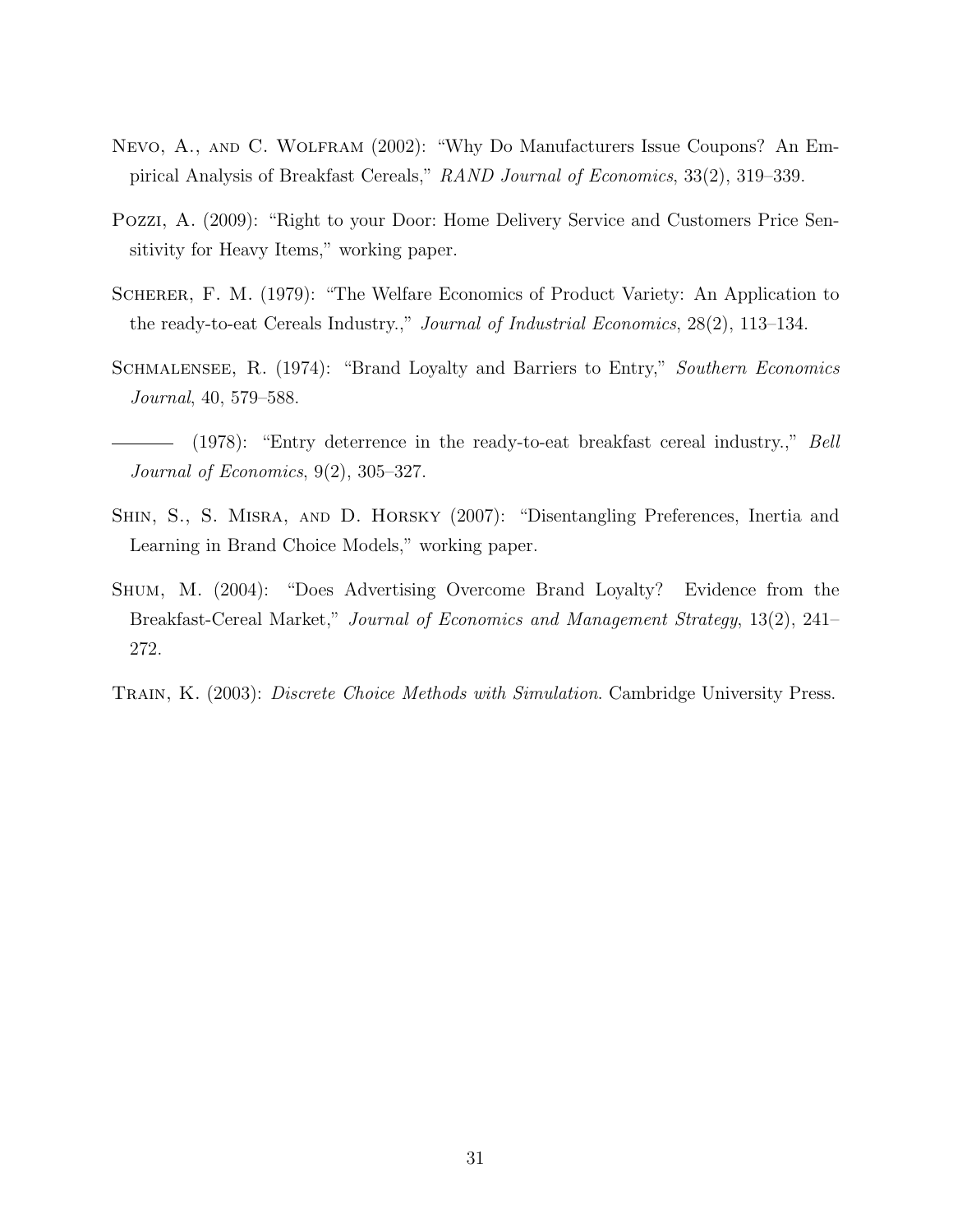### Appendix

### A Estimation

Details related to the estimation routine presented in Section 5 are discussed below.

### A.1 Selection of the Shopping Channel

### Draw of the  $z_{it}^*$

The distributional assumption made over the  $\theta_{it}$  in equation [\(6\)](#page-16-0), implies that the  $z_{it}^*$  are distributed according to a truncated normal with mean  $C_{it}\gamma + \mu_i$  and variance 1. The support is  $(-\infty, 0]$  if the trip occurs in a store, and  $[0, +\infty)$  if the trip is made online.

### Draw of  $\gamma$

The full conditional posterior on  $\gamma$  is normal with mean  $\bar{\gamma}$  and variance matrix V. Given the analogy with the posterior for regression parameters in a linear model, we have

$$
\gamma \sim N((C'C)^{-1}C'Z^*, (C'C)^{-1})
$$
\n(16)

where  $Z^*$  is the vector of the stacked  $z_{it}^*$ .

#### Draw of  $\mu$

For each agent, the random effect  $\mu_i$  is drawn from a normal distribution with mean 0 and variance  $\sigma_{\mu}$ .

### Draw of  $\sigma_\mu$

The density of  $\sigma_{\mu}$  conditional on the other parameters is an inverse gamma distribution,  $IG(\hat{a_1}, \hat{a_2})$ , where

$$
\hat{a_1} = \frac{N_I + 2a_1}{2} \tag{17}
$$

$$
\hat{a_2} = \frac{\sum_{i=1}^{I} \mu_i^2 + 2a_2}{(2+I)}
$$
\n(18)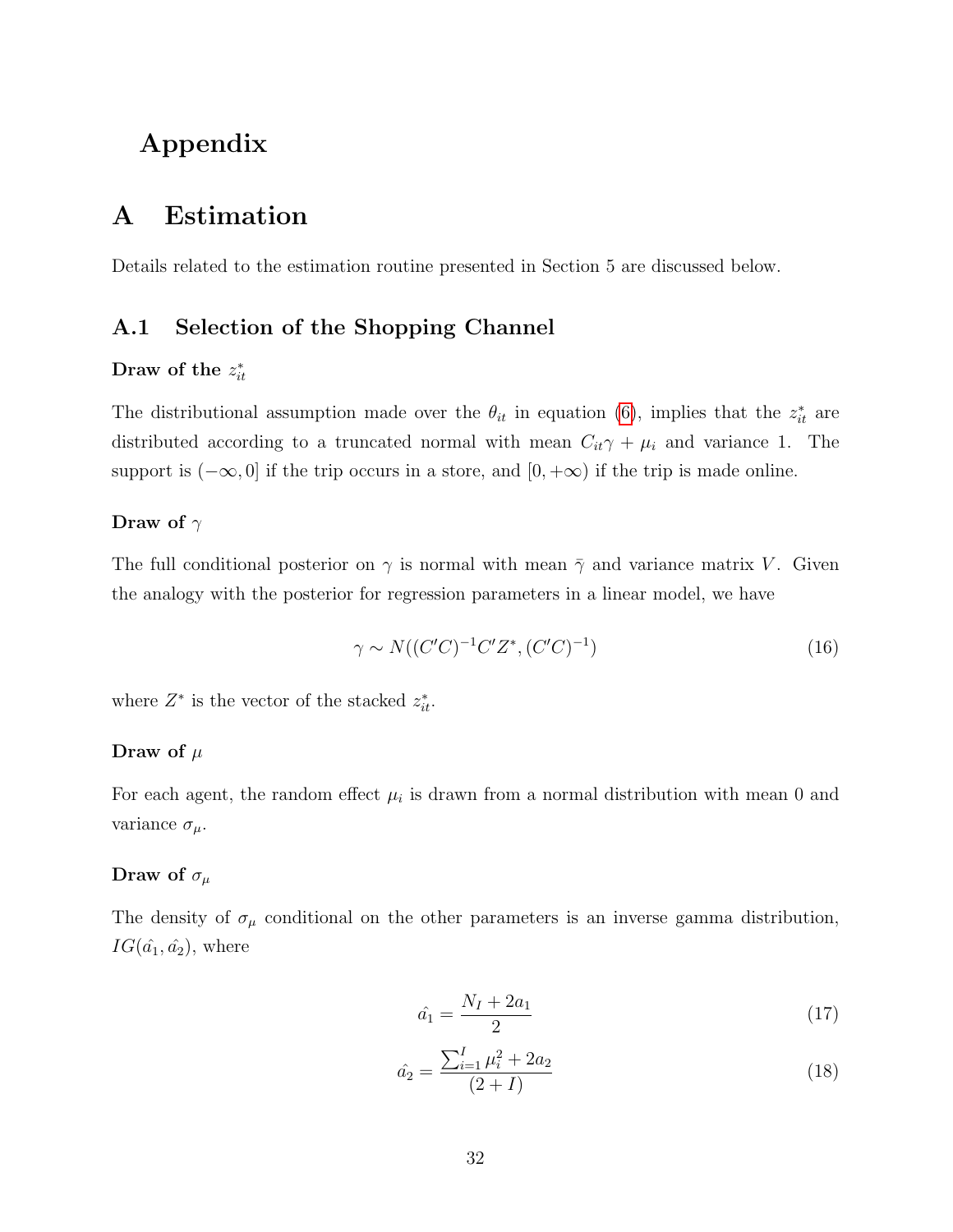where I is the total number of random effects to be drawn.

### A.2 Demand for Cereals

#### Draw of b

b is drawn from a Normal with mean  $\bar{\beta}$  and variance/covariance matrix  $\frac{W}{N}$ ), where  $\bar{\beta}$  = 1  $\frac{1}{N}\sum \beta_i$ .

#### Draw of W

In iteration t, W is drawn from  $IW(2+N, \frac{2*I+N*S}{2+N})$ , where  $S=\frac{1}{N}$  $\frac{1}{N}\sum_{i}(\beta_t^i - b_t)(\beta_t^i - b_t)'$ .

### Draw of  $\beta^i$

Each  $\beta^{i}$ 's should be drawn from its conditional distribution

$$
\pi(\beta^i|y_i, \xi_{it}) \propto L(y_i|\beta, \xi_{it})\phi(\beta^i|b, W) \tag{19}
$$

Drawing directly from this posterior is not complicated; therefore draws are approximated through a M-H algorithm. In iteration t, a candidate value  $\tilde{\beta}_t^i$  is drawn from a normal distribution. Then I compute the ratio

$$
\mathbb{K} = \frac{L(y_i|\tilde{\beta}_t^i, \beta' \xi_{it})\phi(\tilde{\beta}_t^i|b, W)}{L(y_i|\beta_{(t-1)}^i, \beta', \xi_{it})\phi(\beta_{(t-1)}^i|b, W)}
$$
(20)

If K is greater than a number randomly drawn from a standard Uniform distribution, then  $\beta_t^i = \tilde{\beta}_t^i$ . Otherwise,  $\beta_t^i = \beta_{(t-1)}^i$ .

### Draw of  $\beta'$

The vector  $\beta'$  should be drawn from the conditional density

$$
\pi(\beta'|y_{it}, \xi_{it}) \propto L(y|\beta, \xi_{it})\tag{21}
$$

Once again, sampling from this distribution is not easy. Therefore, I adopt a Metropolis-Hastings procedure. The vector of coefficient is drawn from a normal distribution and the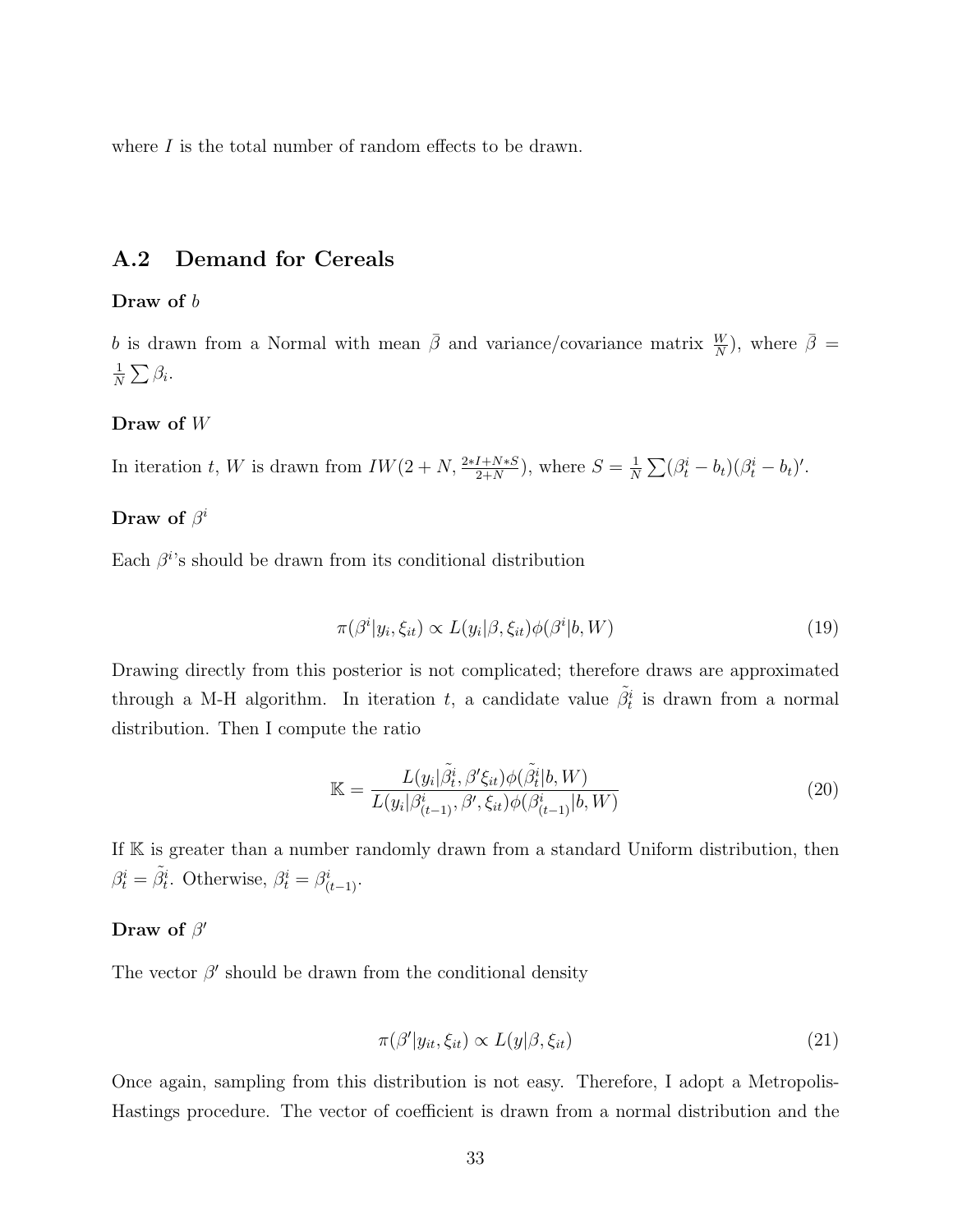draws are then accepted or rejected in a fashion similar to the one explained for the draws of the  $\beta^{i}$ 's above.

#### Draw of  $\xi_{it}$ 's

Draws of the time-individual specific shocks to the valuation of unknown brands are made jointly with the simulation of the residuals from the channel selection probit. Standard Choleski transformation allows to draw from their joint distribution, specified in [\(6\)](#page-16-0). These draws of  $\xi_{it}$ , however, have to be considered as trial values whose acceptability has to be assessed through updating with the data. In particular

<span id="page-34-0"></span>
$$
\pi(\xi_{it}|y_{it}, \beta, \delta, \Sigma) \propto \phi(\xi_{it}|\rho, \sigma_{\xi}, \nu_{it}) * L(y_{it}|\beta, \xi_{it})
$$
\n(22)

where  $\phi(\xi_{it}|\rho, \sigma_{\xi}, \theta_{it})$  has mean  $\delta + \frac{\rho}{\sigma_{it}}$  $\frac{\rho}{\sigma_{\xi}}\theta_{it}$ , and variance  $1-\rho$ . The density in equation [\(22\)](#page-34-0) is used to evaluate draws from the bivariate truncated in [\(6\)](#page-16-0) in a Metropolis-Hastings routine.

#### Computation of  $\delta$

In every iteration,  $\overline{\delta}$  is computed as

$$
\overline{\delta} = 1/R \sum_{i} \sum_{t} (\xi_{it} - \rho \theta_{it})
$$
\n(23)

with  $R$  being the total number of trips in the sample.

In the specifications where  $\delta$  is parameterized as in equation [\(7\)](#page-16-1), the parameter are recovered through Bayesian regression.

The model is as follows

<span id="page-34-1"></span>
$$
\delta = \alpha_0 + \alpha_1 Internet + \alpha_2 Weekend + o \to \delta = \alpha'Z + o, \quad o \sim N(0, \sigma_o^2)
$$
 (24)

We know that  $\delta_{it} = (\xi_{it} - \rho \theta_{it})$ , put a normal prior on  $\alpha$  and proceed as follows

- Draw  $\sigma_o^2$  from an inverse chi-square with parameters  $R-3$  (with three being the dimension of the vector of coefficients and R the number of observations) and  $s^2 =$  $(\delta - Z\tilde{\alpha})'(\delta - Z\tilde{\alpha})$  $(R-3)$
- Draw  $\alpha$  from  $N(\tilde{\alpha}, \sigma_o^2(Z'Z+A))$ , where  $\tilde{\alpha} = (Z'Z+A)^{-1}(Z'Z\hat{\alpha} + A\bar{\alpha})$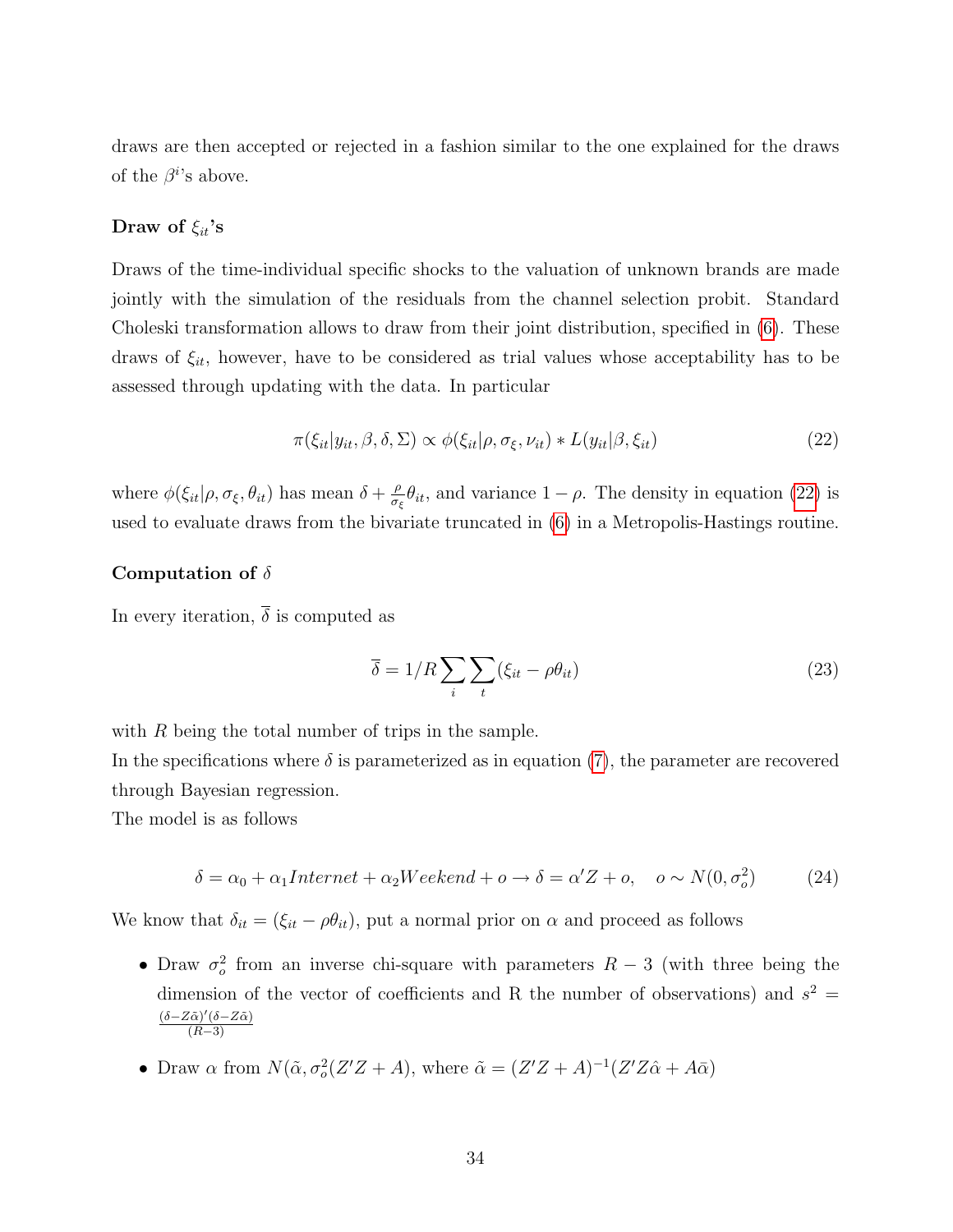$\hat{\alpha}$  is the vector obtained by plain OLS in the model in [24,](#page-34-1)  $\bar{\alpha}$  is the initial prior and the matrix A determines the weight put on the prior. By picking  $A = 0.1 * I$  I imply that the prior is diffuse.

### Draw of Σ

The variance-covariance matrix of the bivariate truncated is drawn from an inverse Wishart distribution with 2+R degrees of freedom and scale matrix

$$
\frac{2 * I + R\hat{\Sigma}}{2 + R}
$$
 (25)

where  $\hat{\Sigma}$  is the variance matrix implied by the draws of  $\theta_{it}$  and  $\xi_{it}$  in that iteration.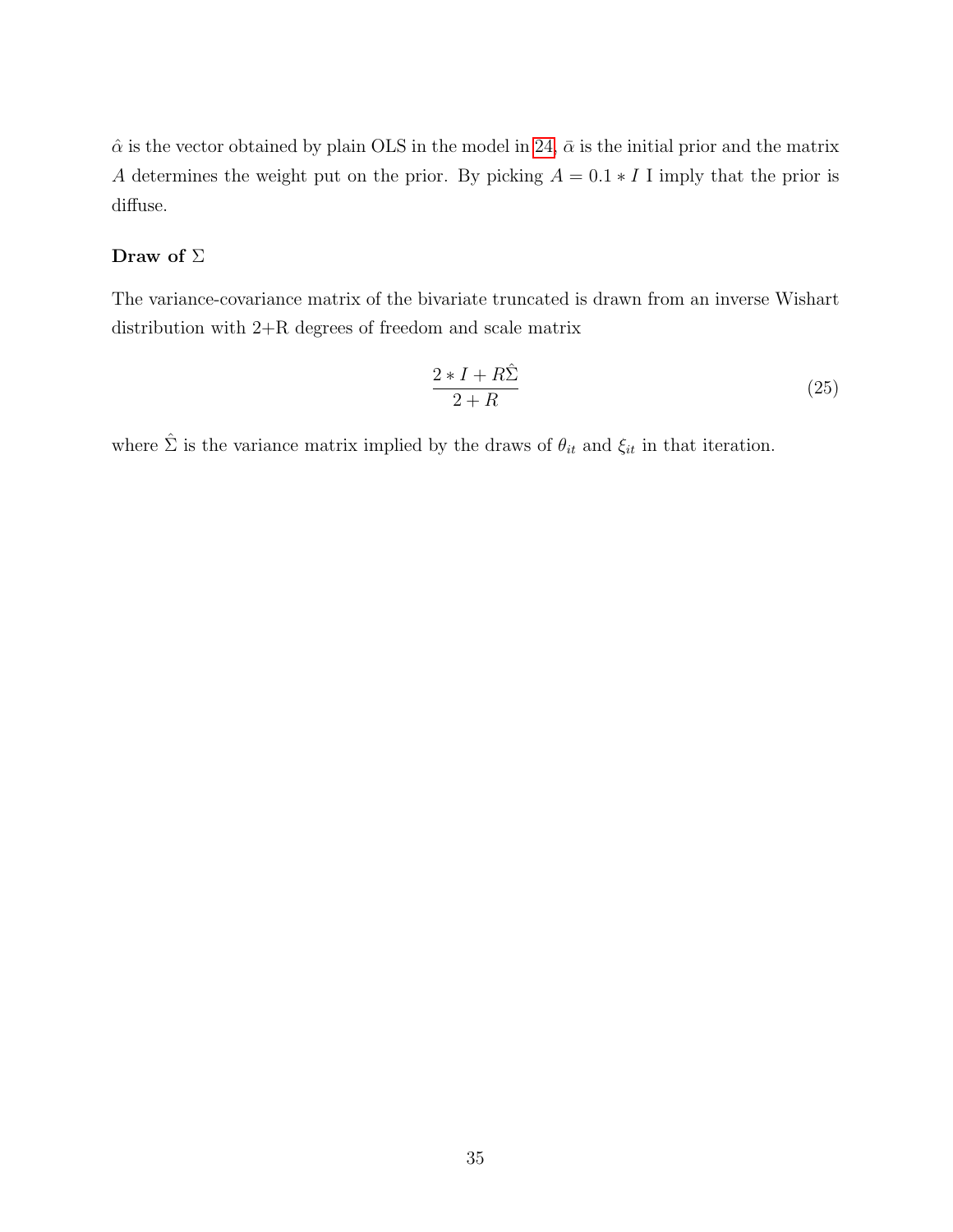### Tables and Figures

|                        | All trips |        |           | Large trips     |        |                |
|------------------------|-----------|--------|-----------|-----------------|--------|----------------|
|                        | In store  | Online | $P-value$ | <i>In store</i> |        | Online P-value |
| Total expenditure      | 45.31     | 151.99 | .000      | 162.16          | 179.70 | .000           |
| Basket size            | 15.15     | 55.61  | .000      | 69.59           | 77.85  | .000           |
| Number of unique items | 11.35     | 34.34  | .000.     | 62.41           | 63.05  | .000           |

<span id="page-36-0"></span>Table 1: Trip descriptive statistics by channel of purchase, for all the trips.

Total expenditure is net of any discount and is expressed in dollars. The total number of in-store trips is 1,662,375; while the total number of online orders is 166,879. Basket size refers to the total number of items purchased in the trip; as opposed to the number of unique item, that does not double count multiple purchases of the exact same item. "Large trips" are defined as trips worth more than 100 dollars (212,946 in store trips and 122,320 online), when comparing total expenditure; or trips with a basket size of at least 50, when comparing basket size (116,236 in store trips and 84,148 online); or trips at least 50 unique items purchased, when comparing number of unique items (49,061 in store trips and 28,196 online). The P-values refer to a t-test for the equality of means.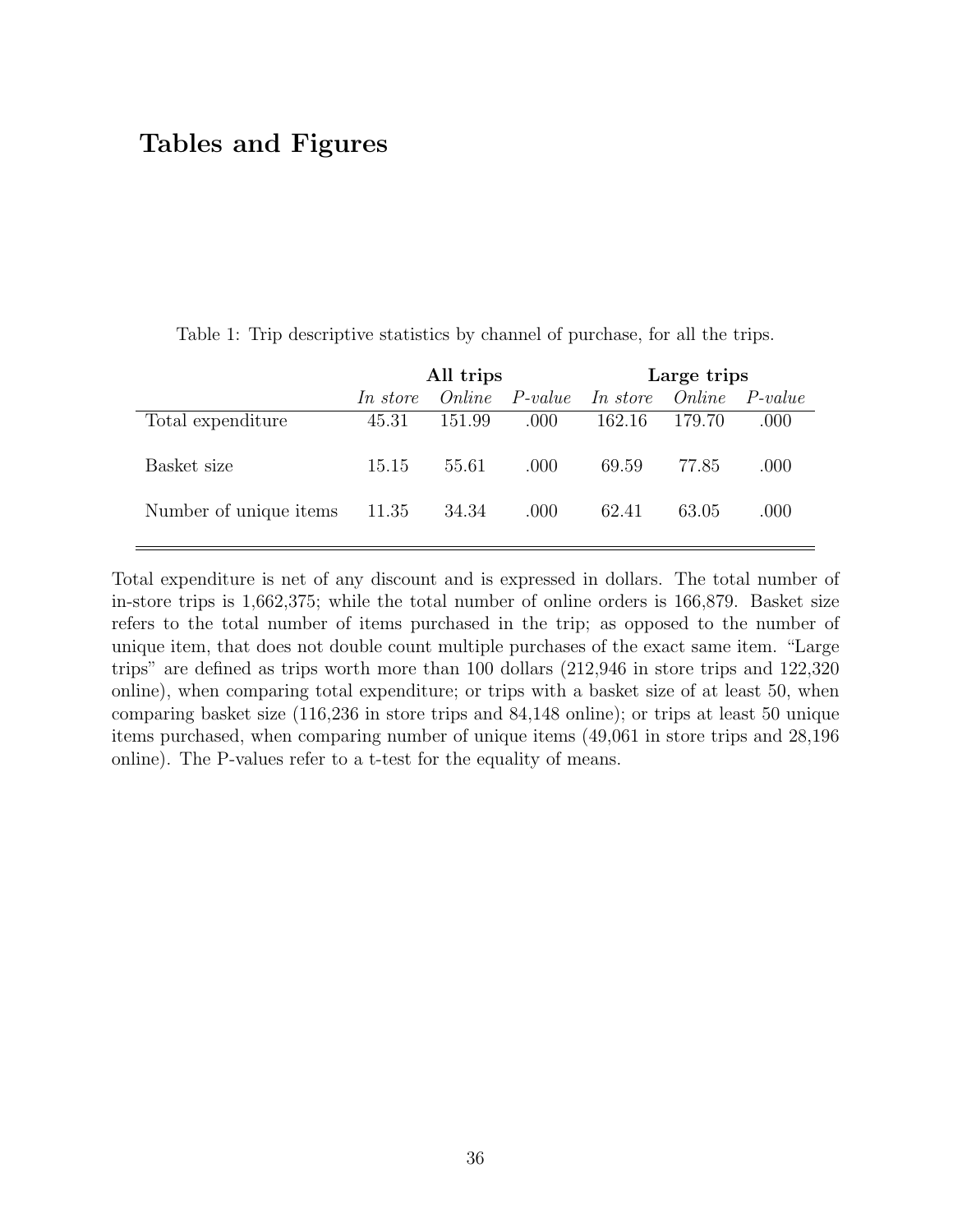<span id="page-37-0"></span>

| $n$ line               |
|------------------------|
|                        |
| Milk and substitutes   |
| Fresh bread            |
| Bananas                |
| Carbonated soft drinks |
| Salad vegetables       |
| Cold cereals           |
| Eggs and substitutes   |
| Refrigerated yogurt    |
| Still water            |
|                        |

Table 2: Product categories most frequently purchased in in store and online trips.

The ranking is computed by counting the number of trips in which at least one item of a given product category has been purchased.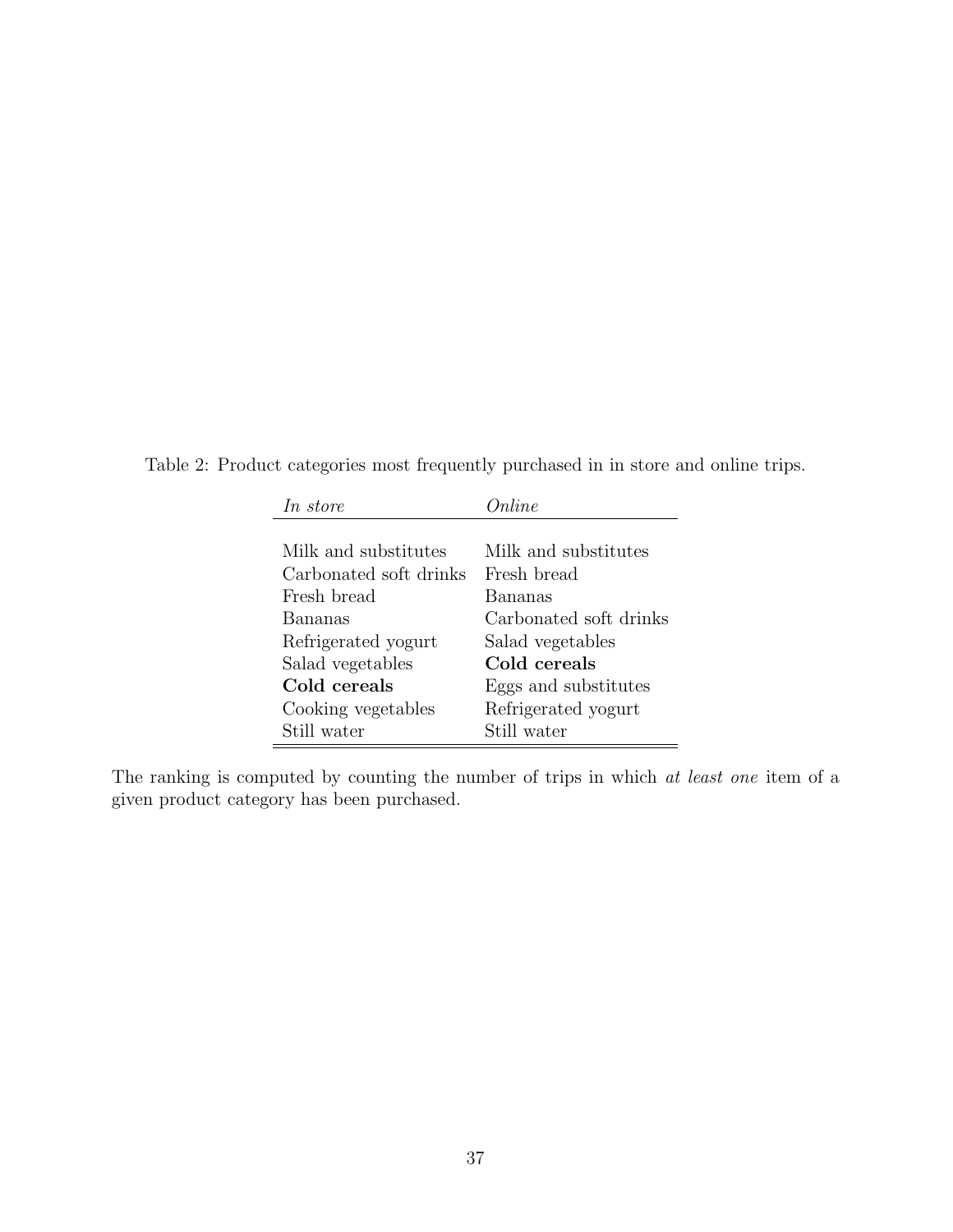|                                | In store | Online  |
|--------------------------------|----------|---------|
| Total expenditure              | 110.83   | 179.24  |
|                                | (78.61)  | (89.53) |
|                                |          |         |
| Basket size                    | 40.51    | 66.29   |
|                                | (27.77)  | (35.12) |
|                                |          |         |
| Number of unique items         | 30.56    | 41.56   |
|                                | (20.03)  | (19.04) |
| Number of unique categories    | 23.29    | 30.42   |
|                                | (14.36)  | (12.65) |
|                                |          |         |
| Number of cereal boxes         | 1.52     | 1.88    |
|                                | (.8913)  | (1.49)  |
|                                |          |         |
| Number of unique cereal brands | 1.26     | 1.40    |
|                                | (.5640)  | (.8043) |
| Number of obs.                 | 106,378  | 35,647  |
|                                |          |         |

<span id="page-38-0"></span>Table 3: Trip descriptive statistics by channel of purchase, for all the trips involving purchase of breakfast cereals.

Total expenditure is net of any discount and is expressed in dollars. Basket size refers to the total number of items purchased in the trip; as opposed to the number of unique item that does not double count multiple purchases of the exact same item. Standard deviations are reported in parentheses.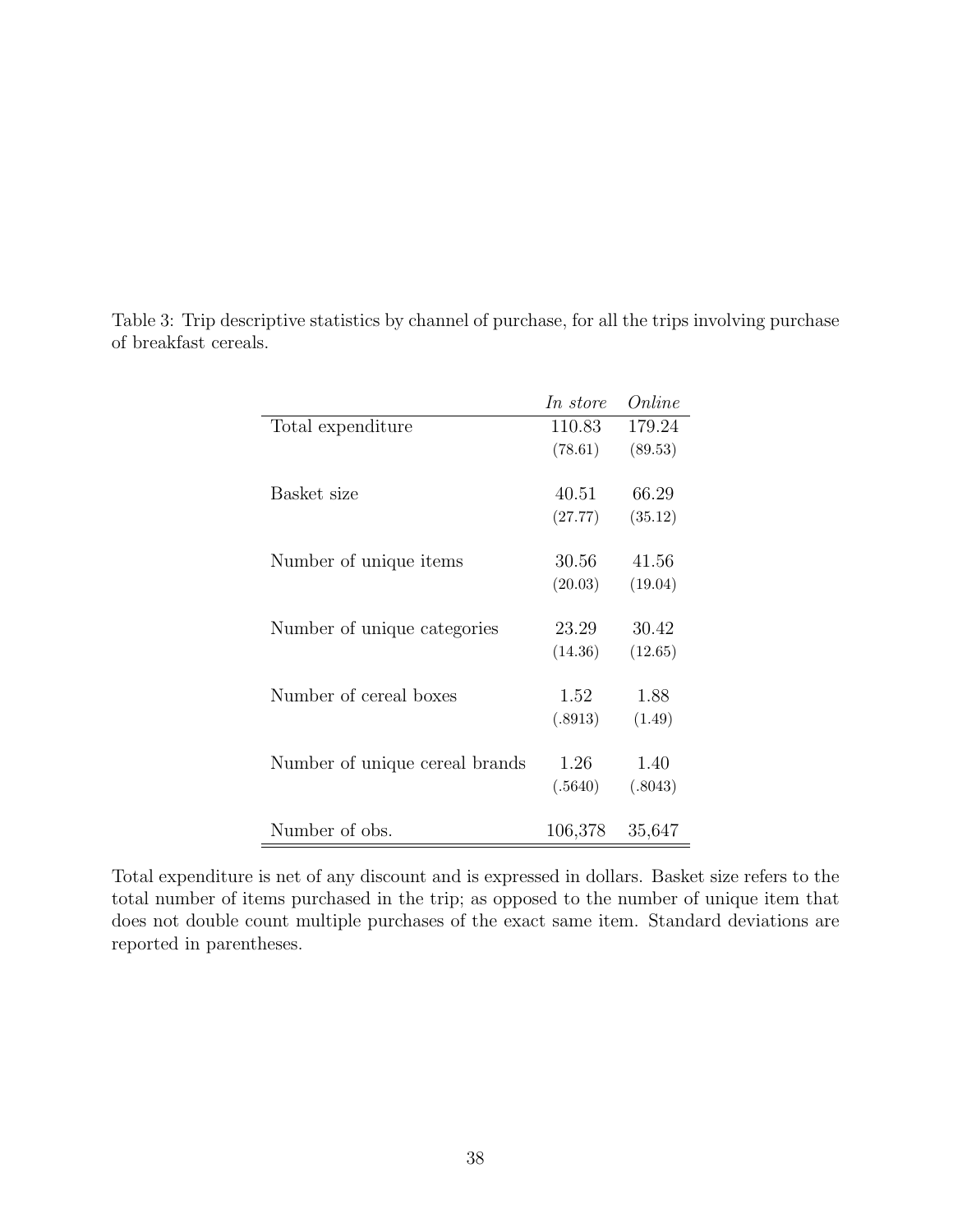|                                  | $5^{th}$       | $25^{th}$      | $50^{th}$  | $75^{th}$  | $95^{th}$  |
|----------------------------------|----------------|----------------|------------|------------|------------|
|                                  | percentile     | percentile     | percentile | percentile | percentile |
| Number of trips                  | 43.8           | 96             | 158        | 245        | 449.2      |
| Number of cereal trips           | 3              | 10             | 21         | 36         | 68         |
| Share trips online $(\%)$        | $.4\,$         | 1.7            | 5.6        | 16.7       | 53.6       |
| Share cereal trips online $(\%)$ | $\overline{0}$ | 1.4            | 12.5       | 40         | .91        |
| <b>Black</b>                     | $\overline{0}$ | $\cdot$ 2      | 1.7        | 4.5        | 19.7       |
| Hispanic                         | $.4\,$         | 3.8            | 7.4        | 14.4       | 36.6       |
| College degree                   | 18.8           | 35             | 49.6       | 63.2       | 78.7       |
| Employed                         | 49.7           | 60.4           | 66.7       | 71.9       | 79.2       |
| Per capita income                | 16,261         | 23,837         | 30,791     | 41,884     | 69,045     |
| Commute $\leq 30$ min            | 36.18          | 49.3           | 57.3       | 66         | 79.3       |
| Commute 30 to 59 min             | 14.7           | 25.1           | 32.2       | 38.6       | 49.3       |
| $Commente > 60$ min              | 1.5            | $\overline{5}$ | 8.9        | 14.3       | 23.7       |
| $15 <$ Age $< 35$                | $\overline{0}$ | 4.6            | 9.7        | 17         | 31.6       |
| $35 \leq Age < 54$               | 27.1           | 44.5           | 53.6       | 62.5       | 75.1       |
| $54 \leq \text{Age} < 65$        | $\overline{0}$ | 10.4           | 16.1       | 22.1       | 32.9       |
| Age $\geq 65$                    | $\overline{0}$ | 8.2            | 15.8       | 25         | 42.2       |
| Distance                         | .26            | .65            | 1.09       | 1.72       | 3.38       |

<span id="page-39-0"></span>Table 4: Demographic information.

Information on number of trip, number of cereal trips and number of online trips are constructed from the scan data provided from the grocer. Distance is is calculated as miles between the domicile of the household and the closest brick-and-mortar store of the supermarket chain and was also provided by the retailer. All the other variables (black, hispanic, college degree, employed, per capita income, age and commuting time) are matched from Census 2000 at the block group level for the 6,021 households for which 9-digit zipcode of residency was provided.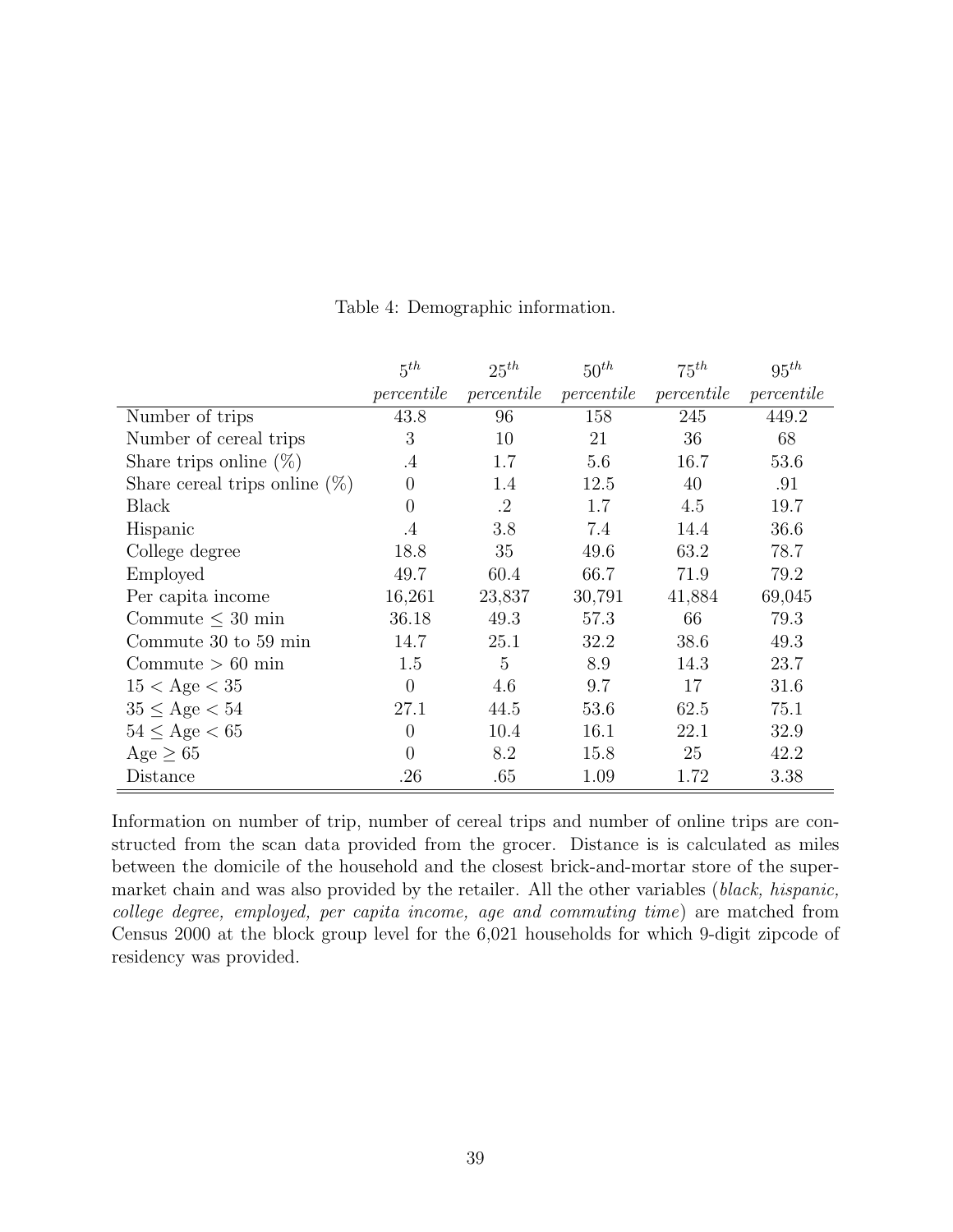<span id="page-40-0"></span>

|                      | In store         | Online           | - P-value |
|----------------------|------------------|------------------|-----------|
| All trips            | .3576            | .2593            | .000      |
|                      | (.0013)          | (.0019)          |           |
| Trips worth $> $100$ | .3517<br>(.0018) | .2600<br>(.0020) | .000      |
| Basket size $> 50$   | .3568<br>(.0030) | .2652<br>(.0034) | .000      |

Table 5: Average number of brand trials for in-store vs. online trips.

Brand trial is defined as purchase of a brand not bought in the previous three months. Pvalues refer to t-test where the null hypothesis is equality of the means. Standard errors are reported in parenthesis.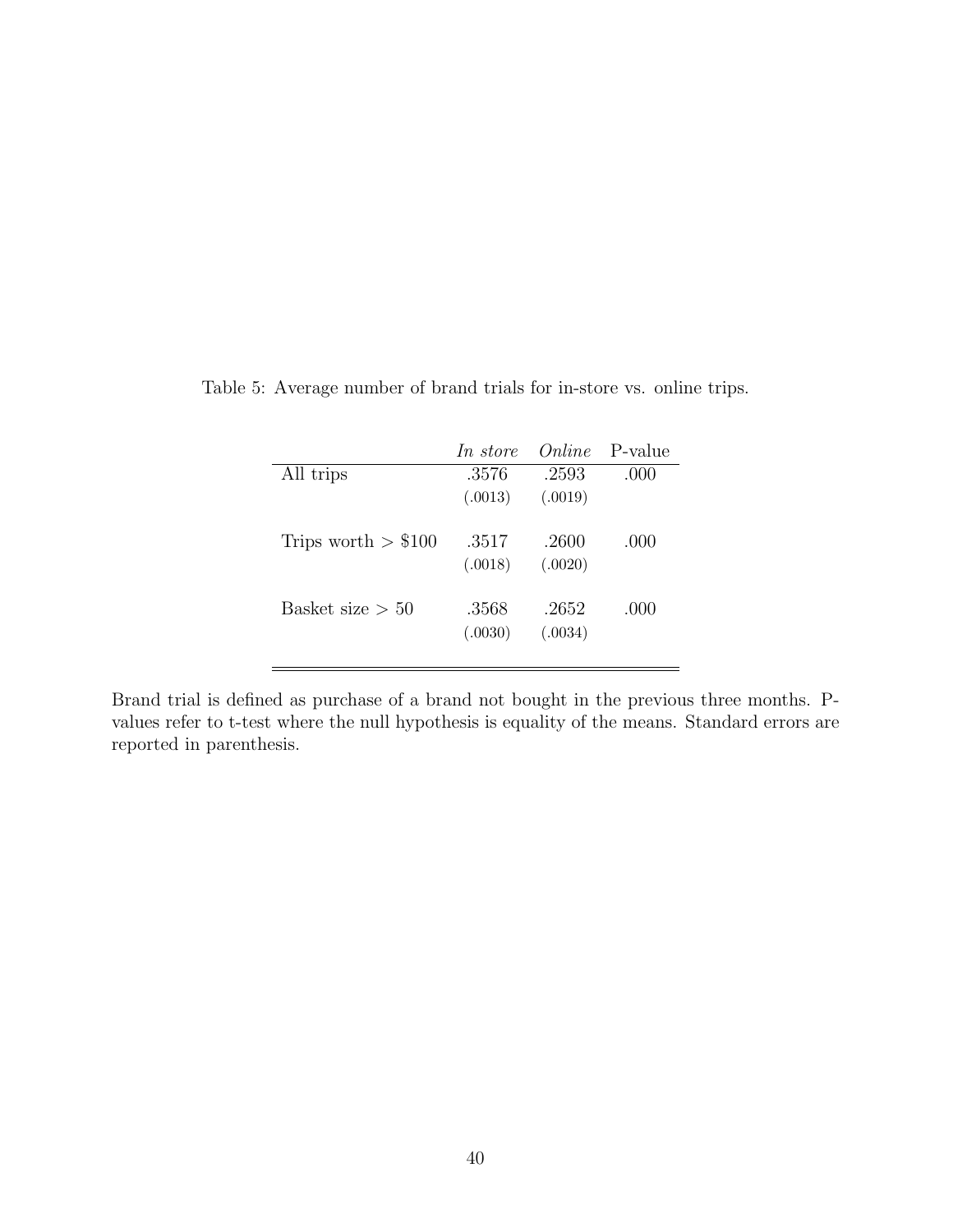#### <span id="page-41-0"></span>Table 6: Probability of exploration.

Dependent variable: Trial dummy, 1 if the trip featured a trial (Mean=.3321; Std.dev=.4710).

| Variable               |                  | (1)            | $\rm(2)$             | (3)                   | (4)      | (5)        | (6)                 |
|------------------------|------------------|----------------|----------------------|-----------------------|----------|------------|---------------------|
| online                 |                  | $-.098**$      | $-.084**$            | $-0.085**$            | $.041**$ | $-0.031**$ | $-.091**$           |
|                        |                  | (.0063)        | (.0063)              | (.0063)               | (.0033)  | (.0039)    | (.0311)             |
| demographics           |                  |                |                      |                       |          |            |                     |
|                        | black            |                | .0001                | .0002                 |          |            | .001                |
|                        |                  |                | (.0004)              | (.0004)               |          |            | (.0004)             |
|                        | hispanic         |                | $-.0004$<br>(.0003)  | $-.0004$<br>(.0003)   |          |            | $-.004$<br>(.0003)  |
|                        | family           |                | $-.0006*$            | $-.0006*$             |          |            | $-.0006*$           |
|                        |                  |                | (.0003)              | (.0003)               |          |            | (.0003)             |
|                        | college degree   |                | $-.0011**$           | $-.0011**$            |          |            | $-.0011**$          |
|                        |                  |                | (.0003)              | (.0003)               |          |            | (.0003)             |
|                        | <i>income</i> pc |                | $-.0001$             | $-.0001$              |          |            | $-.0001$            |
|                        |                  |                | (.0003)              | (.0003)               |          |            | (.0003)             |
|                        | $age35_{-}54$    |                | $-.0003$             | $-.0003*$             |          |            | $-.0003$            |
|                        |                  |                | (.0003)              | (.0003)               |          |            | (.0003)             |
|                        | $age55_64$       |                | $-.0003$             | $-.0003$              |          |            | $-.0003$            |
|                        |                  |                | (.0004)              | (.0004)               |          |            | (.0004)             |
|                        | $age \geq 65$    |                | $-.0009*$<br>(.0004) | $-.0009**$<br>(.0004) |          |            | $-.0009$<br>(.0004) |
|                        | distance         |                | $.0038\,$            | .0038                 |          |            | .0038               |
|                        |                  |                | (.0030)              | (.0030)               |          |            | (.0030)             |
| $online \times family$ |                  |                |                      |                       |          |            | .0001               |
|                        |                  |                |                      |                       |          |            | (.0005)             |
| day of the week f.e.   |                  | N <sub>o</sub> | N <sub>o</sub>       | Yes                   | Yes      | Yes        | Yes                 |
| household f.e.         |                  | N <sub>o</sub> | $\rm No$             | No                    | Yes      | Yes        | $\rm No$            |
| observations           |                  | 184,280        | 133,285              | 133,285               | 184,280  | 129,333    | 133,285             |

Trial of a new brand is defined as purchase of a brand not bought in the previous 3 months. Standard errors in parentheses. Model 1-3: Probit, marginal effects reported and standard errors clustered at the household level. Model 4: Linear probability model. Column 5 excludes trips where kids' cereals were purchased. Significance levels :∗ : 5% ∗∗ : 1%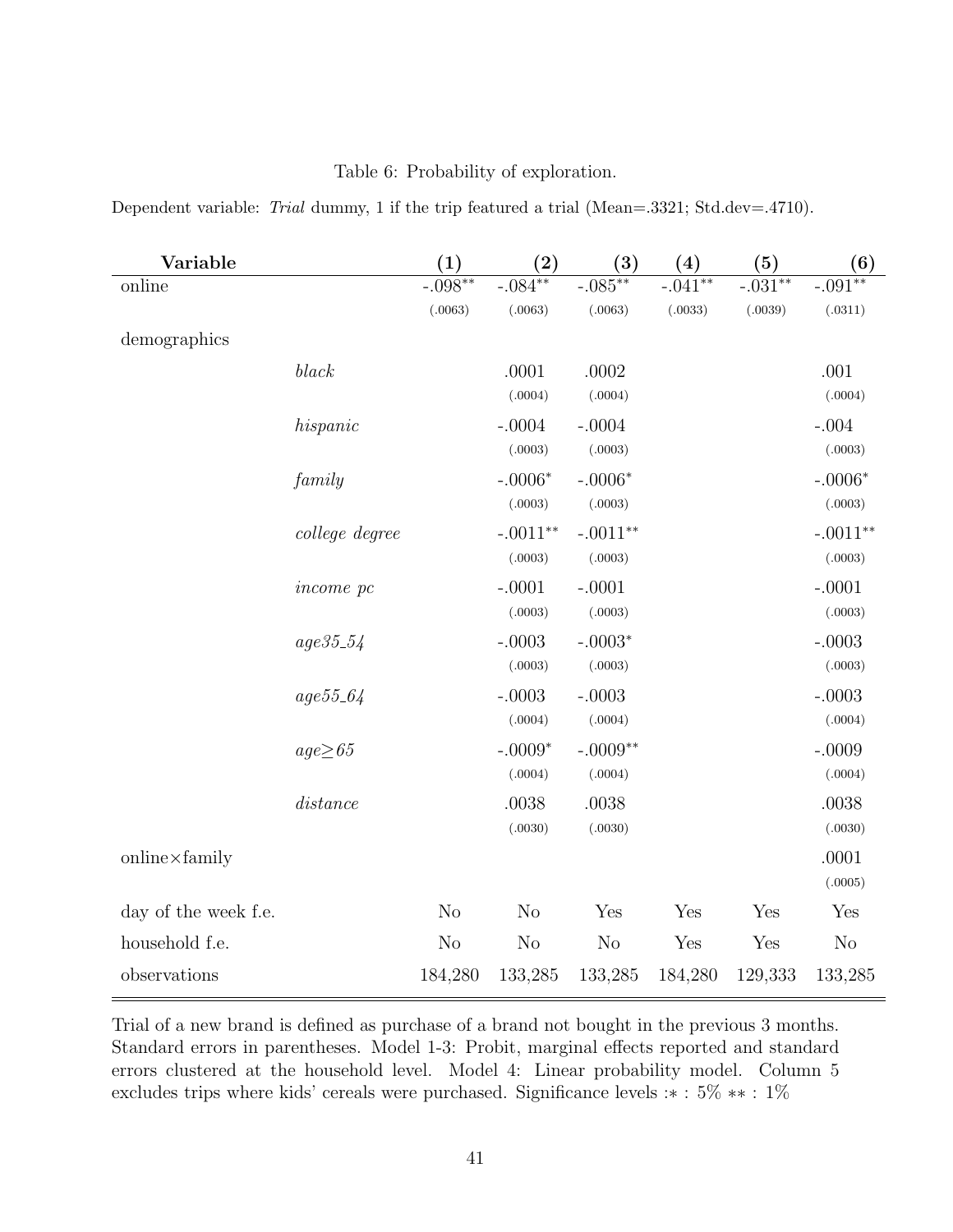<span id="page-42-0"></span>

|                           | In store             | Online               |
|---------------------------|----------------------|----------------------|
| Same brand, same UPC      | 56,296               | 29,630               |
|                           | $(65.1\%)$           | $(79.66\%)$          |
| Same brand, different UPC | 30,177<br>$(34.9\%)$ | 7,563<br>$(20.34\%)$ |

Table 7: Average number of UPC switches, for online vs. in-store trips.

Frequency of purchase of a new UPC, conditional on purchase of a known brand, across channels. Only trips in which the household bought a known brand are considered.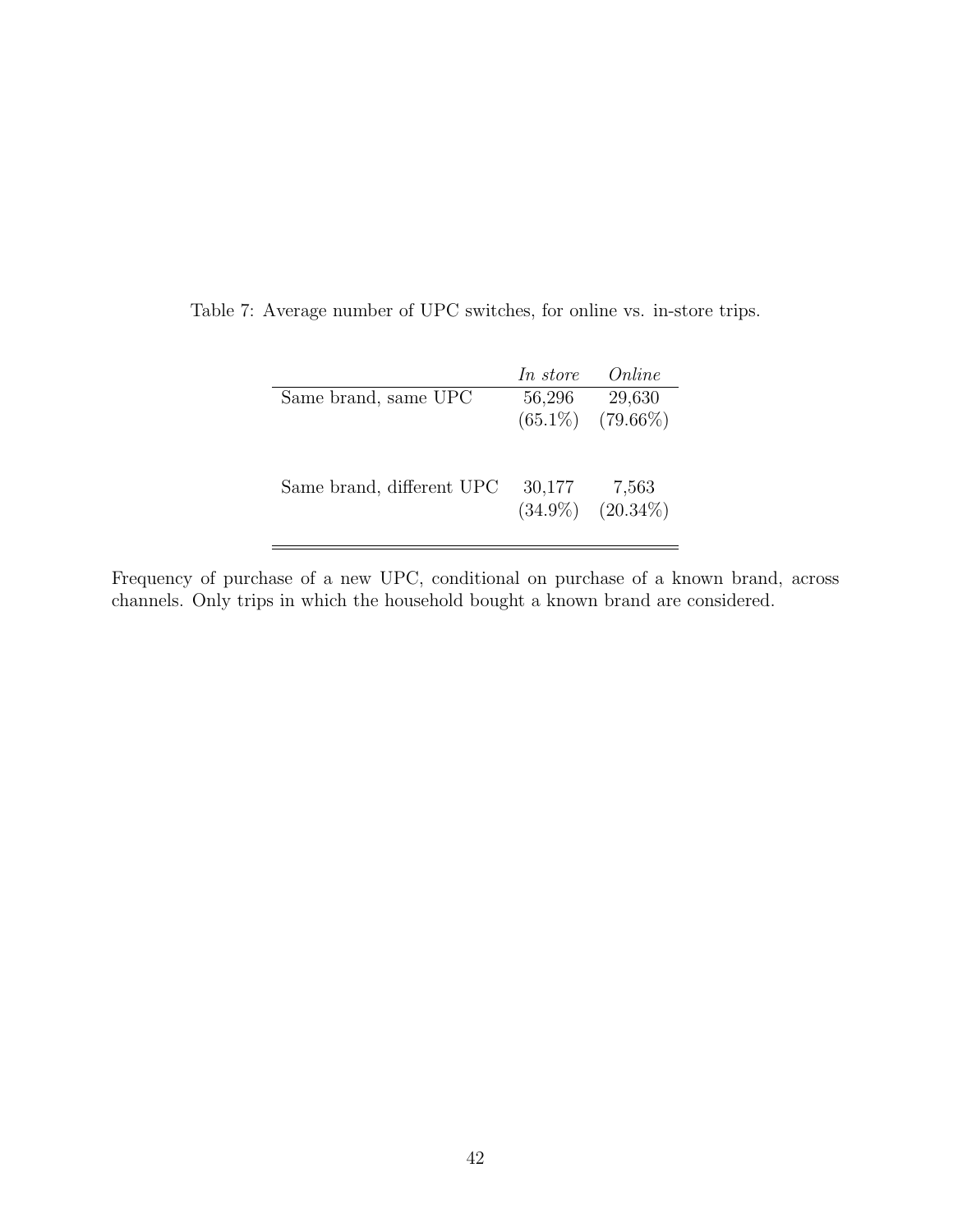<span id="page-43-0"></span>Table 8: Probability of purchasing a new UPC.

Dep. var: New upc, equal to 1 if the upc purchased had not been previously bought (Mean=.0839 std.dev=.2773).

| Variable       | $(\mathrm{I})$ | $(\mathrm{II})$ |
|----------------|----------------|-----------------|
| online         | $-.0352***$    | $-.0349***$     |
| black          |                | $-.0002*$       |
| hispanic       |                | $-.0001$        |
| college degree |                | $-.0004***$     |
| employed       |                | .0001           |
| income pc      |                | .0004           |
| $age35_54$     |                | .0001           |
| $age55_64$     |                | $.0002***$      |
| $age \geq 65$  |                | $-.0001$        |
| observations   | 123,766        | 123,766         |

Only trip resulted in purchase of already known brands are considered. Model I-II: probit, marginal effects are reported. Significance levels :∗ : 10% ∗∗ : 5% ∗ ∗ ∗ : 1%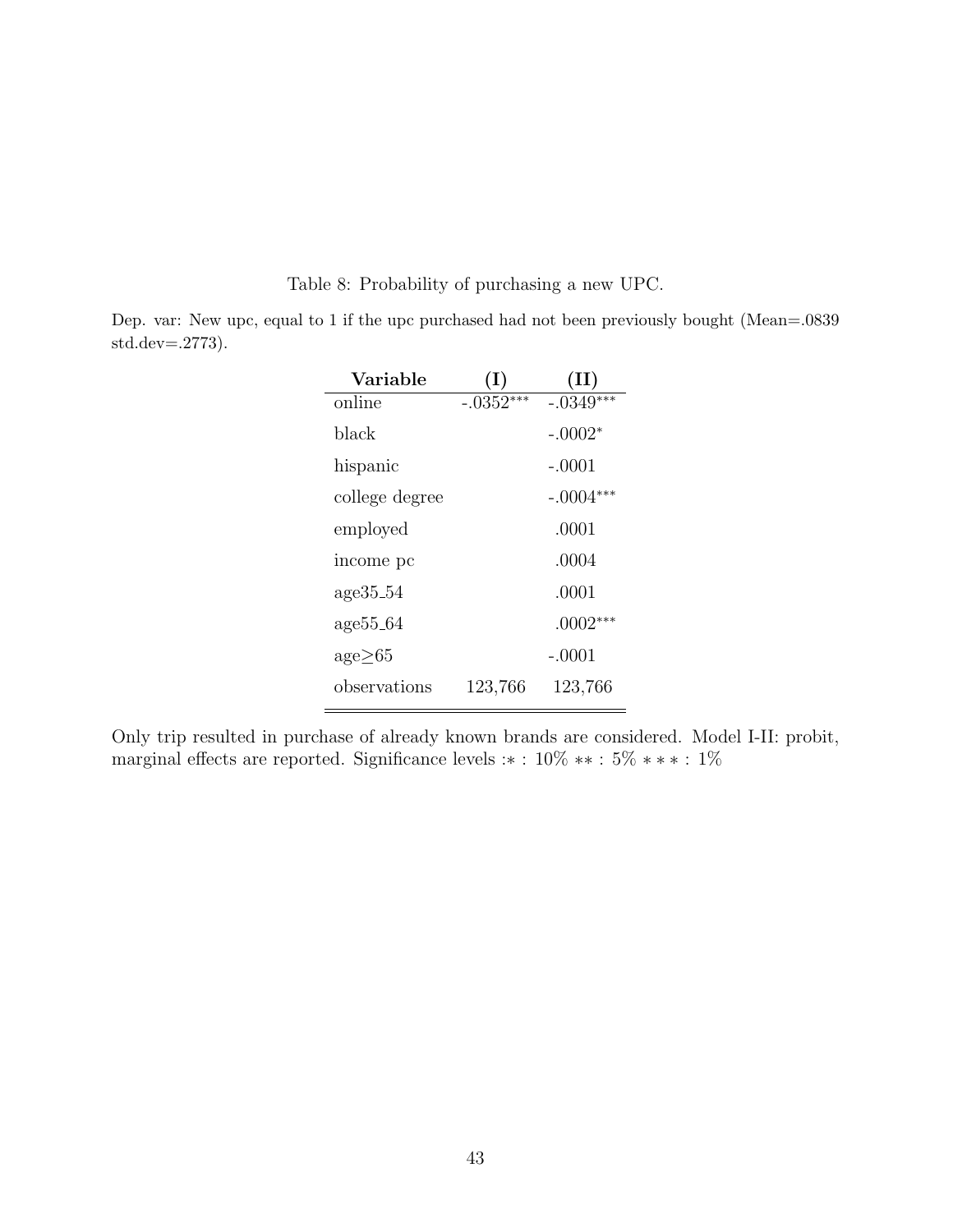| Coef.    | Variable       | Coef.          |
|----------|----------------|----------------|
| .0002    | income per cap | .0049          |
| (.0002)  |                | (.0004)        |
| .0087    | age35.54       | $-.0030$       |
| (.0009)  |                | (.0002)        |
| $-.1001$ | $age55_64$     | $-.0071$       |
| (.0006)  |                | (.0003)        |
| -.4929   | $age \geq 65$  | $-.0028$       |
| (.0002)  |                | (.0002)        |
| $-.0086$ | college        | $-.0036$       |
| (.0001)  |                | (.0045)        |
| $-.0003$ |                | .124           |
| (.0003)  |                | (.0011)        |
|          |                | $\sigma_{\mu}$ |

<span id="page-44-0"></span>Table 9: Channel selection equation estimates.

The unit of observation is a trip (2,778 trips). Burn-in period: 10,000 draws, mean and standard deviation of the posterior are computed on the basis of the next 10,000 draws. Marginal effects reported.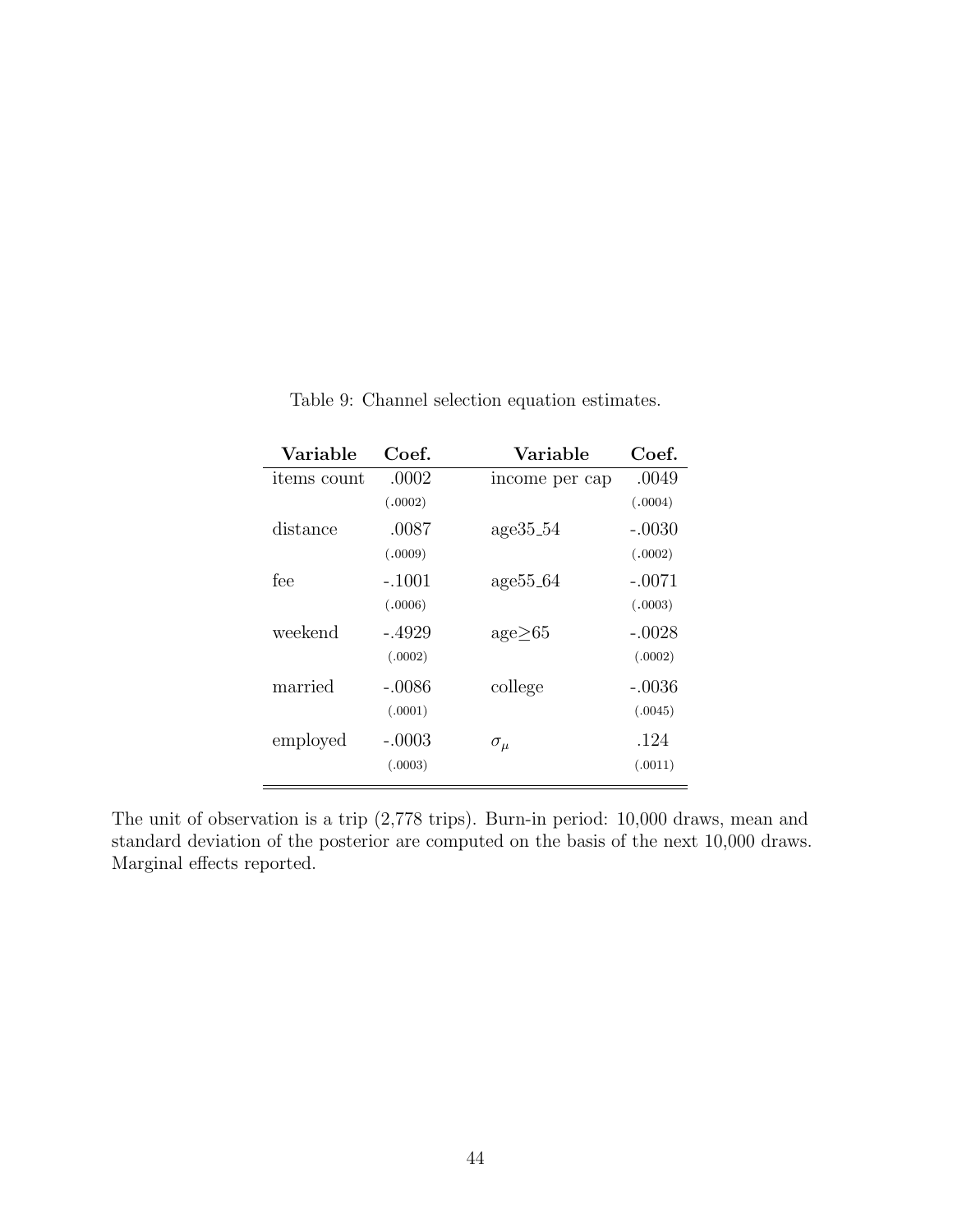| Variable                                                                             | (1)     | $\left( 2\right)$ | (3)     | (4)     | (5)     |
|--------------------------------------------------------------------------------------|---------|-------------------|---------|---------|---------|
| price                                                                                | $-.21$  | $-.22$            | $-.21$  | $-.22$  | $-.15$  |
|                                                                                      | (.0206) | (.0248)           | (.0213) | (.0239) | (.0272) |
| price*Internet                                                                       |         | .09               |         | .09     |         |
|                                                                                      |         | (.0488)           |         | (.0485) |         |
| $\mathbb{I}\{j \notin h_{it}\}\ast Online_t \quad (\beta_2^{online})$                | $-6.96$ | $-7.01$           | $-6.88$ | $-6.88$ | $-4.33$ |
|                                                                                      | (.1247) | (.1340)           | (.1283) | (.1239) | (.1113) |
| $\mathbb{I}\lbrace j \notin h_{it} \rbrace * (1 - Online_t) \quad (\beta_2^{store})$ | $-6.11$ | $-6.11$           | $-5.94$ | $-5.95$ | $-3.35$ |
|                                                                                      | (.0661) | (.0695)           | (.0668) | (.0701) | (.1032) |
| $\delta$                                                                             | .93     | .94               |         |         |         |
|                                                                                      | (.0487) | (.0474)           |         |         |         |
| $\alpha_0$                                                                           |         |                   | .54     | .54     | .61     |
|                                                                                      |         |                   | (.0382) | (.0391) | (.0371) |
| $\alpha_1$                                                                           |         |                   | $-.70$  | $-.70$  | $-.47$  |
|                                                                                      |         |                   | (.1744) | (.1732) | (.1657) |
| $\alpha_2$                                                                           |         |                   | .07     | .06     | .08     |
|                                                                                      |         |                   | (.0378) | (.0299) | (.0383) |
| $\sigma_{\xi}$                                                                       | 1.13    | 1.16              | 1.58    | 1.35    | 2.11    |
|                                                                                      | (.0585) | (.0588)           | (.0609) | (.0601) | (.3392) |
| $\rho$                                                                               | $-.13$  | $-.13$            | $-.16$  | $-.16$  | $-.26$  |
|                                                                                      | (.0553) | (.0579)           | (.0576) | (.0588) | (.0578) |

<span id="page-45-0"></span>Table 10: Demand estimates.

The unit of observation is a cereal trip (2,778 observations). Standard deviation of the posterior is reported in parenthesis. Burn-in period: 10,000 draws, mean and standard deviation of the posterior are computed on the basis of 10,000 draws of which 1 out of 10 is retained. UPC fixed effects are included in the specification and interacted with the channel dummy.  $\rho$  is the correlation between the residuals of the channel selection equation and the unobserved shock to utility derived from new brands.  $\delta$  is the mean of the unobserved shock to utility derived from new brands, which is estimated as a parameter in column 1 and 2. In columns 3-5,  $\delta$  is assumed to be a function of the channel and of the time of the trip and the coefficients of this parametrization  $\alpha_0$ ,  $\alpha_1$ ,  $\alpha_2$  are reported.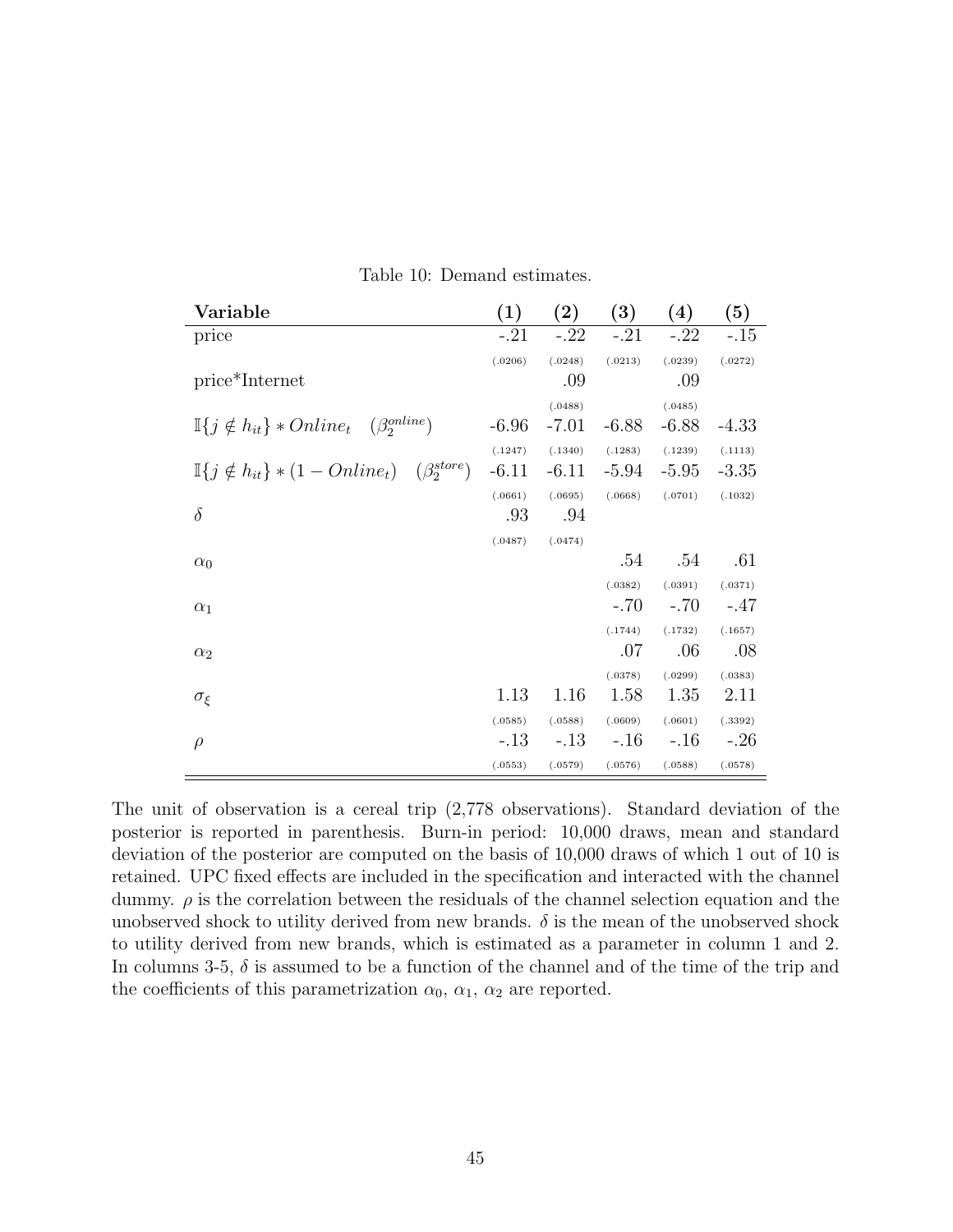

Figure 1: Screenshot from the grocer 's website.

<span id="page-46-0"></span>

|                                                                                                                                                                       | Shop By Aisle   Express List   Shopping History | <b>Online Savings</b> | Photo<br><b>Gifts</b> | <b>Home Living</b>                                                        | <b>Business Delivery</b> |
|-----------------------------------------------------------------------------------------------------------------------------------------------------------------------|-------------------------------------------------|-----------------------|-----------------------|---------------------------------------------------------------------------|--------------------------|
| <b>Shop By Aisle</b><br>Baby<br>Bakery & Bread<br>Baking                                                                                                              |                                                 | und de                |                       | <b>Buy Skippy® and Welch's®</b><br><b><i><sup>2</sup> FREE</i></b> bread! | More info O              |
| Beer, Wine & Spirits<br>Beverages<br><b>Boxed Dinners &amp; Sides</b><br>Breakfast<br>Candy<br>Canned Goods<br>Cheese                                                 |                                                 |                       |                       |                                                                           |                          |
| Dairy<br>Deli                                                                                                                                                         | Baby                                            | Bakery & Bread        | Baking                | Beer, Wine & Spirits                                                      | Beverages                |
| Ethnic<br><b>Flowers</b><br>Frozen Foods<br>Grains, Pasta & Sauce<br>Health & Beauty<br>Kitchen, Home & Cleaning<br>Meat & Seafood<br>Pantry<br>Paper & Plastic Goods | <b>Boxed Dinners &amp;</b><br>Sides             | Breakfast             | Candy                 | Green<br>1000<br><b>Canned Goods</b>                                      | Cheese                   |
| Pet Care<br>Produce<br>Snacks<br>Soups & Broths<br>Spices<br><b>Tobacco &amp; Lighters</b>                                                                            | Dairy                                           | Deli                  | Ethnic                | Flowers                                                                   | Frozen Foods             |

<span id="page-46-1"></span>Figure 2: Screenshot from the grocer 's website: shopping by aisle.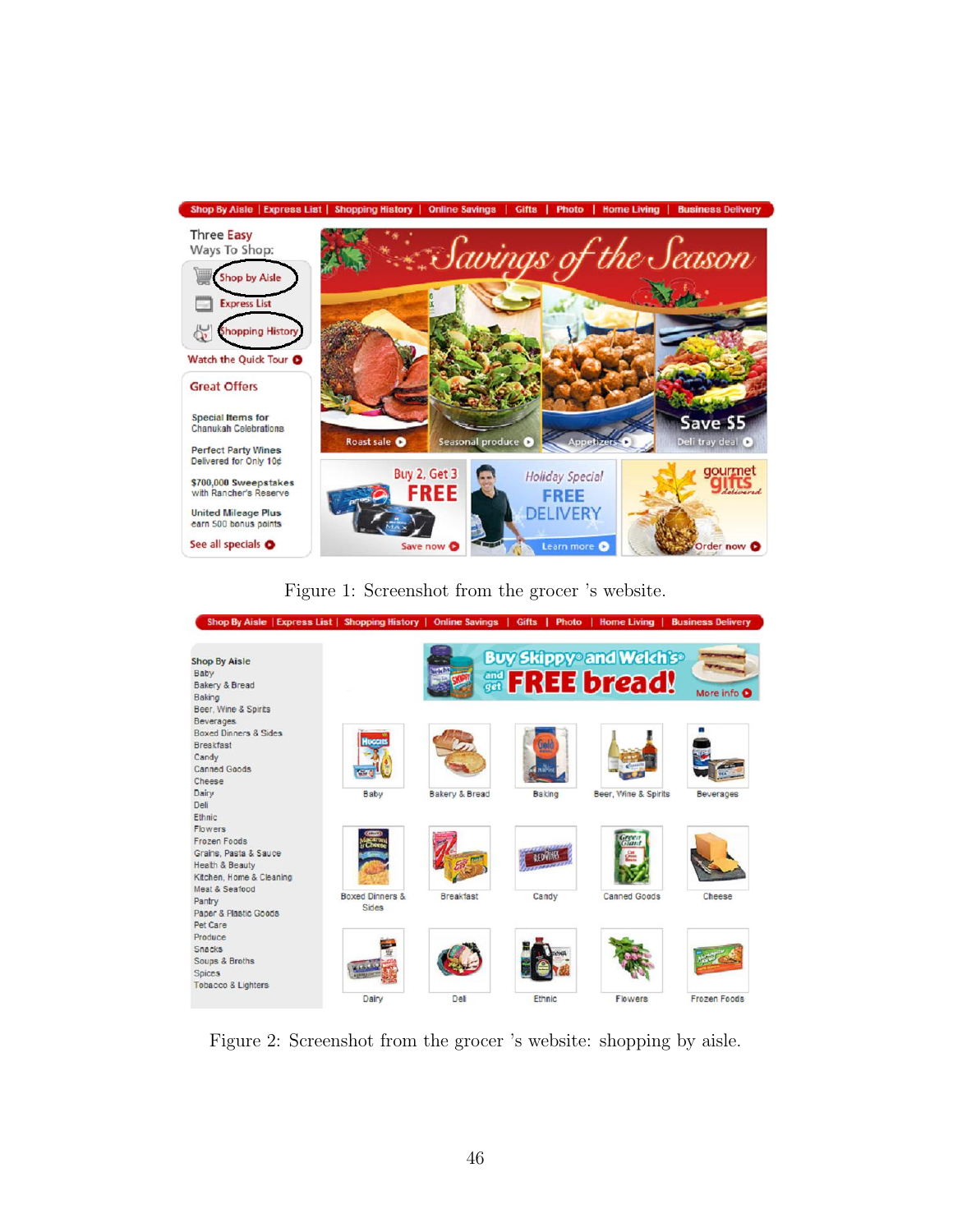

<span id="page-47-0"></span>Figure 3: Structure of the data: brand vs. UPC.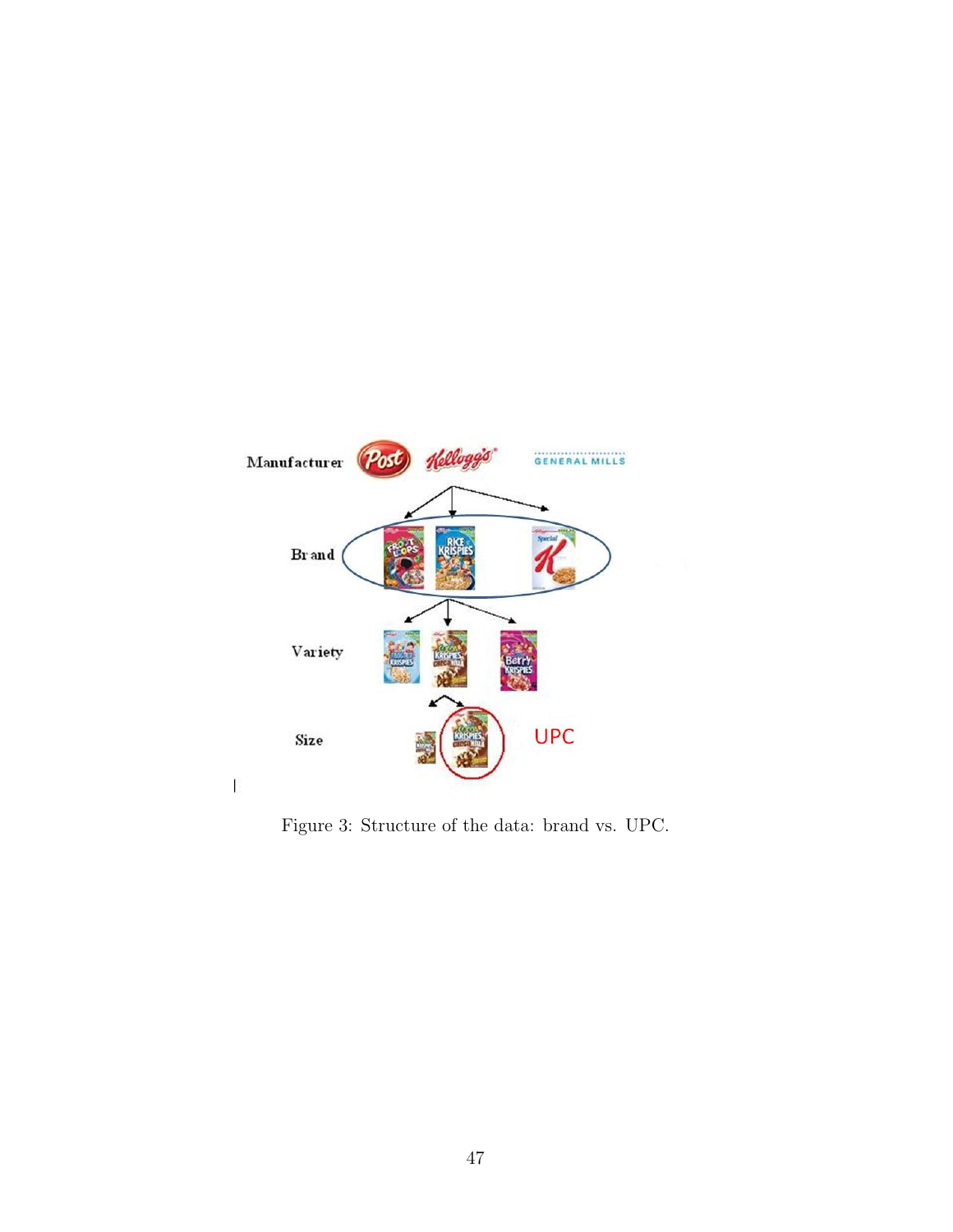

<span id="page-48-0"></span>Figure 4: Coefficient on the Online dummy from estimation of equation [1,](#page-10-0) for different definitions of the dependent variable, across specifications. The picture compares coefficients resulting from defining trial as purchase of a brand not bought in the  $x$  months before. Where  $x$  is set to 2, 3, 4, 6 months or a year. The resulting coefficient is normalized by the mean of the dependent variable to allow for comparison.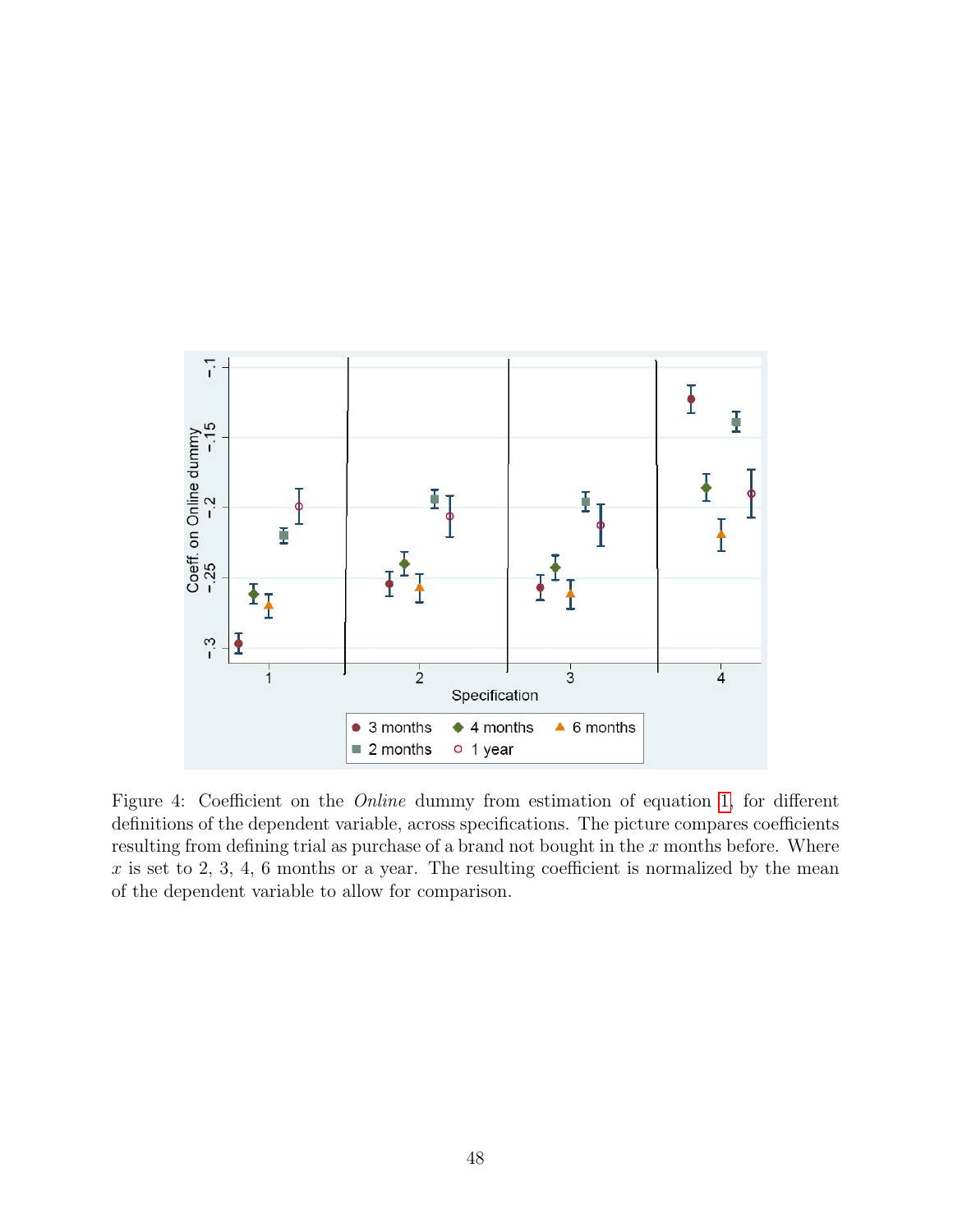

Figure 5: Number of new trials per trip, by day of the week. Confidence intervals are displayed on top of each bar.

<span id="page-49-0"></span>

<span id="page-49-1"></span>Figure 6: Share of Internet trips, by day of the week (delivery day). Confidence intervals are displayed on top of each bar.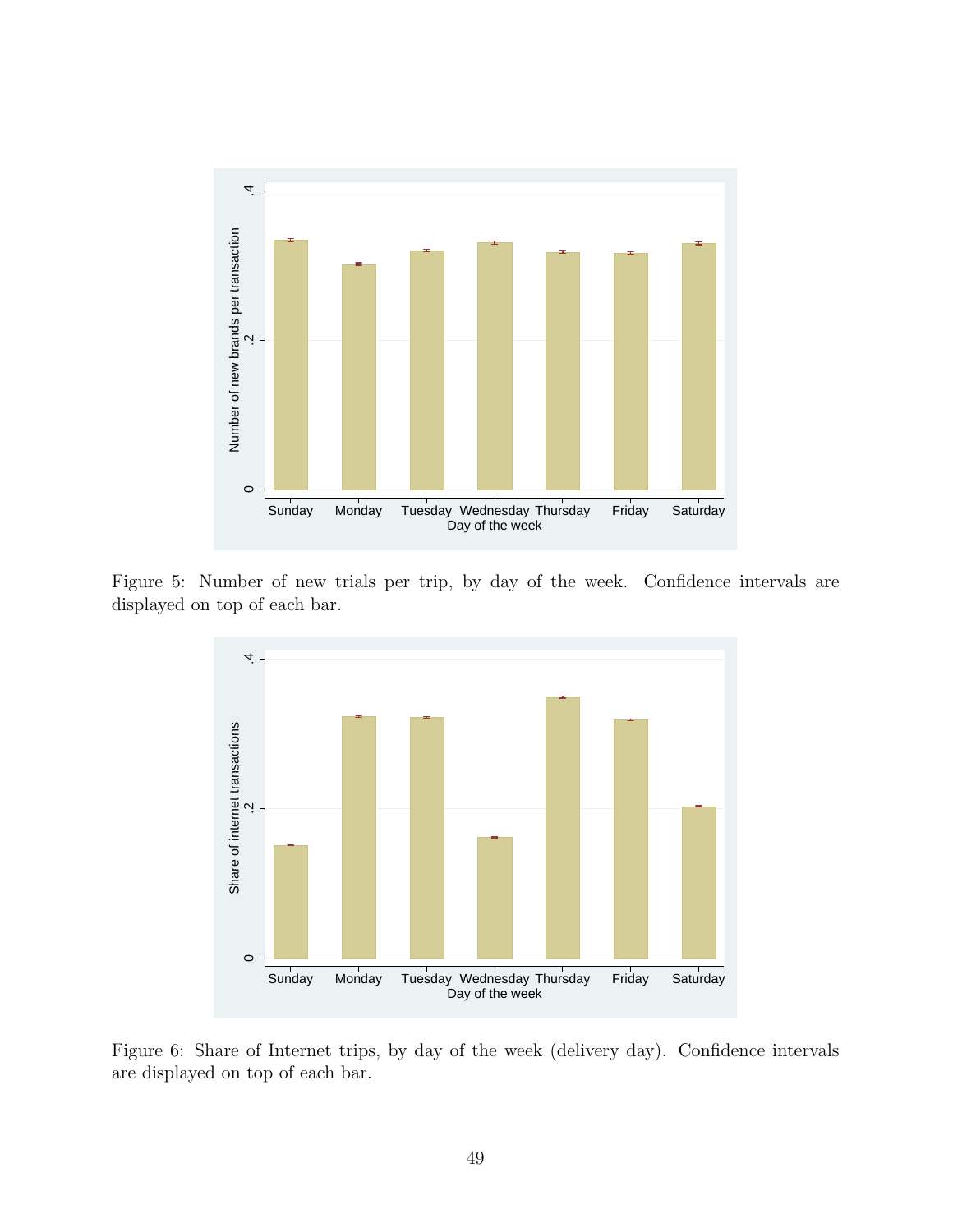

<span id="page-50-0"></span>Figure 7: Distribution of distance in the listing between newly purchased brand and the closest brand already known to the customer online. Distance is calculated as the proximity between the newly purchased brand and the already known item closest to it in the virtual aisle. Distance is equal to 1 if the two are contiguously listed, to 2 if there is another item listed between them, and so on. The measure is computed only for new brands belonging to nests in which the household had already purchased other brands in the past.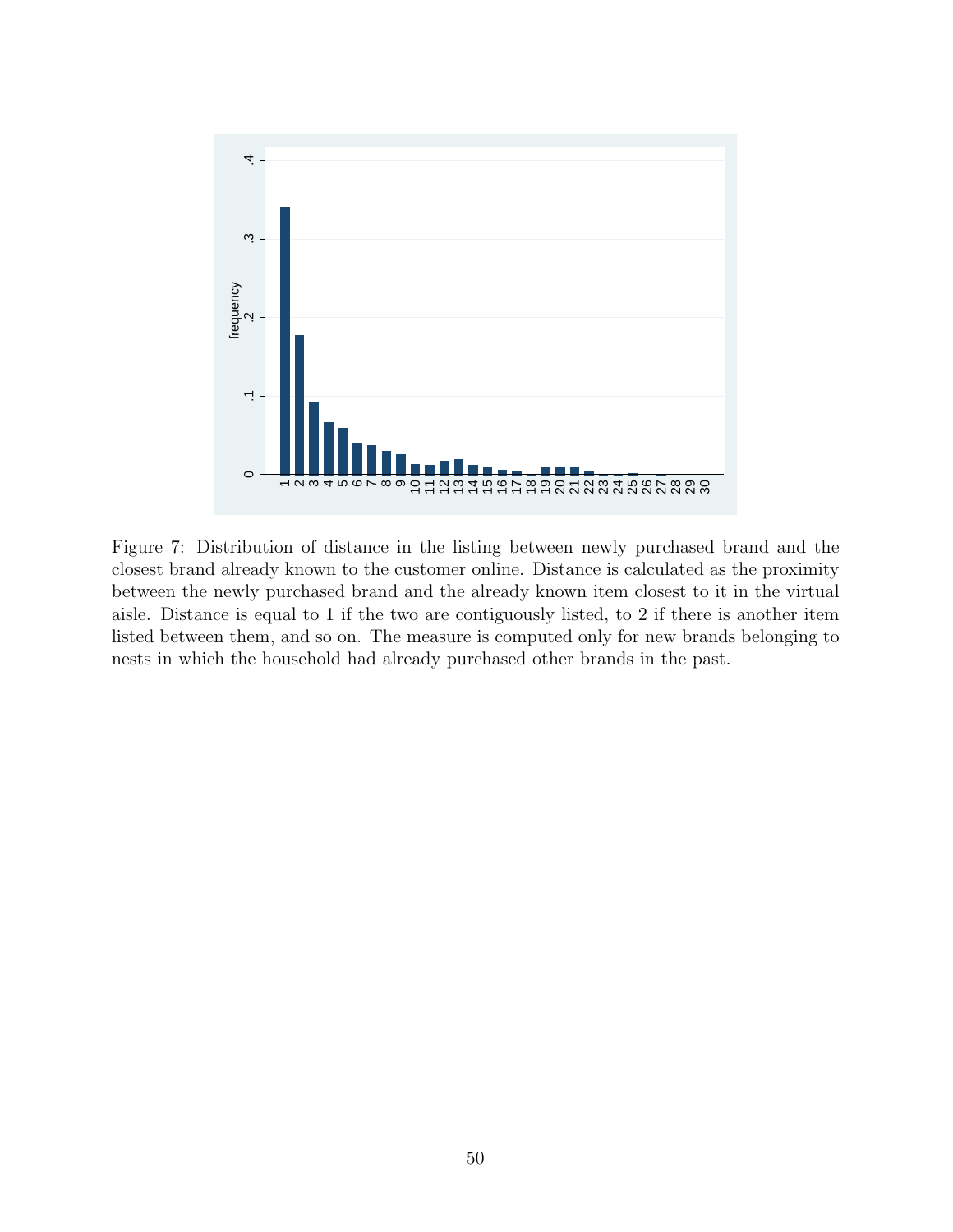

<span id="page-51-0"></span>Figure 8: Distribution of the effect of the shopping history list, measured as the difference between  $\beta_2^{online}$  and  $\beta_2^{store}$ . The figure refers to the results from column 1 of Table [10.](#page-45-0) The number of retained draws is 2,500.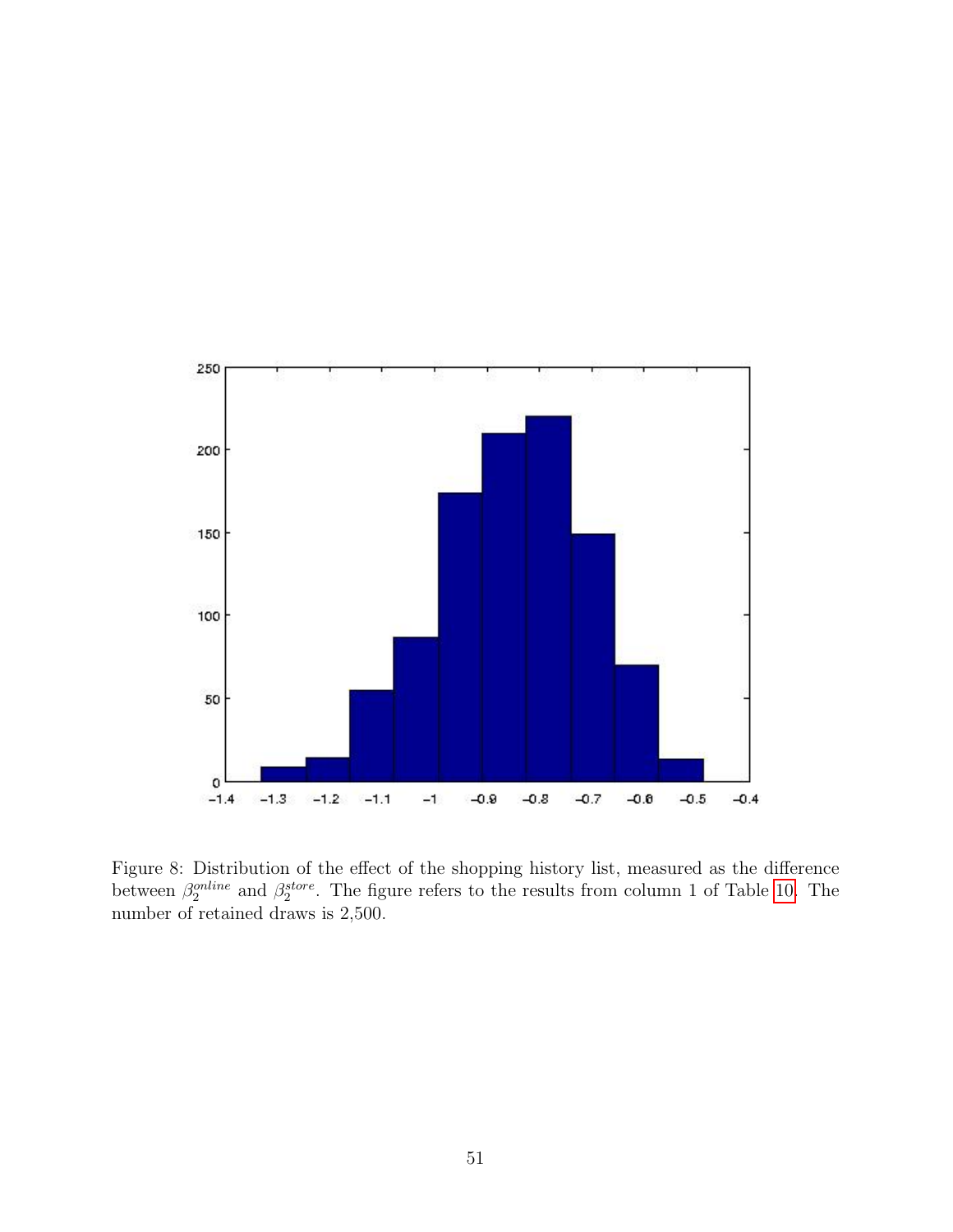

<span id="page-52-0"></span>Figure 9: Fit of the model: Lorenz curve for in store (top) and online (bottom) sales, at the brand level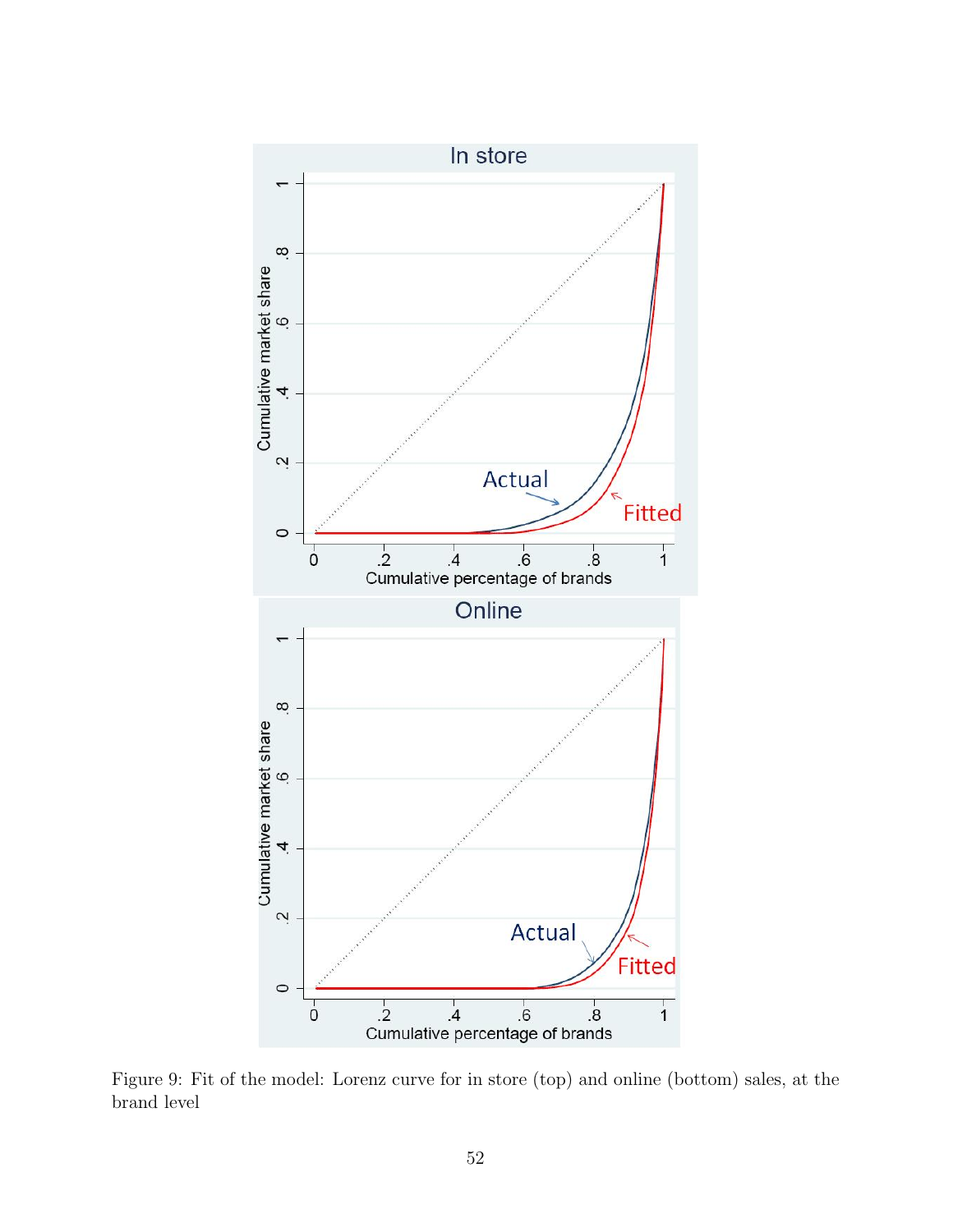

<span id="page-53-0"></span>Figure 10: Fit of the model: Lorenz curve for in store (top) and online (bottom) sales, at the manufacturer level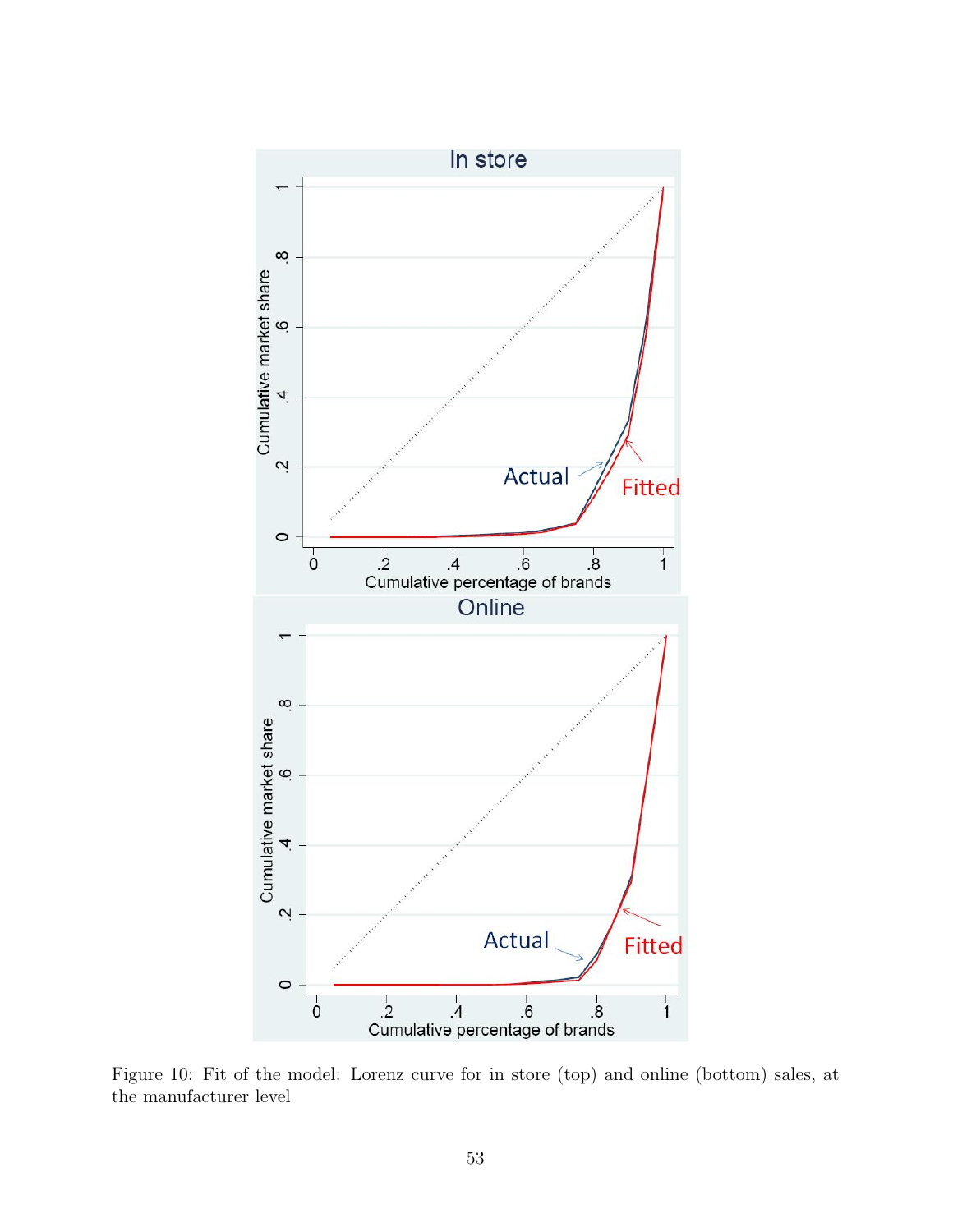

<span id="page-54-0"></span>Figure 11: The top panel compares in-store market share for Cinnamon Toast Crunch in the baseline simulation and in the counterfactual where it is removed from everybody's shopping history list (de facto treated as a new brand). The bottom one presents the same comparison for online sales.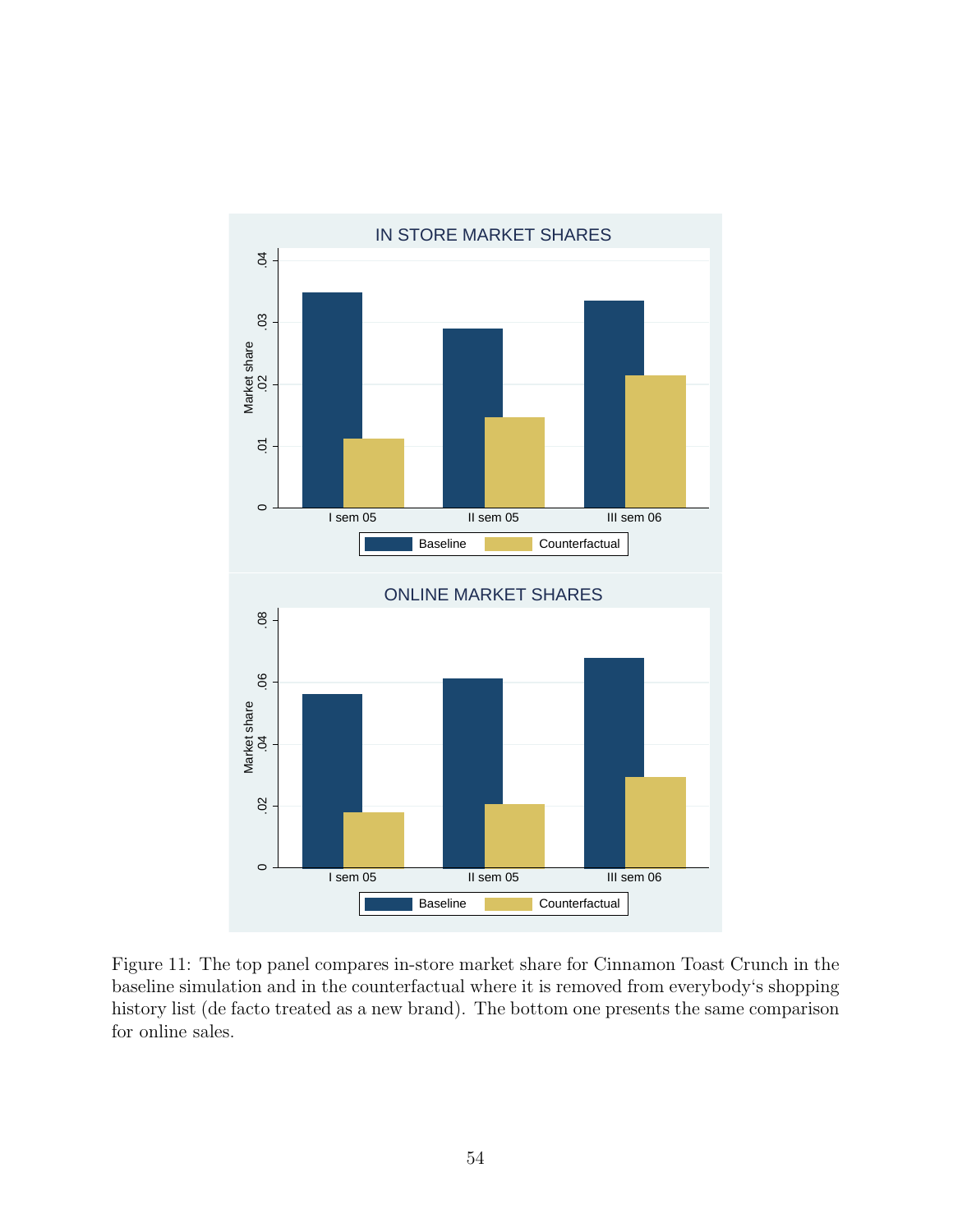

<span id="page-55-0"></span>Figure 12: The bars represent Cinnamon Toast Crunch's market share in the counterfactual as a percentage of the same figure in the baseline model.

| <b>NEW!</b> | Kelloggs Cinnamon Pecan<br>Special K Cereal - 12.5 Oz | \$3.99<br>Buy ><br>$\overline{0}$<br>(S0.32/ounce)                                     | <b>WE RECOMMEND</b>                                                          |
|-------------|-------------------------------------------------------|----------------------------------------------------------------------------------------|------------------------------------------------------------------------------|
| More Info   | <b>Bill and Controller Controller State</b>           | Request to your Personal Shopper                                                       | <b>Breakfast &amp; Cereal</b><br>Counterfactual cereal - 12<br>\$2.50<br>Oz. |
|             | <b>Kelloggs Corn Flakes Cereal</b><br>$-120z$         | \$2.99<br>Buy ><br>$\overline{0}$<br>(S0.25/ounce)<br>Request to your Personal Shopper | U                                                                            |
| More Info   | <b>MARKET LESSON</b>                                  |                                                                                        | Buy >                                                                        |

<span id="page-55-1"></span>Figure 13: Screenshot of the shopping history list page, featuring context ads.